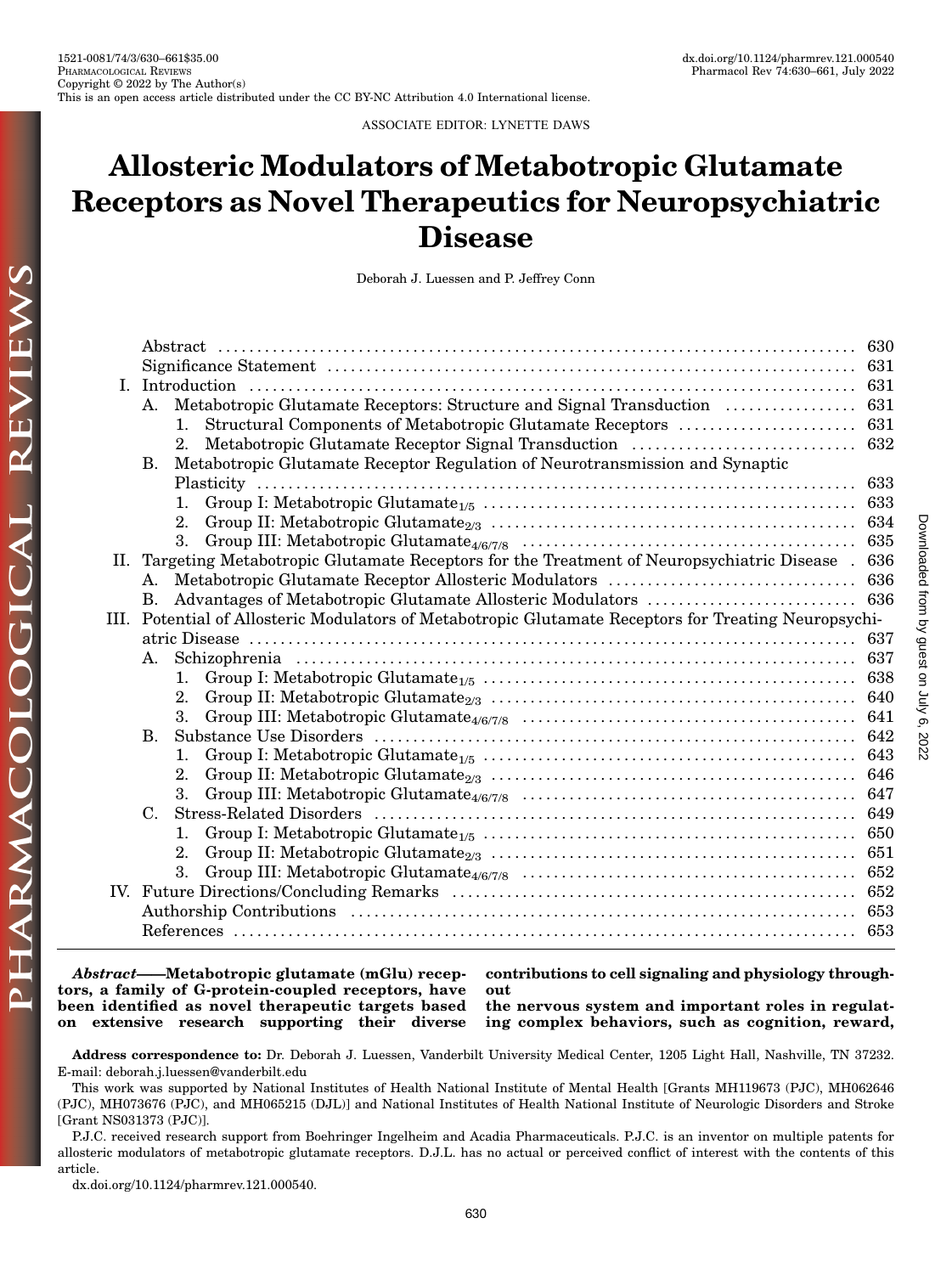<span id="page-1-0"></span>and movement. Thus, targeting mGlu receptors may be a promising strategy for the treatment of several brain disorders. Ongoing advances in the discovery of subtype-selective allosteric modulators for mGlu receptors has provided an unprecedented opportunity for highly specific modulation of signaling by individual mGlu receptor subtypes in the brain by targeting sites distinct from orthosteric or endogenous ligand binding sites on mGlu receptors. These pharmacological agents provide the unparalleled opportunity to selectively regulate neuronal excitability, synaptic transmission, and subsequent behavioral output pertinent to many brain disorders. Here, we review preclinical and clinical evidence supporting the utility of mGlu receptor allosteric

#### I. Introduction

Glutamate is the primary excitatory neurotransmitter within the central nervous system (CNS). Glutamate modulates cell excitability and synaptic transmission through actions on glutamate receptors, including ionotropic glutamate and metabotropic glutamate (mGlu) receptors. Ionotropic glutamate receptors, which include amino-3-hydroxy-5-methyl-isoxazolepropionic acid, N-methyl-d-aspartate (NMDA), and kainate receptors, are ligand-gated ion channels that mediate fast excitatory synaptic transmission (Traynelis et al., 2010). mGlu receptors are members of the G-protein-coupled receptor superfamily and can be classified into three distinct groups based on their sequence homology, G-protein coupling, and ligand selectivity (Conn and Pin, 1997). The mGlu receptor subtypes are differentially expressed pre- and postsynaptically throughout the CNS and are located on both neurons and glial cells.

## A. Metabotropic Glutamate Receptors: Structure and Signal Transduction

1. Structural Components of Metabotropic Glutamate Receptors. mGlu receptors feature a large extracellular N-terminal domain, coined the Venus flytrap domain (VFD), which contains the orthosteric glutamate binding site and is critical for homo- and heterodimerization of these receptors (Yin and Niswender, 2014). Extensive evidence shows that VFDs form dimers, which can exist in three main states: open-open, open-closed, and closedmodulators as novel therapeutic approaches to treat neuropsychiatric diseases, such as schizophrenia, substance use disorders, and stress-related disorders.

Significance Statement——Allosteric modulation of metabotropic glutamate (mGlu) receptors represents a promising therapeutic strategy to normalize dysregulated cellular physiology associated with neuropsychiatric disease. This review summarizes preclinical and clinical studies using mGlu receptor allosteric modulators as experimental tools and potential therapeutic approaches for the treatment of neuropsychiatric diseases, including schizophrenia, stress, and substance use disorders.

closed. Antagonist binding stabilizes the open-open (inactive) conformation, whereas ligand binding induces openclosed and closed-closed conformations. Distinct residues that are associated with closure of the VFD strongly contribute to functional switching of ligands from antagonists to agonists (Bessis et al., 2002; Jingami et al., 2003; Niswender and Conn, 2010), highlighting the important role of these domains and their respective orientations for receptor activation. Importantly, a number of conserved residues interact directly with glutamate as well as divalent cations, such as calcium or magnesium, which have the ability to activate the receptor (Kubo et al., 1998; Kunishima et al., 2000; Francesconi and Duvoisin, 2004). Ligand binding results in conformational changes, originating from the VFD via cysteine-rich domains (CRDs) to the heptahelical domain (HD)–C-terminal tail. Studies using mutagenesis and crystallization have shown that the CRD, which consists of nine cysteine residues, are critical to ligand-induced signal transduction, in part via a disulfide bridge formed between a cysteine in lobe 2 of the VFD and the ninth CRD cysteine (Rondard et al., 2006; Muto et al., 2007). Additionally, the second intracellular loop of mGlu receptors regulate selectivity of G protein coupling (Pin et al., 1994; Gomeza et al., 1996) and acts as an important regulatory site for kinases, like G-protein-coupled receptor kinase 2 (Dhami et al., 2005). Importantly, allosteric modulators of mGlu receptors that bidirectionally alter glutamate activity largely bind within the HD (Niswender and Conn, 2010). The C-terminus region of mGlu receptors is important for

 ${\bf ABBREVIATIONS}$ : AMN082, N,N'-dibenzhydrylethane-1,2-diamine dihydrochloride; BINA, potassium 3′-([(2-cyclopentyl-6-7-dimethyl-1o xo-2,3-dihydro-1H-inden-5-yl)oxy]methyl)biphenyl l-4-carboxylate; CA1, cornu ammonis; Ca $^{2+}$ , calcium; CNS, central nervous system; CRD, cysteine-rich domain; CPCCOEt, (–)-ethyl (7E)-7-hydroxyimino-1,7a-dihydrocyclopropa[b]chromene-1a-carboxylate; DHPG, (S)-3,5 dihydroxyphenylglycine; DOI, 2,5-dimethoxy-4-iodoamphetamine; EPM, elevated plus maze; EPS, extrapyramidal side effects; EPSC, excitatory postsynaptic current; FST, forced swim test; Gai/o, Gi/o alpha subunit; G $\beta\gamma$ , protein beta/gamma; GRM, Glutamate Metabotropic Receptor gene; HD, hepatahelical domain; KO, knockout; L-AP4, L-2-amino-4-phosphonobutyric acid; LTD, long-term depression; LTP, long-term potentiation; MAPK, mitogen-activated protein kinase; mGlu, metabotropic glutamate; MK-801, dizocilpine; MPEP, 2-methyl-6- (phenylethynyl)pyridine; mPFC, medial prefrontal cortex; MTEP, 3-((2-methyl-4-thiazolyl)ethynyl)pyridine; NAc, nucleus accumbens; NAM, negative allosteric modulator; NMDA, N-methyl-d-aspartate; NMDAR, N-methyl-D-aspartate; PAM, positive allosteric modulator; PCP, phencyclidine; PFC, prefrontal cortex; PHCCC, 7-hydroxyimino-N-phenyl-1,7 adihydrocyclopropa[b]chromene-1a-carboxamide; PPI, prepulse inhibition; PR, progressive ratio; (S)-3, 4-DCPG, (S)-3,4-dichlorophenyl glycine; SC, Shaffer collateral; SIH, stress-induced hypothermia; SST-IN, somatostatin-expressing interneurons; SUD, substance use disorder; VFD, Venus flytrap domain; VTA, ventral tegmental area.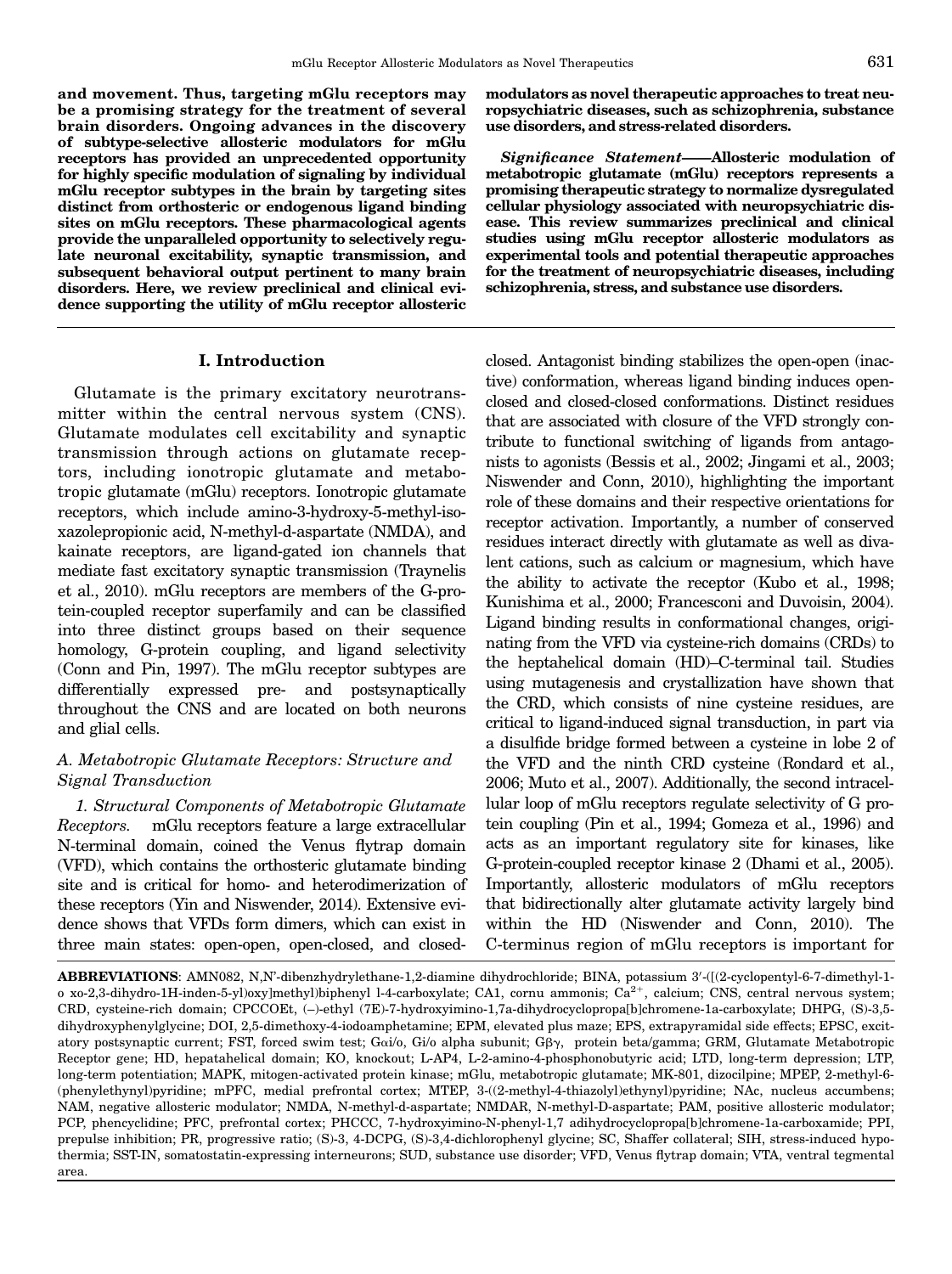<span id="page-2-0"></span>modulating G protein coupling and undergo alternative splicing, modulatory protein-protein interactions, and regulation by phosphorylation (Niswender and Conn, 2010; Enz, 2012). In addition to interacting with G-proteins, the C-terminal domains of mGlu receptor subtypes directly interact with many proteins, including enzymes, ion channels, receptors, scaffolds, and cytoskeletal proteins (Enz, 2012).

2. Metabotropic Glutamate Receptor Signal Transduction. As detailed in Table 1, group I mGlu receptor subtypes  $(mGlu_{1/5})$  are widely expressed in CNS neurons (Maksymetz et al., 2017). mGlu<sub>1</sub> and mGlu<sub>5</sub> are primarily expressed postsynaptically but are also located at presynaptic terminals of GABA and glutamate neurons (Higley, 2014). Group I mGlu receptor subtypes canonically couple to the G protein  $G_{\alpha/11}$  alpha subunit  $(G_{\alpha}\alpha_{11})$  and activate phospholipase C beta  $(\beta)$ , which in turn results in the hydrolysis of phosphotinositides and generation of inositol 1,4,5-trisphosphate and diacyl-glycerol. This signaling pathway promotes calcium mobilization and downstream activation of protein kinase C. Additionally, group I mGlu receptor subtypes can also signal through alternative pathways including the G protein  $G_{i\ell}$  alpha subunit  $(G_{\alpha_{i\alpha}})$ ,  $G_s$  alpha subunit  $(G_{\alpha s})$ , and other molecules independent of G proteins (Hermans and Challiss, 2001). Group I mGlu receptors activate many downstream signaling effectors, including phospholipase D, protein kinase

cascades like kinase 1, cyclin-dependent protein kinase 5, mitogen-activated protein kinase (MAPK)/extracellular receptor kinase, Jun kinase, and the mammalian target of rapamycin/P70 S6 kinase (p70-S6) kinase pathways (Page et al., 2006; Li et al., 2007). These signaling cascades, such as mammalian target of rapamycin/p70 S6 kinase and MAPK/extracellular receptor kinase, are critical to synaptic plasticity mediated by group I mGlu receptors. Additionally, group I mGlu receptors represent promising therapeutic targets, based on their ability to directly couple to NMDA receptors via intracellular signaling pathways and scaffolding proteins, such as SRC Homology 3 Domain (SH3), Homer, and multiple ankyrin repeat domains protein, and guanylate kinase-associated protein–postsynaptic density-95 (Aniksztejn et al., 1991; Harvey and Collingridge, 1993; Yu et al., 1997) and their subsequent capacity to activate NMDA receptors in acute brain slices (Fitzjohn et al., 1996).

The group II mGlu receptors, mGlu<sub>2</sub> and mGlu<sub>3</sub>, are expressed presynaptically (Niswender and Conn, 2010) on axonal preterminal regions where they can be activated by excessive synaptic or astrocytic glutamate release (Nicoletti et al., 2011; Maksymetz et al., 2017). m $Glu<sub>3</sub>$  is located postsynaptically as well as on astrocytes where it promotes neuroprotective effects (Nicoletti et al., 2011) and facilitates astrocytic-neuronal communication (Winder and Conn, 1996; Winder et al., 1996). Group II mGlu receptor

| Group                        | Receptor                                                   | <b>CNS</b> Expression                                 | Synaptic Localization                      | G protein Coupling                                                               | Primary Signaling<br>Pathways                                                                                | <b>Interacting Partners</b>                                                                                              |
|------------------------------|------------------------------------------------------------|-------------------------------------------------------|--------------------------------------------|----------------------------------------------------------------------------------|--------------------------------------------------------------------------------------------------------------|--------------------------------------------------------------------------------------------------------------------------|
| Group I<br>mGlu <sub>5</sub> | mGlu <sub>1</sub><br>Widespread in                         | Widespread in<br>neurons                              | Predominantly<br>postsynaptic              | Primarily $G_{\alpha_{0}/11}$<br>noncanocial $G_{\alpha_{i/0}}$<br>$G\alpha_{s}$ | $PLC\beta \rightarrow IP3 +$<br>DAG hydrolysis<br>phospholipase D<br><b>MAPK/ERK</b><br>mTOR/p70S6<br>kinase | Activates NMDA<br>receptors<br>activates $\mathrm{Ca}^{2+}$<br>channels (e.g.,<br>$Cav2.1$ ) activates<br>$CaMKII\alpha$ |
| Group II                     | neurons<br>mGlu <sub>2</sub>                               | Widespread in<br>neurons                              | Presynaptic and<br>postsynaptic            | Primarily $G\alpha_{i/0}$                                                        | Inhibition of<br>adenylyl cyclase<br><b>MAPK/ERK IP3-</b><br>PI3 kinase                                      | Activation of $K^+$<br>channels<br>inhibition of<br>voltage-gated<br>$Ca^{2+}$ channels<br>$(e.g., N-type)$              |
| mGlu <sub>3</sub>            | Widespread in<br>neurons,<br>astrocytes                    |                                                       |                                            |                                                                                  |                                                                                                              |                                                                                                                          |
| Group III                    | $mGlu_4$                                                   | Widespread in<br>neurons, high in<br>cerebellum       | Predominantly<br>presynaptic               | Primarily $G\alpha_{i/0}$<br>noncanocial $G\alpha_{\alpha/1}$                    | Inhibition of<br>adenylyl cylcase<br><b>MAPK/ERK IP3</b>                                                     | Activation of $K^+$<br>channels<br>inhibition of $Ca^{2+}$                                                               |
|                              | mGlu <sub>6</sub>                                          | Retina, select<br>neuron<br>populations,<br>microglia | Postsynaptic in<br>retinal cells           |                                                                                  | (mGlu7)<br>stimulation of<br>cGMP<br>phosphodiesterase                                                       | channels $(P/Q)$<br>subtype)                                                                                             |
|                              | mGlu <sub>7</sub>                                          | Widespread in<br>neurons                              | Active zone of<br>presynaptic<br>terminals |                                                                                  | (mGlu6)                                                                                                      |                                                                                                                          |
| mGlu <sub>s</sub>            | Lower and more<br>restricted<br>expression than<br>mGlu4/7 | Predominantly<br>presynaptic                          |                                            |                                                                                  |                                                                                                              |                                                                                                                          |

TABLE 1 Summary of mGlu receptor subtype expression, signaling, and interacting partners

caMKII-alpha, Calcium/calmodulin-dependent kinase II; cGMP, cyclic guanosine monophosphate; DAG, diacyl-glycerol; G protein i/o alpha subunit; G protein Gs alpha subunit; G protein Gq alpha subunit; IP3, inositol 1,4,5-trisphosphate; MAPK/ERK, mitogen-activated protein kinase/extracellular receptor kinase; mTOR, mammalian target of rapamycin; PI3 kinase, phosphatidyl inositol 3-kinase; PLCß, phospholipase Cß; p70-S6 kinase, P70-S6; P/Q, P/Q-type calcium channel.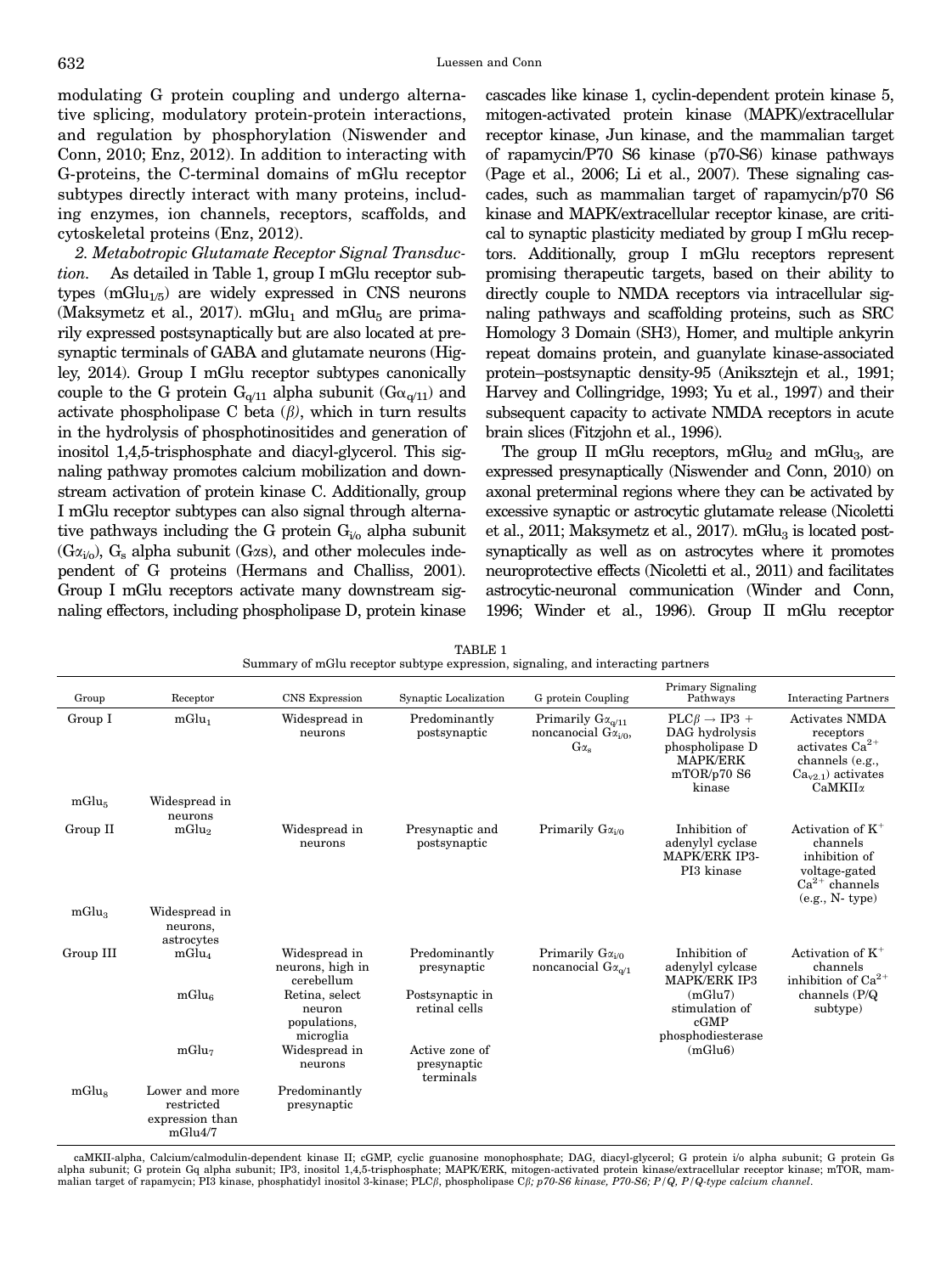<span id="page-3-0"></span>subtypes predominantly couple to  $G_{i/0}$  proteins, which classically inhibit adenylyl cyclases and downstream production of 3',5'-cAMP. Group II mGlu receptors also directly regulate ion channels, including potassium  $(K^+)$  and calcium  $(Ca^{2+})$  channels, and other downstream signaling components via G protein beta/gamma  $(G\beta\gamma)$  subunits (Niswender and Conn, 2010). Additionally, group II mGlu receptors can engage in a multitude of signal transduction pathways, including activation of phosphatidyl inositol 3-kinase and MAPK pathways (Muguruza et al., 2016), demonstrating the great complexity by which these receptors regulate neuronal signaling and synaptic plasticity.

The group III mGlu receptors consist of mGlu<sub>4</sub> (Tanabe et al., 1992), mGlu $_6$  (Nakajima et al., 1993),  $mGlu<sub>7</sub>$  (Saugstad et al., 1994), and  $mGlu<sub>8</sub>$  (Niswender and Conn, 2010).  $mGlu<sub>6</sub>$  receptors are largely expressed in the retina, however, these receptors have also been shown to be expressed in the CNS, including cortical areas, superior colliculus, the accessory olfactory bulb, and axons of the corpus callosum (Vardi et al., 2011; Palazzo et al., 2020). Alternatively, other group III mGlu receptors are largely expressed within the CNS (Nakajima et al., 1993). Group III mGlu receptors canonically signal via the  $Ga<sub>i/o</sub>$  subunits of the heterotrimeric G protein complex, resulting in inhibition of adenylyl cyclase and cAMP production (Niswender and Conn, 2010). Activation of group III mGlu receptors can also regulate a variety of ion channels and inhibition of vesicular fusion via  $G\beta\gamma$ subunits (Cartmell and Schoepp, 2000). In addition to canonical  $G_{\alpha i/\alpha}$ -mediated downstream signaling, group III mGlu receptors engage in a multitude of other signal transduction cascades. For instance,  $mGlu<sub>7</sub>$  has been shown to selectively inhibit P/Q-type (P/Q)-type  $Ca^{2+}$  channels through a phospholipase Cdependent mechanism resulting in subsequent  $Ca^{2+}$ release from intracellular stores and diacyl-glycerol– mediated activation of protein kinase C (Perroy et al.,  $2000$ . Furthermore, activation of mGlu<sub>4</sub> results in MAPK pathway signaling via  $G\beta\gamma$  subunits (Iacovelli et al., 2004). Evidence suggests that the mGlu<sub>6</sub> receptor signals through  $G\alpha_0$  to a cyclic guanosine monophosphate-preferring phosphodiesterase (Shiells and Falk, 1990; Thoreson and Miller, 1994; Nawy, 1999).

## B. Metabotropic Glutamate Receptor Regulation of Neurotransmission and Synaptic Plasticity

mGlu receptors are distributed widely throughout the CNS in a vast array of major brain regions and are localized at discrete synaptic and extrasynaptic sites in both neurons and glia. Based on their robust CNS expression and diverse signal transduction pathways, activation of mGlu receptors elicits a multitude of outcomes on synaptic transmission and contributes to many forms of synaptic plasticity (Crupi et al., 2019). These activity-dependent modifications of synaptic transmission are critical to learning and memory, for example and thus, represent important mechanisms underlying many neuropsychiatric disorders, such as schizophrenia and substance use disorders (SUDs). Here, we will briefly summarize select functional roles of mGlu receptor subtypes in neurotransmission and synaptic plasticity. In-depth discussion of the vast array of physiological roles of mGlu receptors has been presented in numerous previous reviews (Benarroch, 2008; Niswender and Conn, 2010; Mukherjee and Manahan-Vaughan, 2013; Maksymetz et al., 2017). mGlu receptors expressed presynaptically have the ability to increase or decrease neurotransmitter release at excitatory (glutamate), inhibitory (GABA), and neuromodulatory (i.e., monoamines, acetylcholine, peptides) synapses (Niswender and Conn, 2010). In most cases, mGlu receptor-mediated regulation of neurotransmitter release is mediated by mGlu receptors that are localized presynaptically; however, this can also occur via postsynaptic mGlu receptors and release of retrograde messengers, such as endocannabinoids (Yohn et al., 2020). mGlu receptor-mediated neuromodulation, in turn, has a wide array of downstream effects on neuronal activity and firing. For example, mGlu receptor-mediated inhibition of GABA transmission in the cerebellum results in a local reduction in inhibition, enhancing the efficacy of the more active fibers and accentuating the contrast between inputs with differential firing rates (Mitchell and Silver, 2000).

1. Group I: Metabotropic Glutamate<sub>1/5</sub>. Group I mGlu receptors, which include mGlu<sub>1</sub> and mGlu<sub>5</sub>, are heterogeneously expressed throughout the brain, with high levels in regions critical to cognition, reinforcement learning, and motivation, such as the nucleus accumbens (NAc), hippocampus, medial prefrontal cortex (mPFC), and thalamus (Cleva and Olive, 2012). Further studies have revealed that the vast majority of mGlu<sub>1</sub> and mGlu<sub>5</sub> receptors are located postsynaptically on dendritic spines (Olive, 2009) and on axon terminals in brain regions, such as the hippocampus (Romano et al., 1995) and cerebral cortex (Muly et al., 2003; Paquet and Smith, 2003). Additionally, group I mGlu receptors in globus pallidus of nonhuman primates are found in the main body of symmetric synaptic junctions established by striatal GABA terminals as well as perisynaptic to asymmetric glutamatergic synapses (Hanson and Smith, 1999). Their activation leads to cell depolarization and increases in neuronal excitability (Niswender and Conn, 2010). Group I mGlu receptor-mediated modulation of neuronal excitability is driven by regulation of numerous ion channels, which enable fine-tuning of neuronal excitability (Conn and Pin, 1997; Anwyl, 1999; Coutinho and Knöpfel, 2002; Valenti et al., 2002).

Activation of group I mGlu receptor subtypes leads to alterations in excitability and spontaneous synaptic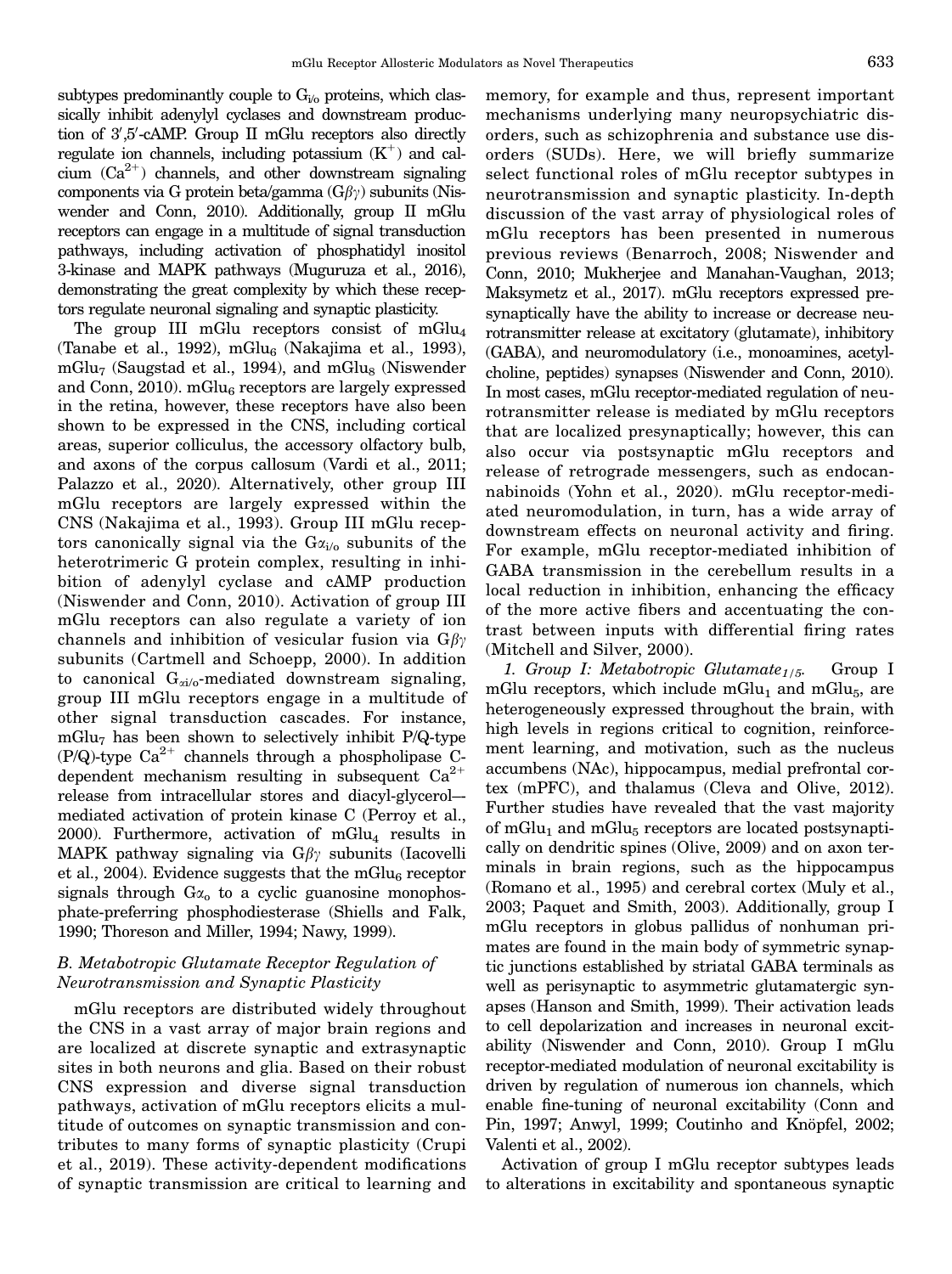<span id="page-4-0"></span>transmission in the mPFC and cornu ammonis (CA1) region of the hippocampus, among other brain regions (Zho et al., 2002; Yin and Niswender, 2014; Turner et al., 2018; Maksymetz et al., 2021). For example, activation of group I mGlu receptors by selective orthosteric agonists, such as (S)-3,5-dihydroxyphenylglycine (DHPG), results in direct excitatory effects on CA1 pyramidal cells, including increased cell firing and depolarization (Charpak et al., 1990; Desai and Conn, 1991; Pedarzani and Storm, 1993; Davies et al., 1995; Gereau and Conn, 1995; Mannaioni et al., 1999). These downstream effects are mediated by inhibition of  $K^+$  currents and activation of both  $Ca^{2+}$ -dependent and independent conductance (Crépel et al., 1994; Guérineau et al., 1995). Additionally, recent studies have directly demonstrated for the first time that activation of  $mGlu<sub>1</sub>$  increases inhibitory transmission in the mPFC by excitation of somatostatin-expressing interneurons (SST-INs) (Maksymetz et al., 2021). Extensive evidence also supports the role of  $mGlu<sub>1</sub>$  and mGlu<sub>5</sub> receptor subtypes in numerous forms of longterm synaptic plasticity, including long-term depression (LTD) and long-term potentiation (LTP) of transmission. At excitatory synapses in hippocampal CA1, activation of mGlu<sub>1/5</sub> and subsequent  $Ca^{2+}$  mobilization has been shown to induce LTP, a modality of synaptic plasticity thought to underlie learning and memory, at numerous glutamatergic synapses (Bashir et al., 1993; Frenguelli et al., 1993; Petrozzino and Connor, 1994; Balschun et al., 1999; Chevaleyre and Castillo, 2003; Gladding et al., 2009). However, there are mixed reports regarding the role of  $mGlu<sub>5</sub>$  in N-methyl-Daspartate receptor (NMDAR)-dependent LTP (Fitzjohn et al., 1996, 1998; Lu et al., 1997; Francesconi and Duvoisin, 2004; Bortolotto et al., 2005; Neyman and Manahan-Vaughan, 2008). Several studies have also revealed that  $mGlu<sub>1</sub>$  and  $mGlu<sub>5</sub>$  subtypes regulate LTP in hippocampal SST-INs (McBain et al., 1994; Perez et al., 2001; Le Duigou and Kullmann, 2011; Pelkey et al., 2017). There is evidence for the role of group I mGlu receptors in regulation of LTP extrahippocampal brain regions. For instance, it has been reported that application of DHPG facilitated LTP of the evoked excitatory postsynaptic currents (EPSCs) in SST-INs of the prefrontal cortex (PFC) (Crowley and Joffe, 2021). Furthermore, a wealth of studies has shown that activation of group I mGlu receptors induces a LTD of synaptic transmission in rat hippocampal CA1 (Palmer et al., 1997; Chevaleyre and Castillo, 2003; Tan et al., 2003; Gladding et al., 2009) and dentate gyrus (O'Mara et al., 1995; Camodeca et al., 1999) among other brain regions (Kano and Kato, 1987; Kato, 1993; Conquet et al., 1994; Wang et al., 2015).

The development of mouse models with selective deletion of group I mGlu receptors have corroborated these findings. For instance, electrophysiological

recordings from  $mGlu_1^{-/-}$  mice show that these animals display impaired hippocampal LTP, which correlates with impairments in context-specific learning and impaired LTD in the cerebellum (Aiba et al., 1994a,b; Gil-Sanz et al., 2008). A wealth of studies using constitutive knockout models further confirmed the role of mGlu<sub>5</sub> in hippocampal LTP (Bashir et al., 1993; Lu et al., 1997). Using genetic deletion or pharmacological inhibition, it has been demonstrated that mGlu<sub>5</sub> reduces LTP at Shaffer collateral (SC)-CA1 synapses of the hippocampus in freely moving rats and ex vivo slice preparations (Lu et al., 1997; Francesconi et al., 2004; Shalin et al., 2006). In addition, LTP induction can be primed by DHPG (Cohen et al., 1998; Raymond et al., 2000), and multiple mGlu $_5$  positive allosteric modulators (PAMs) can induce LTP at SC-CA1 synapses (Ayala et al., 2009; Noetzel et al., 2013; Rook et al., 2015). More recently, studies using conditional knockout of Glutamate Metabotropic Receptor 5 gene (GRM5) in hippocampal CA1 pyramidal cells showed that loss of mGlu<sub>5</sub> in this cellular population impaired LTD of inhibitory synapses compared with wild-type control mice (Xu et al., 2014), suggesting a specific role of  $mGlu<sub>5</sub>$  in hippocampal CA1 pyramidal cells in metaplasticity by regulating inhibition. These findings are of particular importance as hippocampal LTP is known to be altered in models that recapitulate the physiologic and behavioral phenotypes associated with neuropsychriatic diseases, including schizophrenia. For example, subchronic phencyclidine (PCP) treatment in mice increases the threshold for LTP of CA1 excitatory synapses, and this effect is directly related to enhanced inhibitory input to CA1 pyramidal cells through increased activity of GABAergic neurons (Nomura et al., 2016). Therefore, the contributions of group I mGlu receptors in regulating LTP at excitatory synapses is critical for our understanding of the pathophysiology of neuropsychiatric diseases and development of novel treatments.

2. Group II: Metabotropic Glutamate<sub>2/3</sub>. The group II mGlu receptor subtypes, mGlu<sub>2</sub> and mGlu<sub>3</sub>, are expressed throughout the CNS, notably in brain regions central to motivation, learning, and memory (Moussawi and Kalivas, 2010; Muguruza et al., 2016). In some instances, they modulate synaptic transmission and alter neuroplasticity by acting at preterminal regions away from the active zone of on glutamatergic or GABAergic synapses (Nicoletti et al., 2011). mGlu<sub>2/3</sub> receptors located on the presynaptic membrane can be activated by substantial synaptic or astrocytic glutamate release (Muguruza et al., 2016; Maksymetz et al., 2017). Additionally, further evidence supports the existence of mGlu<sub>2</sub> and mGlu<sub>3</sub> expressed postsynaptically (Muguruza et al., 2016).

At many synapses,  $mGlu_{2/3}$  receptor activation decreases spontaneous excitatory transmission (Marek et al., 2000;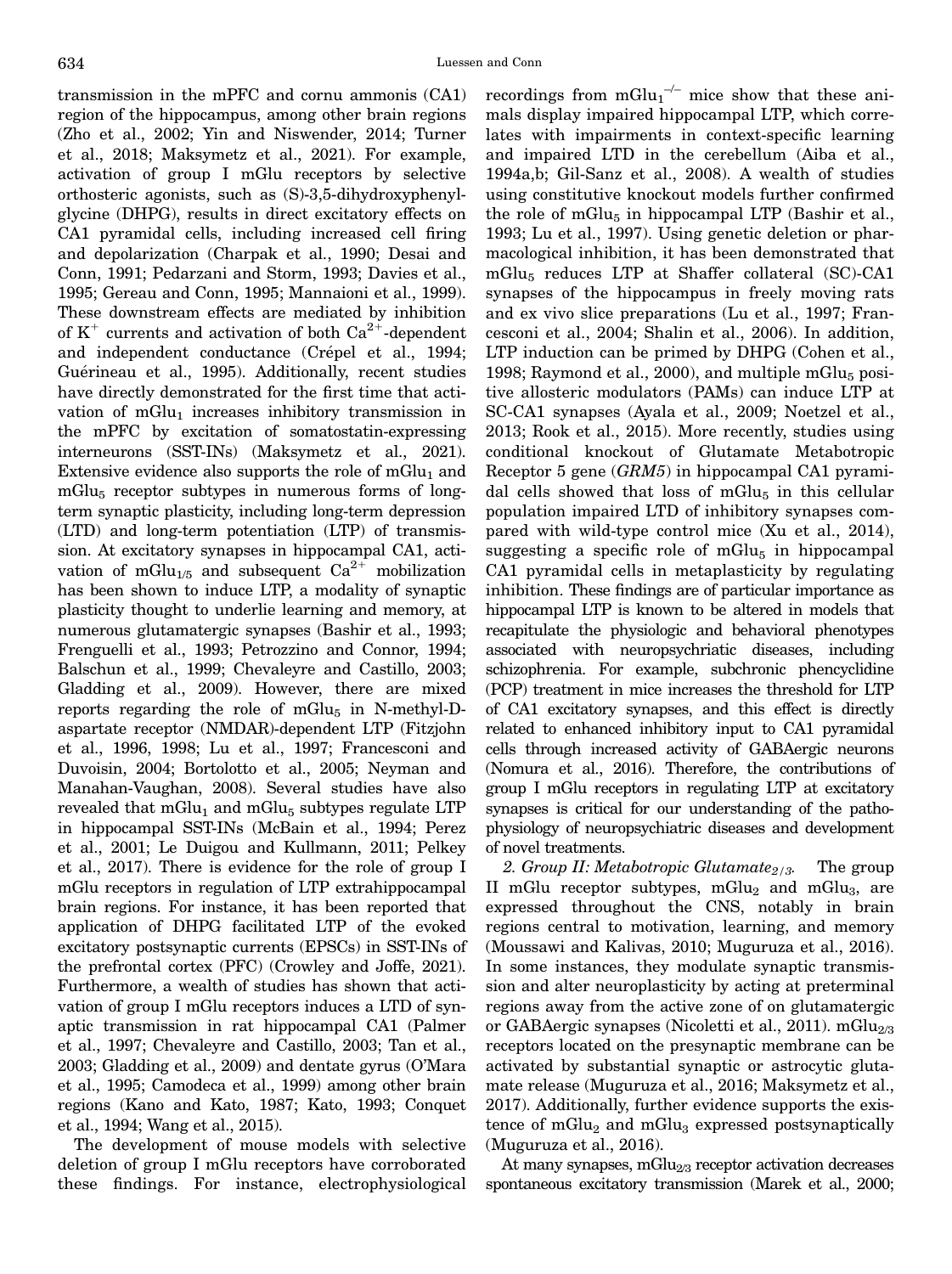<span id="page-5-0"></span>Kiritoshi and Neugebauer, 2015; Bocchio et al., 2019). Studies have shown that group II mGlu receptor agonist LY 354740 decreases frequency, but not amplitude, of miniature EPSCs in the presence of tetrodotoxin, which suggests that the site of action is primarily presynaptic on the glutamatergic terminals (Han et al., 2006; Kiritoshi and Neugebauer, 2015). In the infralimbic mPFC, electrophysiology experiments in rat brain slices showed that group II mGlu receptor subtypes decrease the output of layer V pyramidal cells as the result of an inhibitory action on glutamatergic synapses (Kiritoshi and Neugebauer, 2015; Thompson and Neugebauer, 2017). More specifically, LY379268, a selective group II mGlu receptor agonist, regulates activity of pyramidal cells by modulating glutamate-driven feedforward inhibitory transmission (inhibitory postsynaptic currents) in addition to direct EPSCs. In addition to regulation of neurotransmitter release and short-term plasticity, group II mGlu receptors play important roles in long-term synaptic plasticity, which underlies many cognitive and behavioral processes disrupted in neuropsychiatric disease. Activation of either  $mGlu<sub>2</sub>$  or  $mGlu<sub>3</sub>$  receptor subtypes induces a robust, postsynaptic LTD of evoked synaptic responses in the PFC. Interestingly, mGlu<sub>2</sub> and mGlu<sub>3</sub> receptors induce LTD by divergent presynaptic and postsynaptic mechanisms, respectively (Walker et al., 2015; Joffe et al., 2019a,b). At mossy fiber pyramidal cell synapses, prolonged low-frequency stimulation results in a presynaptic form of LTD that is absent in  $mGlu<sub>2</sub>$ -deficient mice and blocked by a nonselective group II antagonist. At this synapse, the activation of  $mGlu<sub>2</sub>$  induces LTD selectively when it is coupled to a synaptically-driven increase in presynaptic  $Ca^{2+}$ . Additionally, mossy fiber LTP is reversible by low-frequency stimulation via the activation of group II mGlu receptors (Chen et al., 2001). Finally, exciting recent reports have demonstrated that activation of mGlu<sub>3</sub> induces metaplastic changes, biasing stimulation of afferents to induce LTP through an mGlu5 receptor-dependent, endocannabinoid-mediated mechanism of action (Dogra et al., 2021). In this same study, targeted genetic deletion of  $mGlu<sub>3</sub>$  from hippocampal pyramidal cells prevented the LTP-inducing effects of mGlu<sub>3</sub> activation, revealing a novel avenue by which mGlu<sub>3</sub> regulates long-term hippocampal synaptic plasticity.

3. Group III: Metabotropic Glutamate $4/6/7/8$ . Group III mGlu receptors are differentially expressed in the  $CNS$  and peripheral nervous system. mGlu<sub>4</sub> and mGlu<sub>8</sub> subtypes are expressed in the brain but in a restricted manner (Pilc et al., 2008; Julio-Pieper et al., 2011). Although  $mGlu<sub>4</sub>$  is primarily found in the cerebellum (Kinoshita et al., 1996b; Shigemoto et al., 1997), expression has also been reported in the cerebral cortex, striatum, olfactory bulb, pontine nuclei, lateral septum, hippocampus, thalamic nuclei, and dorsal horn (Fotuhi et al., 1994; Azkue et al.,

 $2001$ ). Within the CNS, mGlu<sub>8</sub> is found presynaptically in the hippocampus, cerebellum, olfactory bulb, and cortical areas (Ferraguti and Shigemoto, 2006). Although  $mGlu<sub>7</sub>$  is expressed widely throughout the brain,  $mGlu<sub>6</sub>$  only exhibits limited expression in the retina (Crupi et al., 2019). mGlu<sub>7</sub> expression has been reported in the amygdala, hypothalamus, hippocampus, thalamus, and locus coeruleus (Ngomba et al., 2011). Similar to group II mGlu receptors, group III mGlu receptor subtypes are most commonly located in or near presynaptic active zones of GABAergic and glutamatergic neuronal cells (Shigemoto et al., 1997; Ferraguti and Shigemoto, 2006). Activation of group III mGlu receptors inhibits the release of neurotransmitters, such as glutamate, GABA, and dopamine, via modulation of a variety of ion channels and  $G\beta\gamma$  subunit-dependent inhibition of vesicular fusion (Cartmell and Schoepp, 2000).

Until recent advances in group III mGlu receptor subtype-selective pharmacological compounds, most of the research pertaining to group III mGlu receptors used the broad-spectrum agonist, L-2-amino-4-phosphonobutyric acid (L-AP4). A multitude of studies have shown that L-AP4 reduces excitatory transmission in numerous brain regions, including the hippocampus, amygdala, striatum, globus pallidus, thalamus, hypothalamus, cerebellum, NAc, and substantia nigra (Mercier and Lodge, 2014). Application of L-AP4 typically increases paired-pulse ratio (Harris and Cotman, 1983; Manzoni et al., 1997; Lorez et al., 2003), and its application has also been shown to reduce the frequency, but not the amplitude, of miniature excitatory postsynaptic events (Harris and Cotman, 1983; Gereau and Conn, 1995; Manzoni et al., 1997; Schoppa and Westbrook, 1997; Schrader and Tasker, 1997), both of which indicate the role of group III mGlu receptors as presynaptic autoreceptors in the CNS. Group III mGlu receptors are also involved in the regulation of GABA and monoamine neurotransmission (Cartmell and Schoepp, 2000; Schoepp, 2001). In addition to its ability to regulate glutamate release, L-AP4 has been found to reduce inhibitory transmission in many brain regions, including the midbrain, globus pallidus, striatum, thalamus, and hippocampus (Mercier and Lodge, 2014). Importantly, hippocampal electrophysiological studies bolstered evidence for the localization of group III mGlu receptors on both glutamate and GABA terminals, such that L-AP4 has reduced both excitatory and inhibitory transmission onto hippocampal interneurons and pyramidal cells (Semyanov and Kullmann, 2000; Kogo et al., 2004; Klar et al., 2015). The critical role of group III mGlu receptors on interneurons highlights their utility in regulating the balance of excitation and inhibition of these cells, thus regulating overall network excitability (Ferraguti and Shigemoto, 2006; Klar et al., 2015).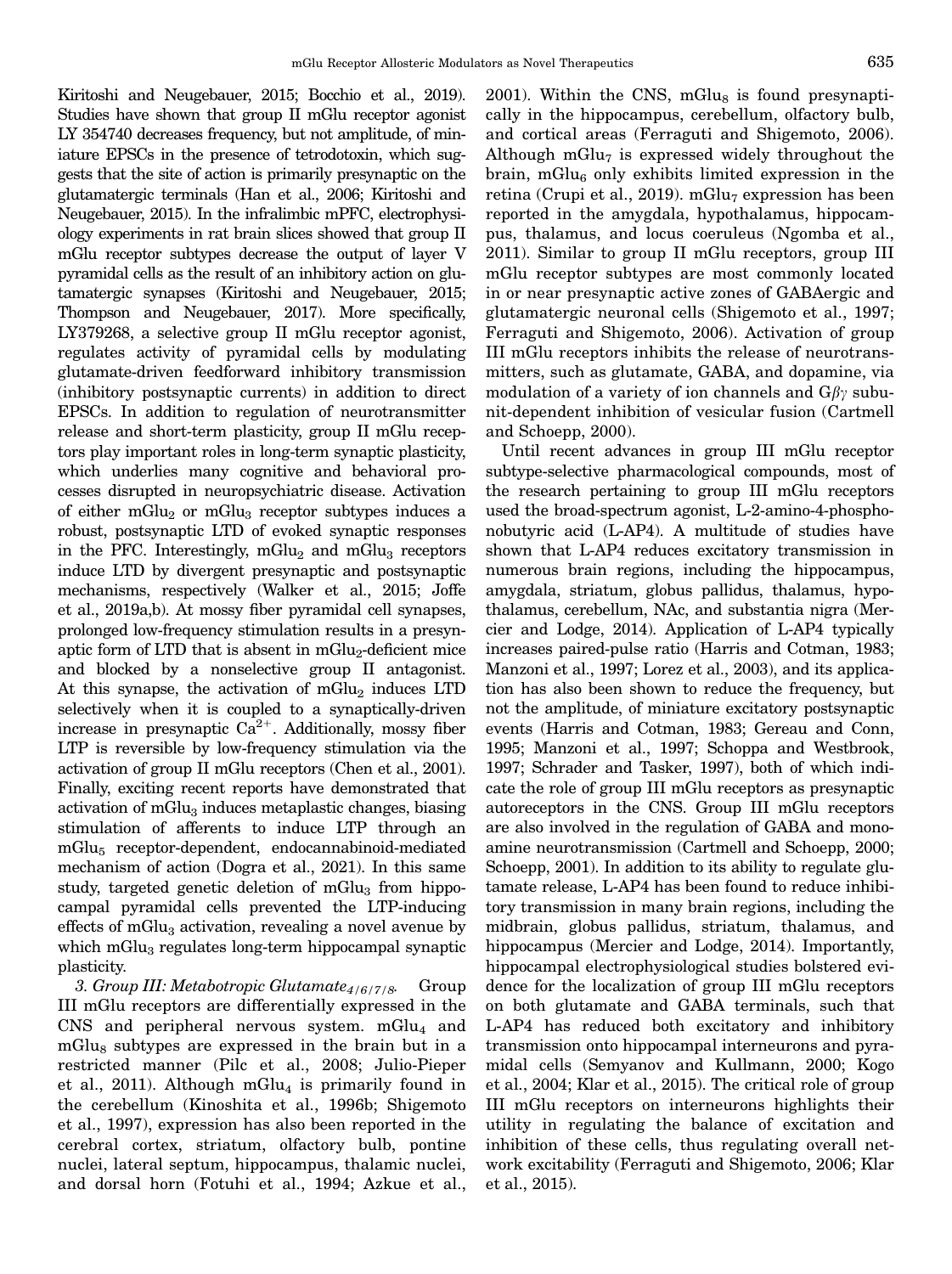<span id="page-6-0"></span>A multitude of studies have leveraged selective pharmacological tools and transgenic knockout lines to determine the roles of group III mGlu receptors in long-term synaptic plasticity. For instance, application of  $\alpha$ -Cyclopropyl-4-phosphonophenylglycine (CPPG), the group III mGlu receptor antagonist, prevents LTD, but not LTP, in the CA1 region of mice (Altinbilek and Manahan-Vaughan, 2007). However, the development of selective pharmacological and genetic tools has provided additional insight to the role of Group III mGlu receptor subtypes in long-term synaptic plasticity. A recent study shows that inhibition of group III mGlu receptors elicit an NMDA

receptor-dependent LTP in SC-CA2 synapses (Dasgupta et al., 2020). Further, disinhibition produced by activation of  $mGlu<sub>7</sub>$  induces LTP at SC-CA1 synapses in the hippocampus (Klar et al., 2015). Interestingly, one study using  $mGlu<sub>4</sub>$  knockout mice found enhanced LTP in hippocampal CA1 region but not in the PFC compared with wild-type controls (Iscru et al., 2013). Other studies have shown that mGlu receptor-dependent LTD can be induced after activation of mGlu<sub>7</sub> (Bellone et al., 2008). Together, these demonstrate critical roles of group III mGlu receptor subtypes in regulating various forms of long-term synaptic plasticity in brain regions and circuits dysregulated in neuropsychiatric disease.

## II. Targeting Metabotropic Glutamate Receptors for the Treatment of Neuropsychiatric Disease

## A. Metabotropic Glutamate Receptor Allosteric Modulators

The vast diversity and distribution of mGlu receptors provides an unparalleled opportunity for selective targeting of individual mGlu receptor subtypes as novel treatment strategies for neuropsychiatric and neurologic disorders. However, longstanding efforts to develop ligands that target mGlu receptors have largely focused on agonists and antagonists that interact with the orthosteric glutamate binding sites of these receptors to mimic or block the endogenous actions of glutamate. Although this strategy has proven to be somewhat fruitful, the high conservation of orthosteric binding sites across receptor subtypes has served as a critical barrier to the development of subtype-selective orthosteric ligands. To address this issue, recent efforts have been focused on developing allosteric modulators for mGlu receptor subtypes. Allosteric modulators act by altering the receptor conformational state by binding a topographically distinct nonorthosteric site, typically found within the HD of mGlu receptors (Wu et al., 2014). Thus, allosteric modulators potentiate or attenuate the response to the endogenous orthosteric ligand (i.e., glutamate for

mGlu receptors) without activating the receptor directly. Allosteric modulators can be categorized based on the direction that they modulate the response to the orthosteric agonist. For instance, allosteric modulators that increase the functional response to an orthosteric agonist are referred to as "positive allosteric modulators." In contrast, those that attenuate the functional response to the orthosteric agonist are coined "negative allosteric modulators" (NAMs). If a compound binds to an orthosteric site without inducing effects on the response of the receptor, it is called a "neutral allosteric ligand" (Conn et al., 2009). In functional assays, such as those that measure calcium mobilization or downstream signaling (e.g., cAMP accumulation), the presence of a PAM often induces a leftward shift of the agonist concentration– response curve, whereas a NAM decreases the maximal effect of the response. In addition to this modulatory activity, a subset of allosteric modulators possesses intrinsic activity and can both potentiate agonist responses and directly activate the receptor (ago-PAMs). In sum, allosteric modulators display a number of the following pharmacological properties: 1) efficacy modulation, the signaling capacity (or "intrinsic efficacy") of an orthosteric agent can be modified via alterations in intracellular responses; 2) affinity modulation, the conformational change induced by binding of the allosteric ligand alters the binding pocket and association/dissociation rates of orthosteric ligands; and 3) agonism/inverse agonism, receptor signaling is altered either positively (agonism) or negatively (inverse agonism) by the allosteric modulator, irrespective of the presence or absence of an orthosteric ligand.

## B. Advantages of Metabotropic Glutamate Allosteric Modulators

Allosteric modulators provide several advantages as potential pharmacotherapies and experimental tools in comparison with orthosteric ligands. For example, orthosteric ligand binding sites often possess a high degree of sequence homology, which presents a challenge for the development of receptor subtype-specific ligands. In contrast, allosteric ligand binding sites are often less highly conserved than orthosteric sites, allowing for the development of highly selective allosteric modulators for receptor subtypes that, formerly, have been intractable using traditional approaches (Conn et al., 2009; Nussinov et al., 2011). Additionally, differential receptor cooperativity serves as a means of subtype selectivity. The cooperativity between orthosteric and allosteric sites is not correlated with the affinity of allosteric modulators for their binding sites, and, thus, allows some allosteric modulators to bind to more than one receptor subtype with similar affinities but elicit effects through distinct cooperativity between receptor subtypes (Boehr et al., 2009; Tsai et al., 2009).

One shortcoming of orthosteric agonists targeting mGlu receptors is the risk of receptor overactivation,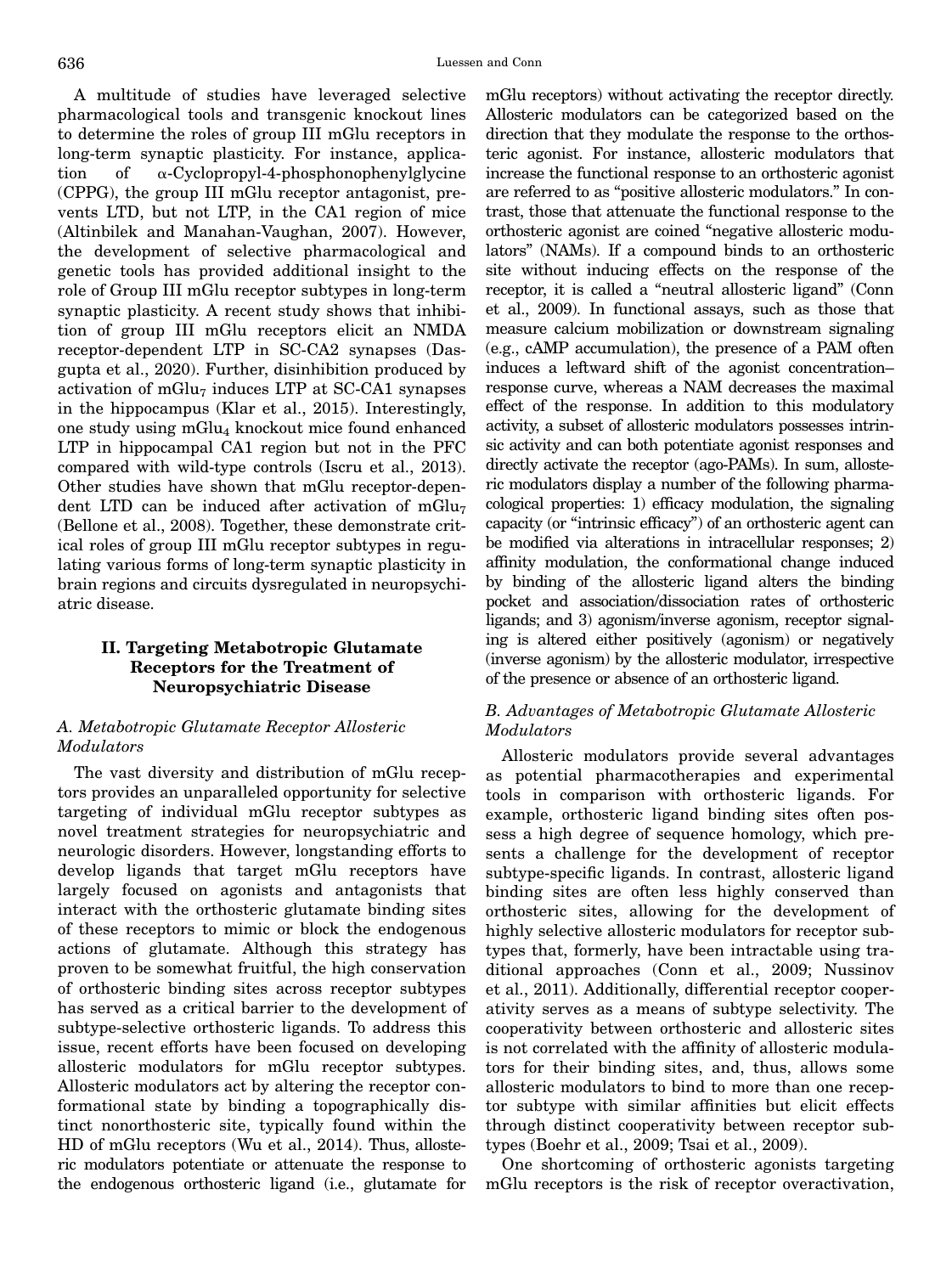<span id="page-7-0"></span>which can disrupt brain circuit modulation and result in adverse side effects (Sendt et al., 2012; Rook et al., 2013). This challenge is more effectively circumvented by allosteric modulators with their ability to fine-tune active synapses versus nonphysiological activation of synapses that display low glutamatergic tone. This allows for regulation of receptor responses in brain areas where the endogenous agonist exerts its physiologic effect, reducing the risk for off target or overactivation. For instance, mGlu $_5$  agonists can induce epileptic seizure activity (Tizzano et al., 1995) This effect is also observed with allosteric agonists but is mitigated by administration of mGlu<sub>5</sub> PAMs that lack agonist activity (Rook et al., 2015; Gould et al., 2016). This requirement for the presence of the endogenous agonist provides spatial and temporal control of allosteric modulators and provide a sizable therapeutic edge by allowing for physiologically appropriate modulation of synaptic signaling and transmission.

In addition to serving as novel treatment strategies, these ligands are essential to driving fundamental investigation into the roles of specific signaling pathways and distinct receptors in modulating identified neural circuits and behavior under physiologic and pathologic conditions. Allosteric modulators of mGlu receptor subtypes are now being pursued as potential drug candidates for numerous neuropsychiatric diseases, including Alzheimer's disease, Parkinson's disease, dystonia, schizophrenia, SUDs, and other brain diseases (Conn et al., 2009; O'Brien and Conn, 2016; Foster and Conn, 2017; Maksymetz et al., 2017; Joffe and Conn, 2019; Stansley and Conn, 2019). The present review will summarize the current findings on the efficacy of mGlu receptor subtype PAMs/NAMs for the treatment of neuropsychiatric diseases, with particular focus on schizophrenia and SUDs.

## III. Potential of Allosteric Modulators of Metabotropic Glutamate Receptors for Treating Neuropsychiatric Disease

#### A. Schizophrenia

Schizophrenia is a chronic neuropsychiatric disorder that affects approximately 1% of the world population (GBD 2019 Diseases and Injuries Collaborators, 2020). The disease is characterized by three primary clusters of symptoms: positive (auditory/visual hallucinations), negative (amotivation, anhedonia, social withdrawal), and cognitive deficits (working memory, executive function, attention). Current antipsychotic medications effectively treat the positive symptoms of the disease, such as auditory and visual hallucinations, disorganized thoughts, and delusions; however, they do not improve the negative or cognitive symptoms. Negative symptoms (e.g., flattened affect, social withdrawal) and cognitive symptoms (e.g., deficits in attention, working memory, and cognitive flexibility) are believed to be the best predictors of long-term treatment outcome (Green, 1996; Bobes et al., 2007; McEvoy, 2007). Furthermore, many patients discontinue treatment due to adverse effects, such as extrapyramidal side effects (EPS) (i.e., tardive dyskinesia, tremor, dystonia, and bradykinesia) induced by typical antipsychotics as well as a host of metabolic side effects (i.e., weight gain, hyperlipidosis, and type II diabetes) elicited most commonly by atypical antipsychotics (Lieberman et al., 2005; Meltzer, 2013; Lally and MacCabe, 2015). Therefore, development of improved therapeutic options that mitigate a broader range of symptoms of schizophrenia and are devoid of EPS is of great need.

Our current understanding of the neurochemical alterations driving the symptoms associated with schizophrenia is largely attributed to two major lines of research that are driven by the dopamine and glutamate hypotheses of schizophrenia-related dysfunction (Howes et al., 2015; McCutcheon et al., 2019). The dopamine hypothesis posits that the positive symptoms of the disease are largely driven by aberrant dopamine signaling. This notion is supported by evidence that amphetamine and other dopamine-releasing agents induce symptoms that resemble those of the positive symptoms of schizophrenia (Steeds et al., 2015; Kesby et al., 2018). Further, currently available antipsychotic medications largely target the dopamine system and act, in part, by inhibiting dopamine D2 subtype of dopamine receptors (Meltzer, 2013). In support of this model, in vivo neuroimaging studies show increased subcortical dopamine release after amphetamine challenge in individuals with schizophrenia (Laruelle et al., 1996; Breier et al., 1997; Abi-Dargham et al., 1998). However, since amphetamine exposure exacerbates only the positive symptoms of schizophrenia and dopaminetargeting antipsychotic medications only alleviate positive symptoms, dopaminergic hyperactivity alone cannot account for the negative symptoms or cognitive disturbances observed in patients with schizophrenia (Carlsson, 1988).

Another prominent line of research suggests that disruption of glutamate signaling underlies numerous symptoms of schizophrenia. This notion is derived from extensive evidence that NMDA antagonists, such as PCP, ketamine and dizocilpine (MK-801), induce symptoms closely resembling those of schizophrenia (Javitt and Zukin, 1991). In addition, administration of NMDAR antagonists exacerbates or induces controlled symptoms when administered to schizophrenia patients (Krystal et al., 1994). These findings, in addition to a wealth of preclinical evidence, support the hypothesis that NMDAR hypofunction contributes to the pathophysiology underlying schizophrenia. Thus, pharmacological agents that enhance NMDAR function represent a potential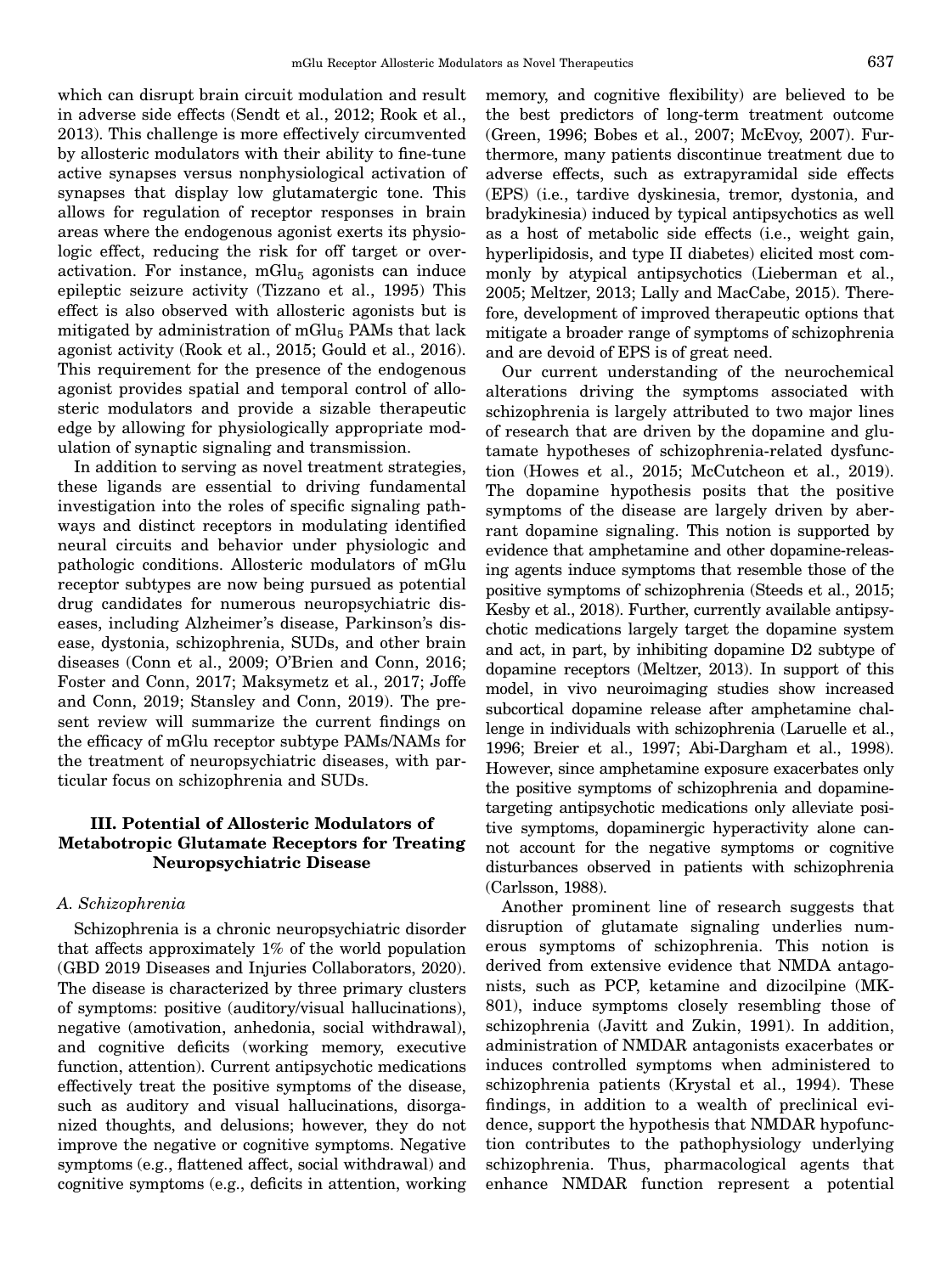| TABLE 2                                                                                                          |
|------------------------------------------------------------------------------------------------------------------|
| Summary of preclinical efficacy of group I mGlu receptor allosteric modulators in schizophrenia-related deficits |

<span id="page-8-0"></span>

| Receptor          | Type       | Compound               | Positive Symptom<br>Models                                                                                                                    | Negative Symptoms<br>Models                                      | <b>Cognitive Models</b>                                                                                                 | References                            |
|-------------------|------------|------------------------|-----------------------------------------------------------------------------------------------------------------------------------------------|------------------------------------------------------------------|-------------------------------------------------------------------------------------------------------------------------|---------------------------------------|
| mGlu <sub>1</sub> | <b>PAM</b> | VU0483605<br>VU6004909 | No effect on AHL<br>Attenuates AMPH-<br>induced<br>hyperlocomotion and                                                                        | No effect on PR                                                  |                                                                                                                         | Cho et al., 2014<br>Yohn et al., 2020 |
|                   | <b>NAM</b> | <b>FTIDC</b>           | disruptions in PPI<br>Attenuates MHL and<br>PPI deficits                                                                                      |                                                                  |                                                                                                                         | Satow et al., 2009                    |
|                   |            | <b>CFMTI</b>           | Reduced MHL and<br>NMDAR antagonist-<br>induced<br>hyperlocomotion<br>(NMDAR-HL)<br><b>Ameliorated METH</b><br>and ketamine-<br>disrupted PPI | Reversal of MK-801-<br>disrupted social<br>interaction           | No effect on object<br>location memory                                                                                  | Satow et al., 2008                    |
| mGlu <sub>5</sub> | <b>PAM</b> | <b>CDPPB</b>           | <b>Attenuated AMPH-</b><br>induced<br>hyperlocomotion and<br>deficits in $PPIa$ b                                                             | Attenuated MK-801-<br>induced decrease in<br>sucrose preferencec | ↑Morris water maze<br>learningd<br>↓MK-801 deficits in<br>cognitive flexibilitye<br>PCP deficits in<br>NOR <sup>f</sup> | (See footnotes.)                      |
|                   |            | 5PAM523                | Reduced $AHLg,h$ and<br>$NMDAR-HLh$                                                                                                           |                                                                  | $\uparrow$ Contextual CF <sup>2</sup><br>$\uparrow$ NOR $h$                                                             | (See footnotes.)                      |
|                   |            | VU0409551              | Reverses MK-801-<br>induced<br>hyperlocomotion                                                                                                |                                                                  | ↑Working memory/<br>executive function in<br>the DNMTP task<br>↑contextual CF<br>deficits in $SR^{-/-}$ mice            | Rook et al., 2015                     |

AHL, amphetamine-induced hyperlocomotion; AMPH, amphetamine; CF, fear conditioning; DNMTP, delayed nonmatching to position; HL, hyperlocomotion; METH, methamphetamine; MHL, METH-induced hyperlocomotion; NOR, novel object recognition; SR, serine racemase-deficient. <sup>a</sup>

 $^a$ Kinney et al., 2003.

 $^b$ Lindsley et al., 2005.<br>"Vardigan et al., 2010.

 $d$ Ayala et al., 2009.

e Stefani and Moghaddam, 2010.

 $f$ Horio et al., 2013.

g Parmentier-Batteur et al., 2014.

 ${}^h$ Rook et al., 2015.

strategy that could provide therapeutic benefits to patients with schizophrenia. However, a primary obstacle is that overactivation of NMDARs using traditional orthosteric agonists induces adverse effects, such as excitotoxicity and seizures (Zeron et al., 2002; Kaufman et al., 2012; Monaghan et al., 2012; Puddifoot et al., 2012). Importantly, mGlu receptors are critical modulators of NMDAR function and regulate glutamate and GABA neurotransmission throughout the CNS (Niswender and Conn, 2010; Maksymetz et al., 2017). Therefore, pharmacological modulation of mGlu receptors holds the potential to alter NMDAR function and restore excitatory and inhibitory neurotransmission to provide therapeutic benefit in patients with schizophrenia. To this end, allosteric modulators targeting all three groups of mGlu receptors have been pursued as putative targets for novel antipsychotics (Tables 2–4).

I. Group I: Metabotropic Glutamate<sub>1/5</sub>. The mGlu<sub>1</sub> receptor subtype shows promise as a potential therapeutic target for treating schizophrenia. Genetic studies in humans reveal an association of the human gene encoding  $mGlu_1$  ( $GRM1$ ) and, specifically, loss of function single nucleotide polymorphisms in GRM1

with schizophrenia, raising the possibility that  $mGlu<sub>1</sub>$ signaling is critical to the function of brain circuits underlying symptoms associated with this disorder (Ayalew et al., 2012; Ayoub et al., 2012; Cho et al., 2014). Numerous studies have characterized the pivotal role of mGlu<sub>1</sub> in regulating GABA and glutamate signaling in the PFC as well as striatal dopamine dynamics. The development of  $mGlu<sub>1</sub>$  PAMs and transgenic mouse lines have allowed for these discoveries. Potent first-generation  $mGlu_1$  PAMs were developed in the early 2000s; however, they displayed poor pharmacokinetic and metabolic profiles, limiting their use in preclinical studies (Knoflach et al., 2001; Vieira et al.,  $2005$ ). More recent efforts yielded mGlu<sub>1</sub> PAMs, such as VU 6000799, VU6000790, and VU6004909 as potent, highly selective  $mGlu<sub>1</sub>$  PAMs with improved drug metabolism and pharmacokinetic (DMPK) properties and brain penetrance and are therefore better suited for in vivo studies (Garcia-Barrantes et al., 2015, 2016a,b,c). Recent studies have leveraged these improved  $mGlu<sub>1</sub>$  PAMs and have yielded promising results. For instance, Yohn et al., showed that activation of mGlu<sub>1</sub> negatively regulates striatal dopamine release through an intricate mechanism involving coactivation of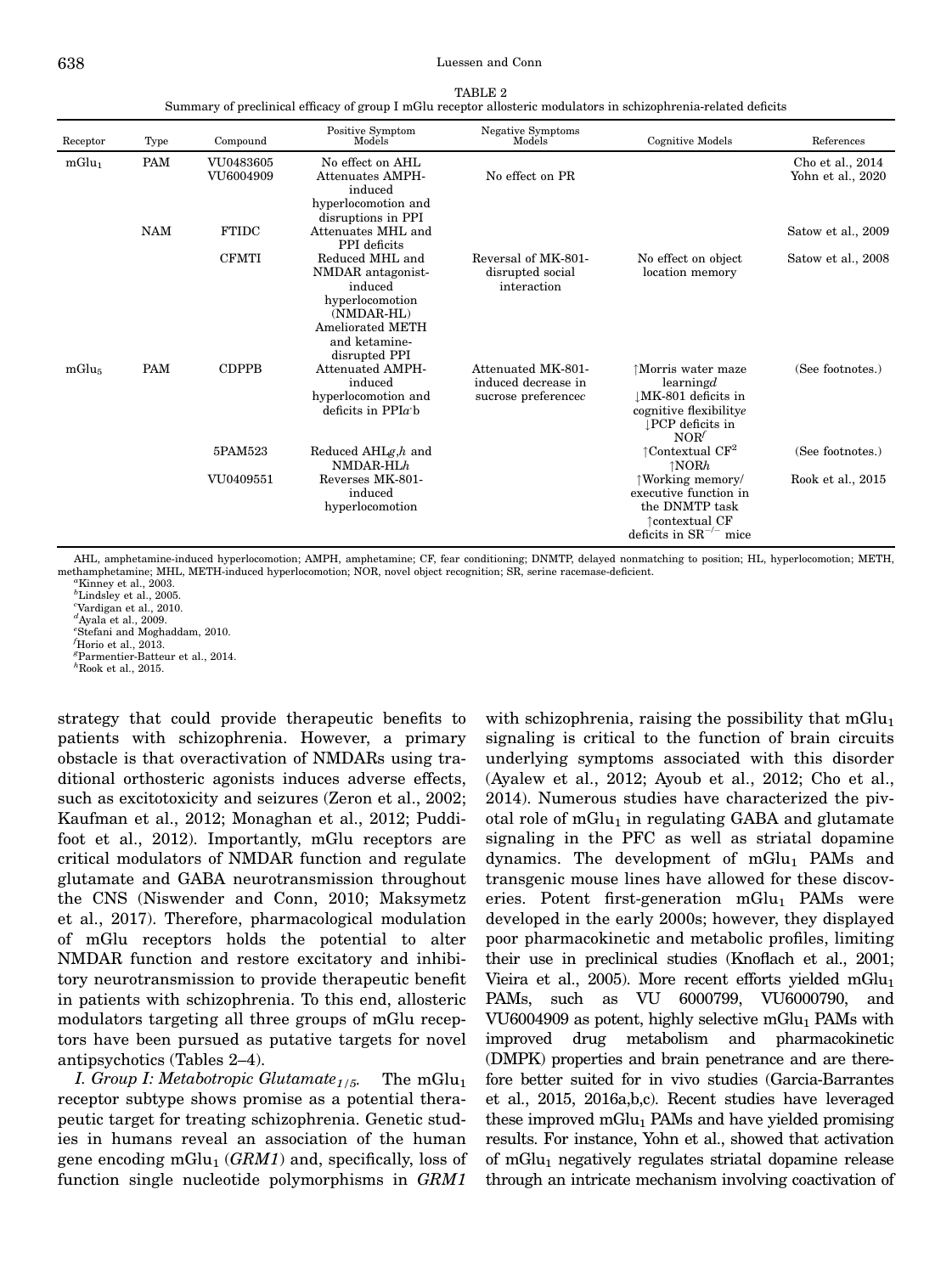TABLE 3

|                   | Summary of preclinical efficacy of group II mGlu receptor allosteric modulators in schizophrenia-related deficits |                           |                                                                                                                                                 |                                                                            |                                                                                                                                      |                           |  |  |  |  |
|-------------------|-------------------------------------------------------------------------------------------------------------------|---------------------------|-------------------------------------------------------------------------------------------------------------------------------------------------|----------------------------------------------------------------------------|--------------------------------------------------------------------------------------------------------------------------------------|---------------------------|--|--|--|--|
| Receptor          | Type                                                                                                              | Compound                  | Positive Symptom<br>Models                                                                                                                      | Negative Symptoms<br>Models                                                | Cognitive Models                                                                                                                     | References                |  |  |  |  |
| mGlu <sub>2</sub> | <b>PAM</b>                                                                                                        | LY487379                  | Reduced NMDAR-HL<br>and AHL;a<br>attenuated AMPH<br>but not PCP-<br>disrupted $PPIa$                                                            | Reduced PCP-<br>induced deficits in<br>social interaction <sup>b</sup>     | Promoted cognitive<br>flexibility in ASST <sup>c</sup>                                                                               | (See footnotes.)          |  |  |  |  |
|                   |                                                                                                                   | <b>BINA</b>               | Reduced NMDAR-<br>$HL;^{d,f}$ no effect on<br>AHL;d reduced PCP-<br>disrupted $PPI; d$<br>reduced DOB-<br>induced head<br>twitches <sup>e</sup> | Reduced MK-801-<br>induced increased<br>immobility in the<br>$\text{FST}'$ |                                                                                                                                      | (See footnotes.)          |  |  |  |  |
|                   |                                                                                                                   | TASP0443294               | Reduced MHL $^g$ and<br>$NMDAR-HLh$                                                                                                             | Rescued MK-801-<br>induced social<br>memory deficits <sup>8</sup>          |                                                                                                                                      | (See footnotes.)          |  |  |  |  |
|                   |                                                                                                                   | JNJ-40411813/<br>ADX71149 | Reduced NMDAR-<br>HL; no effect on<br>AHL; inhibited<br>DOM-induced head<br>twitches                                                            |                                                                            |                                                                                                                                      | Lavreysen et al.,<br>2015 |  |  |  |  |
|                   |                                                                                                                   | <b>SAR 218645</b>         | No effect on<br>NMDAR-HL or AHL;<br>no effect on<br>hyperactivity in<br>$DAT^{-/-}$ and NR1neo<br>mice; reduced<br>DOI-induced head<br>twitches |                                                                            | Reversed MK-801-<br>induced deficits in<br>NOR; attenuated<br>working memory<br>deficits in Y-maze<br>test in $NR1neo^{-/-}$<br>mice | Griebel et al.,<br>2016   |  |  |  |  |
| mGlu <sub>3</sub> | <b>NAM</b>                                                                                                        | VU0477950                 |                                                                                                                                                 |                                                                            | Dose-dependent<br>impairment in<br>extinction learning                                                                               | Walker et al.,<br>2015    |  |  |  |  |
|                   |                                                                                                                   | VU0650786                 |                                                                                                                                                 |                                                                            | Blocked the ability of<br>mGlu $2/3$ agonists to<br>restore trace fear<br>conditioning after<br>PCP administration                   | Dogra et al., 2021        |  |  |  |  |

AHL, amphetamine-induced hyperlocomotion; AMPH, amphetamine; ASST, attentional set-shift task; DAT, dopamine transporter; DOB, dimethoxy-bromoamphetamine; HL, hyperlocomotion; METH, methamphetamine; MHL, METH-induced hyperlocomotion; NOR, novel object recognition; NR1neo, NR1 subunit reduced expression.

 $^{\circ}$ Galici et al., 2005. <sup>b</sup>Harich et al., 2007. c Nikiforuk et al., 2010.

- ${}^d$ Galici et al., 2006.
- e Benneyworth et al., 2007.  $f$ Kawaura et al., 2016.
- ${}^g\text{Hikichi}$  et al., 2015.

muscarinic acetylcholine subtype 4 (M4) receptors and retrograde endocannabinoid signaling (Yohn et al., 2020). Additionally, a recent study has characterized the critical role of mGlu<sub>1</sub> receptors located on SST-INs of the prelimbic PFC in regulating inhibitory output onto glutamatergic pyramidal cells, highlighting  $mGlu_1$  as a critical determinant of inhibitory/excitatory balance in the PFC (Maksymetz et al., 2021). The ability to normalize both dopamine and GABA dysfunction highlights mGlu<sub>1</sub> as a promising target to comprehensively treat symptomology associated with schizophrenia. Importantly,  $mGlu_1$ PAMs show robust antipsychotic-like efficacy in rodent models. Specifically, the  $mGlu<sub>1</sub>$  PAM VU6004909 reverses amphetamine-induced hyperlocomotion and deficits in prepulse inhibition (PPI) induced by amphetamine treatment (Yohn et al., 2020). Furthermore,  $mGu_1$  PAMs show promising cognitive-restoring effects in rodent models. A recent study demonstrates that  $mGlu<sub>1</sub>$  PAM VU6004909 reverses deficits in spatial working memory induced by NMDAR antagonist, MK-801 (Maksymetz et al., 2021). In addition to the potential of  $mGlu<sub>1</sub>$  PAMs in treating schizophrenia, mGlu<sub>1</sub> NAMs  $4-[1-(2-fluoropyridin-3-y])-5$ methyl-1H-1,2,3-triazol-4-yl]-N-isopropyl-N-methyl-3,6-dihydropyridine-1(2H)-carboxamide (FTIDC) and 2-cyclopropyl-5-[1-(2-fluoro-3-pyridinyl)-5-methyl-1H-1,2,3 triazol-4-yl]-2,3-dihydro-1H-isoindol-1-one (CFMTI) have displayed efficacy in animal models of antipsychotic activity (Table 2), such as decreasing NMDAR antagonist and psychostimulant-induced hyperlocomotion and deficits in PPI as well as reversing social interaction deficits elicited by MK-801, an NMDAR antagonist, in rats (Satow et al., 2008, 2009). The contrasting findings of mGlu<sub>1</sub> PAMs and NAMs illustrate the potential complexity of  $mGlu<sub>1</sub>$ -targeting ligands and suggest that  $mGlu<sub>1</sub>$  PAMs may primarily be effective in patients carrying GRM1 mutations. Considering these exciting findings, continued interrogation is

h Lavreysen et al., 2015.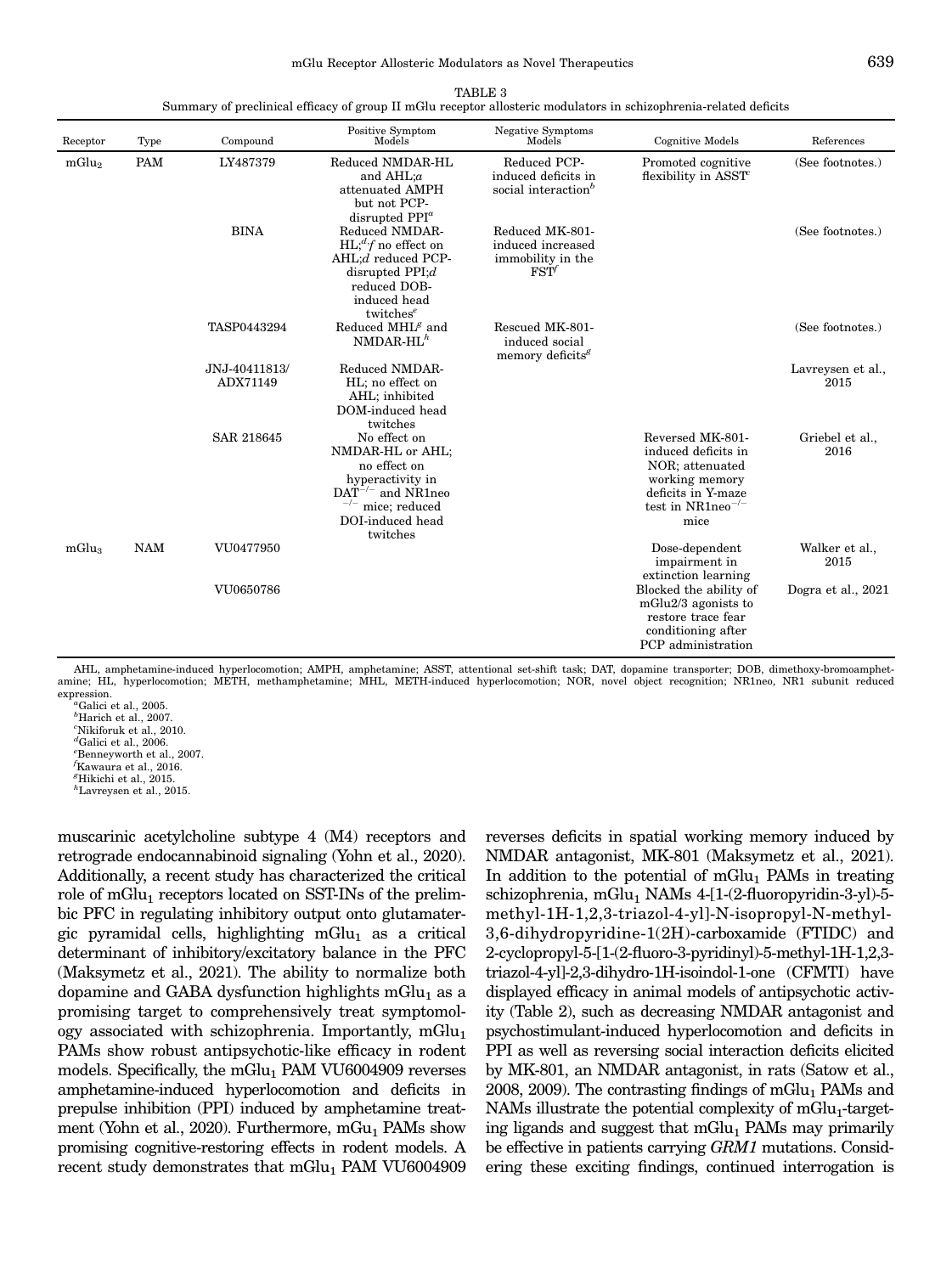<span id="page-10-0"></span>

| Receptor          | Type       | Compound       | Positive Symptom<br>Models                                                                                         | <b>Negative Symptoms</b><br>Models                                               | <b>Cognitive Models</b>                                                                                                                   | References                 |
|-------------------|------------|----------------|--------------------------------------------------------------------------------------------------------------------|----------------------------------------------------------------------------------|-------------------------------------------------------------------------------------------------------------------------------------------|----------------------------|
| mGlu <sub>4</sub> | PAM        | ADX88178       | Reduced NMDAR-<br>HL; reduced DOI-<br>induced head<br>twitches                                                     | Reduced immobility<br>in FST                                                     |                                                                                                                                           | Kalinichev et al.,<br>2014 |
|                   |            | Lu AF21934     | Reduced NMDAR-HL<br>and AHL; <sup><i>a</i></sup> reduced<br>DOI-induced head<br>twitches <sup><math>a</math></sup> | Reduced MK-801-<br>induced deficits in<br>social interaction <sup><i>a</i></sup> | Rescued MK-801-<br>induced deficits in<br>the delayed spatial<br>alternation task; $^a$<br>reduced MK-801-<br>induced deficits in<br>NOR. | (See footnotes.)           |
|                   |            | Lu AF32615     | Reduced NMDAR-HL<br>and AHL; reduced<br>DOI-induced head<br>twitches                                               | Reversed MK-801-<br>induced deficits in<br>social interaction                    | Reversed MK-801-<br>induced deficits in<br>the delayed spatial<br>alternation task                                                        | Sławińska et al.,<br>2013  |
| mGlu <sub>7</sub> | Ago-PAM    | <b>AMN082</b>  | No effect on AHL;<br>exacerbated<br>$NMDAR-HL;^b$<br>exacerbated DOI-<br>induced head<br>twitches <sup>c</sup>     |                                                                                  |                                                                                                                                           | (See footnotes.)           |
|                   | <b>NAM</b> | MMPIP ADX71743 | Inhibited MK-801-<br>induced<br>hyperactivity and<br>reversed deficits in<br><b>PPI</b>                            |                                                                                  | Reversed MK-801-<br>induced deficits in<br>NOR and spatial<br>delayed alternation                                                         | Cieślik et al.,<br>2018    |

AHL, amphetamine-induced hyperlocomotion; HL, hyperlocomotion; NOR, novel object recognition.<br>"Shawińska et al., 2013

Sławińska et al., 2013.

b Mitsukawa et al., 2005.

 $^c$ Wierońska et al., 2012a.

required to determine the efficacy of  $mGlu<sub>1</sub>$  PAMs and NAMs in nonhuman primate and clinical studies.

 $mGlu<sub>5</sub>$  also represents an exciting target for the treatment of schizophrenia and improving cognitive function in multiple brain disorders (Foster and Conn, 2017; Nicoletti et al., 2019). Extensive research supports a bidirectional interaction between  $mGlu<sub>5</sub>$  and NMDARs, such that activation of  $mGlu<sub>5</sub>$  receptors facilitates NMDAR function (Doherty et al., 1997; Ugolini et al., 1999; Awad et al., 2000; Attucci et al., 2001; Mannaioni et al., 2001; Pisani et al., 2001), whereas activation of NMDARs amplifies mGlu $_5$  receptor activity by restraining receptor desensitization (Alagarsamy et al., 2005). These observations serve as a foundation for the development of mGlu<sub>5</sub> PAMs for the treatment of schizophrenia. A number of mGlu<sub>5</sub> PAMs have demonstrated efficacy in rodent models used to predict antipsychotic efficacy and the treatment of cognitive disturbances (Kinney et al., 2003; Lecourtier et al., 2007; Liu et al., 2008; Conn et al., 2009; Stefani and Moghaddam, 2010; Vardigan et al., 2010; Gastambide et al., 2013; Horio et al., 2013; Nicoletti et al., 2019). However, one caveat of mGlu<sub>5</sub> PAMs includes excitotoxicity mediated by the enhanced NMDAR activity, as high doses of mGlu<sub>5</sub> receptor PAMs have been shown to induce seizures and neurotoxicity in rodents (Parmentier-Batteur et al., 2014; Rook et al., 2015; Conde-Ceide et al., 2016). To circumvent these adverse side effects, biased mGlu $_5$  receptor PAMs have been

developed to amplify receptor function without recruiting NMDA receptors (Rook et al., 2013, 2015). Interestingly, these biased mGlu $_5$  PAMs have robust efficacy in animal models without potentiating NMDA receptor signaling (Rook et al., 2015; Gould et al., 2016), suggesting that efficacy of these compounds is not mediated by potentiation of NMDA receptor currents. Thus, leveraging this biased mGlu<sub>5</sub> PAM, VU0409551, Rook et al. have shown antipsychotic-like activity and precognitive efficacy without activating NMDA receptors and without inducing the adverse effects of nonbiased mGlu<sub>5</sub> PAMs (Rook et al., 2015).

II. Group II: Metabotropic Glutamate<sub>2/3</sub>. Based on evidence that activation of group II mGlu receptor subtypes,  $mGlu<sub>2</sub>$  and  $mGlu<sub>3</sub>$ , produce robust antipsychotic-like effects in preclinical models (Chaki et al., 2004; Pilc et al., 2008; Conn et al., 2009; Dhanya et al., 2014; Muguruza et al., 2016), longstanding efforts have been aimed at optimizing  $mGlu<sub>2</sub>$  and mGlu3 agonists for the treatment of schizophrenia. Despite group II mGlu receptor agonists showing efficacy in improving positive and negative symptoms in an initial phase II trial (Patil et al., 2007), larger clinical studies did not demonstrate significant efficacy of these compounds compared with placebo (Kinon et al., 2011). The development of highly selective allosteric modulators of mGlu<sub>2</sub> and mGlu<sub>3</sub> have allowed for delineation of the role of these receptor subtypes in the physiologic and behavioral deficits associated with schizophrenia (Table 3)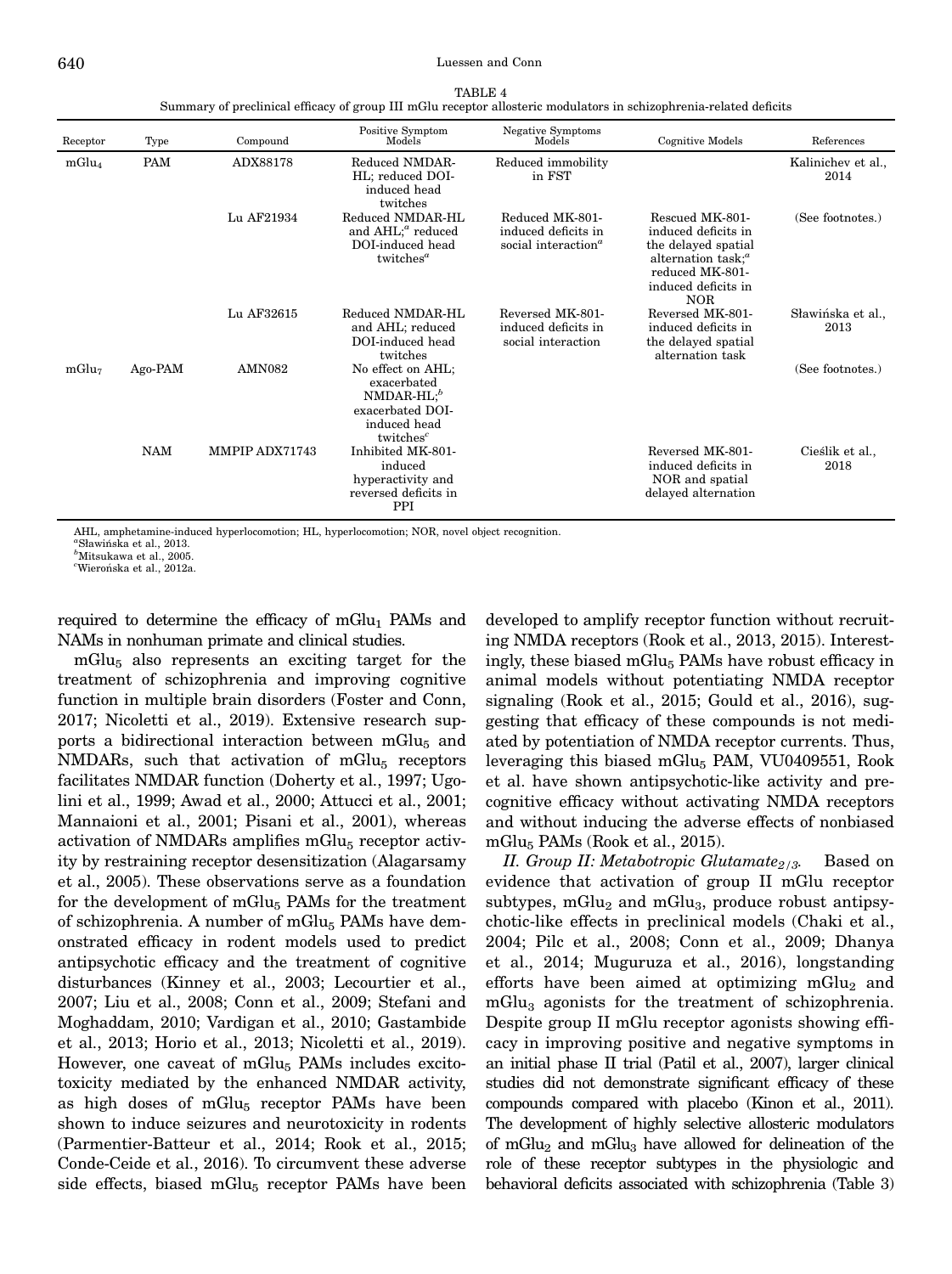<span id="page-11-0"></span>with hopes of developing improved treatments for schizophrenia. Interestingly, preclinical studies have alluded to mGlu2 activation being sufficient to provide therapeutic benefit, such that the antipsychotic-like activity of group II mGlu receptor agonists are absent in mGlu2, but not mGlu3, receptor knockout mice (Spooren et al., 2000). These observations have been bolstered by the discovery of mGlu<sub>2</sub>-selective PAMs, which allowed for direct interrogation of this hypothesis. Several mGlu<sub>2</sub> PAMs demonstrated antipsychotic-like efficacy as well as precognitive and social effects in multiple preclinical models (Galici et al., 2005, 2006; Harich et al., 2007; Nikiforuk et al., 2010; Griebel et al., 2016). For example, administration of the mGlu<sub>2</sub> PAM, potassium 3'-([(2-cyclopentyl-6-7-dimethyl-1-oxo-2,3dihydro-1H-inden-5-yl)oxy]methyl)biphenyl l-4-carboxylate (BINA), reduced dimethoxy-bromoamphetamine–induced head twitches and reversed MK-801-induced immobility in the forced swim test (FST) (Benneyworth et al., 2007; Kawaura et al., 2016). Additionally, (2S)-5-methyl-2-f[4-  $(1,1,1-$ trifluoro-2-methylpropan-2-yl)phenoxy]methyl}-2, 3-dihydroimidazo[2,1-b][1,3]oxazole-6-carboxamid (TASP0- 443294), another  $mGlu<sub>2</sub>$  PAM, showed efficacy in reducing methamphetamine and NMDAR antagonist-induced hyperlocomotion as well as reversed social memory deficits induced by MK-801 administration in mice (Hikichi et al., 2015; Lavreysen et al., 2015). Two primary mGlu2 PAMs moved forward to clinical testing; however, the mGlu<sub>2</sub> PAM AZD 8529 did not significantly improve positive or negative symptoms in patients with schizophrenia when administered as a monotherapy (Litman et al., 2016). Alternatively, another  $mGlu<sub>2</sub>$ PAM, JNJ-40411813/ADX71149, showed beneficial effects in patients with residual negative symptoms (Hopkins, 2013) and potential efficacy in reversing select cognitive deficits and negative symptoms after administration of ketamine in healthy volunteers (Salih et al., 2015). However, negative phase 2 schizophrenia clinical trials with JNJ-40411813/AZD8529 has tempered expectations on the utility of  $mGlu<sub>2</sub>$ PAMs for the treatment of schizophrenia. The ongoing efficacy of this compound in large-scale clinical trials remains to be seen.

In addition to the wealth of research on  $mGlu<sub>2</sub>$ -selective PAMs, numerous studies have indicated a relationship between decreased performance PFC-dependent cognitive tasks and single nucleotide polymorphisms in the human gene encoding mGlu<sub>3</sub> ( $GRM3$ ) (Egan et al., 2004; Tan et al., 2007; Harrison et al., 2008), identifying GRM3 as a risk locus for schizophrenia in genome-wide association studies (Schizophrenia Working Group of the Psychiatric Genomics Consortium, 2014). After the discovery of highly selective mGlu<sub>3</sub> NAMs, studies in mice revealed that mGlu<sub>3</sub> mediates distinct aspects of PFC synaptic plasticity and procognitive effects in rodents (Walker et al., 2015; Dogra et al., 2021). In agreement with these findings, studies in nonhuman primates have demonstrated that  $mGlu_{2/3}$  agonists elicit postsynaptic effects in the dorsolateral PFC that improve cognitive function (Jin et al., 2017). Together, these studies highlight mGlu<sub>3</sub> as a novel regulator of PFC-mediated cognitive processes. Additional investigation using current and next-generation group II mGlu receptor PAMs/NAMs is essential for expanding our understanding of these receptors and their potential utility in treating schizophrenia.

III. Group III: Metabotropic Glutamate<sub>4/6/7/8</sub>. Like group II mGlu receptors, the therapeutic promise of group III mGlu receptors arose from evidence of their ability to improve the hyperglutamatergic state believed to take place in schizophrenia and modulate behavioral processes dysregulated in the disease, including cognition and motivation. For instance, mice lacking  $mGlu_4$  display impairments in spatial reversal and long-term memory (Gerlai et al., 1998), suggesting a critical role of  $mGlu<sub>4</sub>$  in cognitive flexibility and associative learning, both of which are known to be impaired in patients with schizophrenia. Previous studies also suggest that  $mGlu<sub>4</sub>$  activation may elicit antipsychotic-like effects in rodent models. In one study, the group III agonist (1S,3R,4S)-1-aminocyclopentane-1,3, 4-tricarboxylic acid (ACPT-I) reduced PCP- and amphetamine-induced hyperlocomotion in addition to head twitching in response to 2,5-Dimethoxy-4-iodoamphetamine (DOI) (Pałucha-Poniewiera et al., 2008). Similar actions of ACPT-I administration are also observed with mGlu4-selective orthosteric agonists, LSP 1-2111 (Wierońska et al., 2012a) and LSP4-2022 (Woźniak et al.,  $2016$ ). Activation of mGlu<sub>4</sub> receptors with these compounds also improves behavioral deficits associated with negative and cognitive symptoms of schizophrenia (Wierońska et al., 2012a; Woźniak et al., 2016). More recently, mGlu4 PAMs Lu AF 21934 (Bennouar et al., 2013), Lu AF32615 (East et al., 2010), and ADX88178 (Le Poul et al., 2012) have also displayed similar outcomes in models of representing all three symptom clusters of schizophrenia (Table 4). For example, ADX88178, an mGlu4 PAM, was shown to reduce NMDAR antagonistinduced hyperlocomotion and DOI-induced head twitches while also reducing immobility time in FST (Kalinichev et al., 2014). Alternatively, the  $mGlu<sub>4</sub>$  PAMs, Lu AF21934 and Lu AF32615, showed efficacy in restoring social interaction, reducing hyperlocomotion induced by amphetamine and NMDAR antagonists, and rescuing MK-801-induced deficits in spatial working memory and novel object recognition (Wierońska et al., 2012a; Sławińska et al., 2013a). Together, these studies highlight the potential therapeutic utility of selective mGlu<sub>4</sub> activators for schizophrenia.

Despite limited studies focusing on the mGlu<sub>7</sub> receptor subtype as a potential therapeutic target for schizophrenia, a polymorphism in the  $GRM7$  gene encoding mGlu<sub>7</sub> that decreased transcription in vitro was positively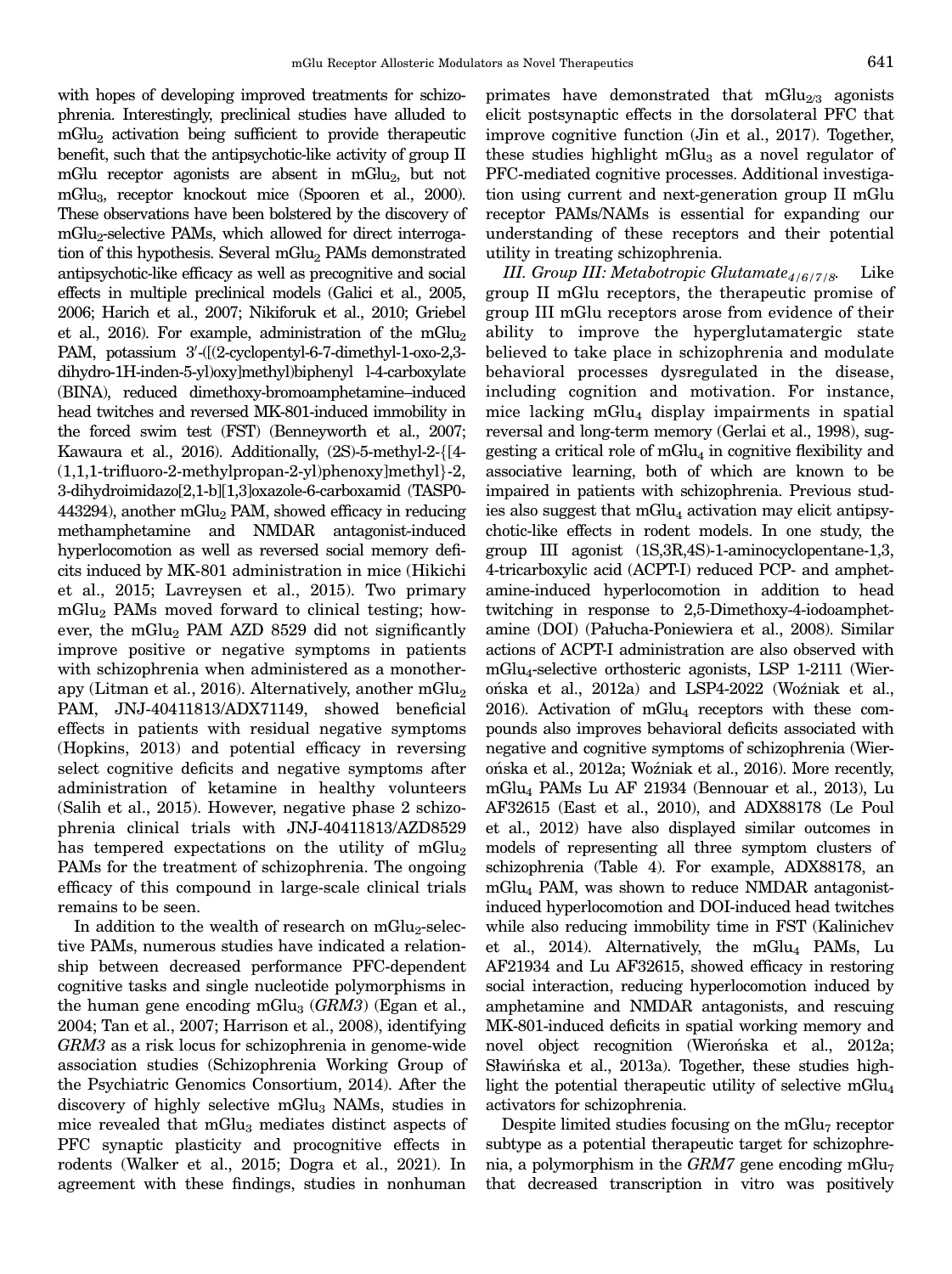<span id="page-12-0"></span>correlated with schizophrenia in a large Japanese cohort (Ohtsuki et al., 2008). These findings suggest that hypofunction of mGlu<sub>7</sub> may contribute to the pathophysiology of schizophrenia. Because activation of  $mGlu<sub>7</sub>$  reduces glutamatergic neurotransmission (Baskys and Malenka, 1991; Ayala et al., 2008) and acts as a heteroreceptor to modulate GABA release and the induction of LTP in brain regions, such as the hippocampus (Klar et al., 2015), it is plausible that selective activators of  $mGlu<sub>7</sub>$ may enhance aspects of hippocampal-dependent cognitive function. However, some preclinical studies refute this hypothesis such that the mGlu<sub>7</sub> allosteric agonist N,N'-dibenzhydrylethane-1,2-diamine dihydrochloride (AMN082) exacerbates MK-801-induced hyperlocomotion (Mitsukawa et al., 2005) and DOI-induced head twitches (Wierońska et al., 2012a). Although these findings may be driven by off-target effects of AMN082 in vivo (Sukoff Rizzo et al., 2011), it has been shown that the psychoticenhancing effects were occluded in  $mGlu<sub>7</sub>$  knockout (KO) mice (Wierońska et al., 2012a), implying that they may be mGlu<sub>7</sub> receptor-dependent. At this time, future studies must further confirm if the use of selective PAMs may show more promise of  $mGlu<sub>7</sub>$  activation in schizophrenia-related models.

Although expressed at fairly low levels in the brain, the mGlu<sub>8</sub> receptor subtype is expressed in the presynaptic active zone of mainly glutamatergic synapses (Kinoshita et al., 1996a; Shigemoto et al., 1997) where it functions to modulate neurotransmitter release and gates glutamatergic transmission into the hippocampus (Zhai et al., 2002). In line with this function, mGlu<sub>8</sub> KO mice display deficits in hippocampaldependent learning (Gerlai et al., 2002), suggesting that activating  $mGlu<sub>8</sub>$  with selective ligands could treat the cognitive impairments in patients with schizophrenia. In studies determining the antipsychotic efficacy of  $mGlu<sub>8</sub>$ -targeting ligands, two studies have found that the relatively selective orthosteric mGlu<sub>8</sub> agonist (S)-3,4-dichlorophenyl glycine ((S)-3, 4-DCPG) was unable to reverse amphetamine or PCP-induced hyperactivity in Sprague-Dawley rats (Thomas et al., 2001; Robbins et al., 2007). Additionally, mGlu $_8$  KO mice do not display significant deficits in PPI of acoustic startle; thus, it appears to be unlikely that  $mGlu<sub>8</sub>$  is a promising target for a novel antipsychotic (Robbins et al., 2007). Despite lacking evidence for antipsychotic efficacy, continued studies are required to determine the utility of  $mGlu<sub>8</sub>$ -targeting compounds as cognitive enhancers.

#### B. Substance Use Disorders

SUD is a multifaceted chronically relapsing disorder characterized by excessive drug intake, repeated unsuccessful attempts to reduce or stop drug use, enhanced drug-seeking and self-administration, the emergence of drug tolerance and withdrawal, and continued drug intake despite negative consequences (Koob and Volkow,

2010). SUD represents a serious public health problem with devastating consequences to society. However, there is a lack of pharmacological agents approved to treat the disease. Drugs of abuse exert their effects by altering the signaling of numerous neurotransmitter systems and brain circuits, which serves as a challenge for developing efficacious treatments. Ongoing research highlights detrimental adaptations in GABA and glutamate neurotransmission in SUD (Tzschentke and Schmidt, 2003; Cruz et al., 2008). Drugs of abuse alter glutamate transmission through a diverse array of mechanisms. For example, cocaine increases glutamate transmission indirectly through dopamine transporter-mediated dopamine release (Ritz et al., 1987). Alternatively, it has been reported that alcohol inhibits postsynaptic NMDAR- and non-NMDAR-mediated glutamate transmission and release, possibly via inhibition of GABA interneurons (Lovinger et al., 1989, 1990; Carta et al., 2003; Hendricson et al., 2003, 2004). Notably, imbalance of glutamate and GABA systems in brain regions, such as the PFC, is associated with physiologic and behavioral aspects of SUDs, including impulsivity, reinforcement learning, and executive function. For instance, a recent clinical study using hydrogen  $({}^{1}H)$ magnetic resonance spectroscopy revealed significantly higher glutamate levels and lower GABA levels in patients with opioid use disorder compared with healthy controls (Li et al., 2020). Additionally, this study showed that higher impulsivity and cognitive impairment were associated with lower GABA and higher glutamate levels. Furthermore, exposure to pharmacological agents that block glutamate transmission attenuate the reinforcing effects of drugs of abuse. For instance, systemic administration of NMDAR antagonists attenuates self-administration of alcohol (Shelton and Balster, 1997), cocaine (Pierce et al., 1997; Pulvirenti et al., 1997; Hyytiä et al., 1999; Blokhina et al., 2005), and nicotine (Kenny et al., 2009). Therefore, restoring GABA and glutamate balance in PFC, among other brain regions, represents a promising therapeutic strategy for treating SUD.

Numerous medications targeting GABA and/or glutamate receptors have been under longstanding investigation for the treatment of SUD, including baclofen, topiramate, and gabapentin. However, to date, there has been mixed evidence for their efficacy in clinical trials for various types of SUDs, including alcohol, nicotine, cocaine, and methamphetamine (Addolorato et al., 2012). One of the well-studied candidates, baclofen, a  $GABA_B$  agonist, has yielded findings in preclinical and clinical studies suggesting its potential utility in treating alcohol use disorder. Baclofen acts presynaptically to hyperpolarize synaptic terminals, inhibits calcium influx, and prevents the release of the excitatory neurotransmitters glutamate and aspartate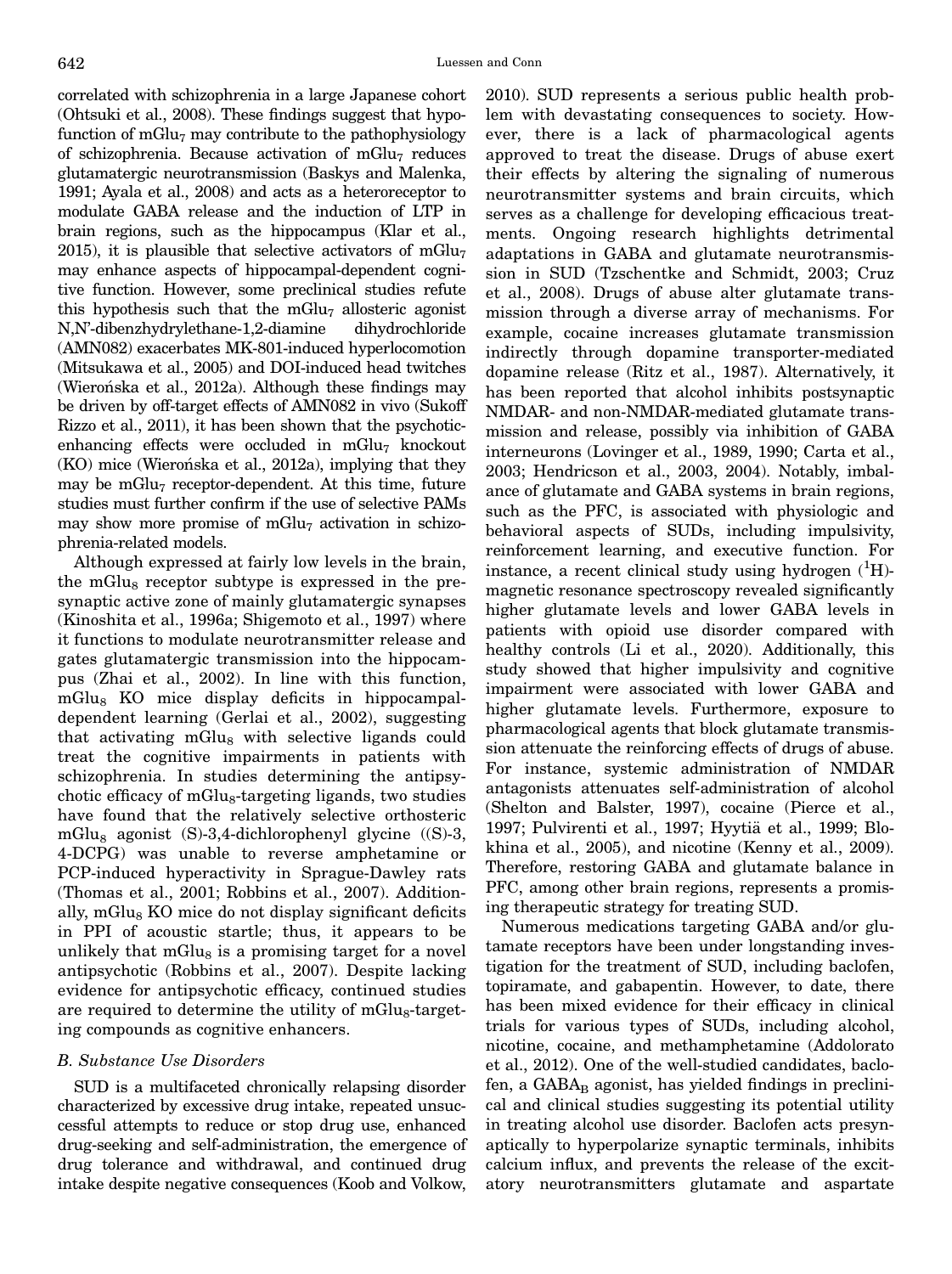<span id="page-13-0"></span>(Davidoff, 1985). Preclinical studies show that baclofen effectively mitigates the reinforcing properties of alcohol in addition to suppressing acquisition and maintenance of alcohol drinking behavior and relapse-like drinking in rats and mice (Cousins et al., 2002; Maccioni and Colombo, 2009). Alternatively, baclofen has also been tested as a treatment of cocaine use disorder. A human brain imaging study found that baclofen reduces the activation of limbic brain regions that occurs in response to cocaine-related cues (Brebner et al., 2002). Baclofen has undergone numerous clinical trials for the treatment of cocaine use disorder; however, these studies have yielded mixed results with the first human open-label study showing a trend toward reduced cocaine craving and self-reported cocaine consumption (Ling et al., 1998), but subsequent, larger studies have not identified statistically significant effects of baclofen on craving or cocaine intake (Shoptaw et al., 2003). In addition to the studies detailed here, baclofen and other GABA-targeting drugs, such as gabapentin, have been tested for efficacy in treating nicotine and methamphetamine use disorders. Together, these studies shed light on the potential utility of activating GABA systems for the treatment of SUDs; however, more effective compounds are required to better achieve this goal.

A wealth of studies using ligands targeting mGlu receptors has demonstrated the utility of targeting these receptors as an alternative approach to mitigate SUD-induced imbalances in glutamate and GABA signaling. For example, systemic administration of LY379268, an mGlu<sub>2/3</sub> orthosteric agonist, decreases self-administration of cocaine (Baptista et al., 2004; Adewale et al., 2006; Xi et al., 2010), nicotine (Liechti et al., 2007), and alcohol (Bäckström and Hyytiä, 2005; Sidhpura et al., 2010). However, excessive glutamate release, a potential consequence direct activation of mGlu receptors, including mGlu $_5$ , elicits excitotoxicity via NMDAR-mediated mechanisms, limiting the utility of orthosteric mGlu-targeting compounds (Reiner and Levitz, 2018). Thus, allosteric modulators of mGlu receptors represent a novel avenue for restoring homeostasis of GABA and glutamate systems while exerting receptor subtype selects effects and circumventing EPS.

I. Group I: Metabotropic Glutamate<sub>1/5</sub>. Group I mGlu receptor subtypes, mGlu<sub>1</sub> and mGlu<sub>5</sub>, have been extensively studied in terms of behavioral effects in animal models of SUD. Both  $mGlu<sub>1</sub>$  and  $mGlu<sub>5</sub>$  are robustly expressed in brain regions known to be critical to SUD pathophysiology, including the NAc, dorsal striatum, ventral midbrain and PFC (Niswender and Conn, 2010). Repeated exposure to drugs of abuse can dysregulate mGlu<sub>1</sub> and mGlu<sub>5</sub> expression and function. For example, chronic alcohol consumption in rodents reduces mGlu<sub>1/5</sub> mRNA levels in various subregions of the hippocampus and increases  $mGlu_{1/5}$  expression in the NAc core and central nucleus of the amygdala (Simonyi et al., 2004; Obara et al., 2009). Nicotine exposure increases expression of  $mGlu<sub>1</sub>$ mRNA in the ventral tegmental area (VTA) and amygdala (Kane et al., 2005). Further, repeated cocaine exposure disrupts mGlu1 receptor-mediated signaling in the NAc (Swanson et al., 2001). Finally, prolonged withdrawal from extended-access cocaine self-administration decreases total protein and surface expression levels of  $mGlu<sub>1</sub>$  in the NAc compared with drug-naıve rats (Loweth et al., 2014). Alternatively, the total and surface levels of  $mGlu_1$  is unchanged in the NAc following shorter abstinence periods or during cocaine administration (Ary and Szumlinski, 2007; Loweth et al., 2014). Withdrawal time-dependent reductions in  $mGlu_{1/5}$  expression within ventromedial PFC have also been reported for following extended-access cocaine self-administration following extinction testing compared with drug-naıve animals (Ben-Shahar et al., 2013). Additionally, extinction of cocaine-seeking decreases the surface expression of  $mGlu<sub>5</sub>$  receptors in the NAc (Knackstedt et al., 2010). Thus, there is extensive evidence that  $mGlu_1$  and  $mGlu<sub>5</sub>$  receptor subtypes may be involved in drugrelated behaviors and the pathophysiology of SUDs.

Notably,  $mGlu_1$  and  $mGlu_5$  have both also been implicated as regulators of drug self-administration behavior. Early studies reported that mice carrying a null mutation for the gene encoding the mGlu $_5$  receptor lack cocaine-induced hyperlocomotion and did not acquire intravenous self-administration of cocaine (Chiamulera et al., 2001). Furthermore, genetic inactivation or pharmacological inhibition of mGlu<sub>5</sub> receptors decreases selfadministration of alcohol, cocaine, heroin, nicotine, methamphetamine and ketamine and reduces breakpoints for reinforcement for various drugs of abuse in a progressive ratio (PR) paradigm (Cleva and Olive, 2012).  $mGlu_1$ antagonist JNJ16259685 reduces alcohol self-administration and breakpoints for alcohol reinforcement under a PR schedule (Besheer et al., 2008a,b). However, other studies have shown that acquisition and fixed ratio operant responding for psychostimulants, such as cocaine and methamphetamine, is intact in mice lacking mGlu $5^{-/-}$ ; however, deletion of  $mGlu<sub>5</sub>$  enhanced responding on a progressive ratio schedule and impaired extinction of drug-seeking behaviors (Chesworth et al., 2013; Bird et al., 2014). These findings suggest that mGlu<sub>5</sub> may play distinct roles in drug reinforcement and instrumental extinction learning. Furthermore,  $mGlu<sub>1</sub>$  and  $mGlu<sub>5</sub>$  play an important role in reinstatement of drug seeking. Numerous studies have reported that pharmacological blockade of mGlu<sub>5</sub> attenuates the reinstatement of drugseeking behavior induced by drug-associated cues, stress and drug priming (Bespalov et al., 2005; Bäckström and Hyytiä, 2007; Platt et al., 2008; Schroeder et al., 2008; Kumaresan et al., 2009; Martin-Fardon et al., 2009).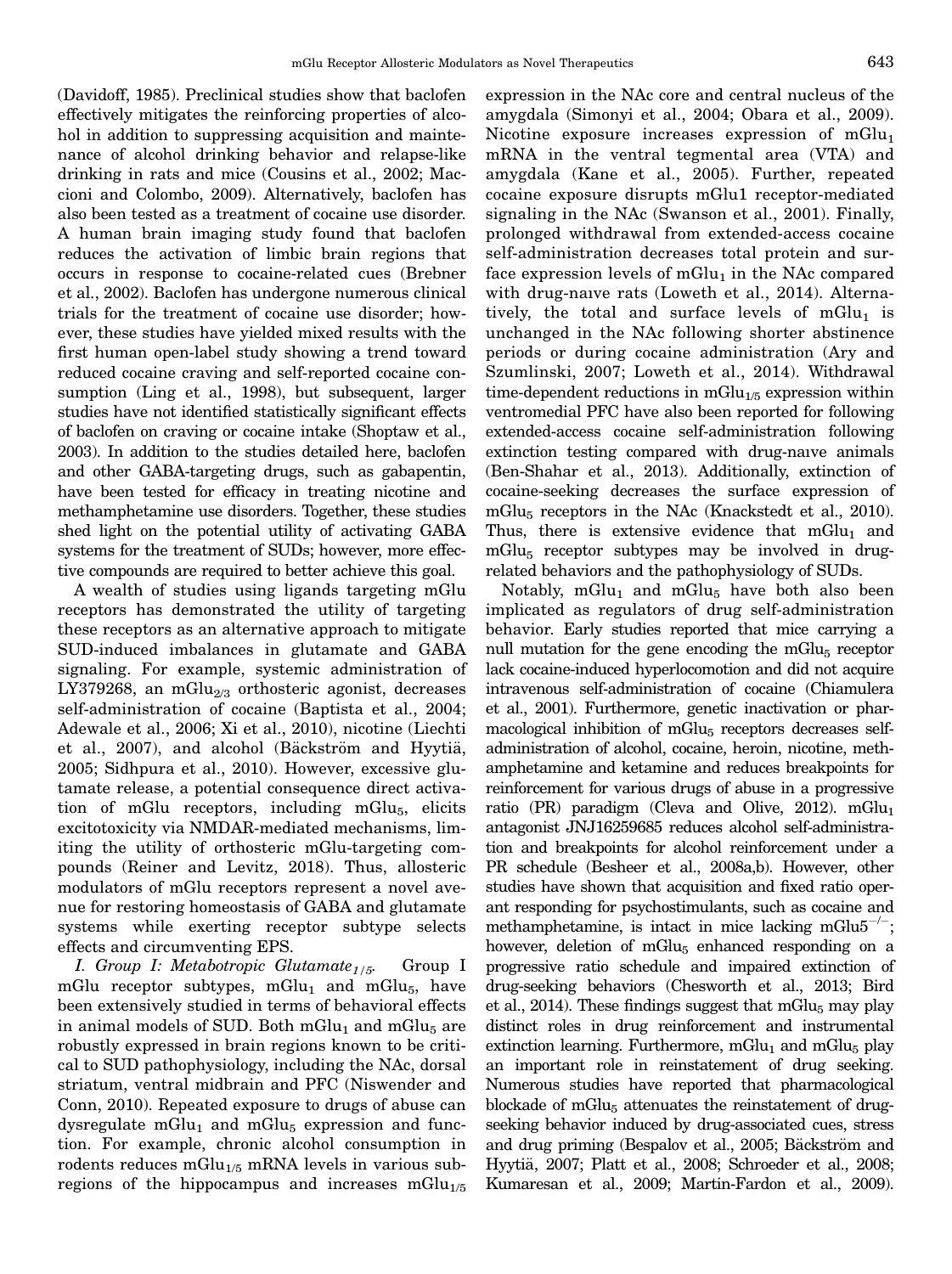Additionally,  $mGlu<sub>1</sub>$  antagonism attenuates the reinstatement of nicotine and cocaine-seeking behavior elicited by drug-associated cues (Dravolina et al., 2007). A wealth of additional research supports the roles of  $mGlu<sub>1</sub>$  and  $mGlu<sub>5</sub>$  in various other drug-related behaviors, including conditioned place preference and interoceptive drug effects. These findings have been elegantly detailed in reviews elsewhere (Olive, 2009; Cleva and Olive, 2012; Caprioli et al., 2018; Niedzielska-Andres et al., 2021).

The extensive evidence that  $mGlu_1$  and  $mGlu_5$  play critical roles in behavioral deficits associated with SUD raises the question of whether targeting group I mGlu receptors is a promising therapeutic approach for the treatment of SUD. The development of  $mGlu<sub>1</sub>$ and mGlu<sub>5</sub> allosteric modulators have allowed researchers to directly test this question. Studies have investigated the efficacy of  $mGlu<sub>1</sub>$  allosteric modulators within the context of SUD (Caprioli et al., 2018). These studies have been summarized in Table 5. Specifically, repeated administration of selective  $mGlu_1$  PAMs, SYN119 or Ro0711401, blocks incubation of cue-induced cocaine craving following extended-access cocaine selfadministration and prolonged withdrawal in rats (Loweth et al., 2014). Interestingly, administration of mGlu1 PAMs during withdrawal from methamphetamine self-administration did not block incubation of methamphetamine craving. The efficacy of  $mGlu<sub>1</sub>$ PAMs in reducing incubation of cocaine craving may be driven by  $mGu_1$ -mediated blockade of calcium permeable amino-3-hydroxy-5-methyl-4-isoxazolepropionic acid receptor accumulation and synaptic transmission, which is known to be a critical mechanism driving cue-induced drug craving and cocaine seeking (McCutcheon et al., 2011; Loweth et al., 2014; Ruan and Yao, 2021). However, there is evidence that  $mGlu<sub>1</sub>$  does not regulate calcium permeable amino-3hydroxy-5-methyl-4-isoxazolepropionic acid receptor accumulation during methamphetamine withdrawal (Murray et al., 2019), further supporting divergent mechanisms underlying incubation of craving for psychostimulants and selective roles of  $mGlu<sub>1</sub>$ . These studies leveraging mGlu<sub>1</sub> PAMs provide further support that selective activation of  $mGlu<sub>1</sub>$  is able to reduce the impact of drug-induced adaptation in  $mGlu<sub>1</sub>$  function, which drives cocaine-seeking behavior (Halbout et al., 2014) and modulates a number of critical forms of synaptic plasticity, such as cocaineinduced plasticity in the VTA (Mameli et al., 2009) and  $mGlu<sub>1</sub>$ -LTD and synaptic potentiation in the PFC (Ruan and Yao, 2021).

 $mGlu<sub>1</sub>$  NAMs have been shown to decrease alcohol self-administration in some studies but not others. In alcohol self-administration studies in alcohol-preferring P rats, JNJ16259685, an mGlu<sub>1</sub> NAM, decreased responding under fixed ratio and PR schedules (Besheer et al., 2008a; b), but also decreased locomotor activity

and lever-pressing for sucrose, suggesting nonspecific motor effects. Similar observations were reported in additional studies looking at the effect of (-)-ethyl (7E)-<br>7-hydroxyjmino-1 7a-dihydroxyglonronalhlchromene-1a-7-hydroxyimino-1,7a-dihydrocyclopropa[b]chromene-1acarboxylate (CPCCOEt), another  $mGlu<sub>1</sub>$  NAM, on alcohol self-administration in alcohol-preferring (P)-rats or C57BL/6J mice (Casabona et al., 1997; Schroeder et al., 2005; Hodge et al., 2006). In another study, CPCCOEt reduced ethanol reinforcement, consumption, and expression of ethanol conditioned place preference while facilitating the motor-impairing effects of ethanol (Casabona et al., 1997; Lominac et al., 2006). Importantly, CPCCOEt was able to block the acute effects of ethanol on extracellular levels of dopamine and glutamate in the NAc, while potentiating the effects of acute ethanol on extracellular GABA in this region. Leveraging another mGlu<sub>1</sub> NAM, JNJ16259685, one study reported decreased psychostimulant (cocaine and methamphetamine) administration under a second-order reinforcement schedule of reinforcement fixed interval 5-10 (FI5- FR10) (Achat-Mendes et al., 2012). In this same study, JNJ16259685 had no effect on food-reinforced responding but exerted motoric effects. The efficacy of  $mGlu<sub>1</sub>$ NAMs in nicotine use has also been studied. The selective mGlu<sub>1</sub> NAM EMQMCM  $(5 \text{ mg/kg})$  inhibited cue and nicotine-induced reinstatement of nicotine-seeking behavior, albeit when administered at higher doses EMQMCM reduced cue-induced reinstatement of foodseeking, indicating that high doses of this compound may have general inhibitory effects on appetitive responding (Dravolina et al., 2007). Furthermore, EMQMCM has been shown to inhibit the expression of locomotor sensitization to both morphine and cocaine (Dravolina et al., 2006; Kotlinska and Bochenski, 2007). Another study showed that intra-NAc injections of  $mGlu<sub>1</sub>$  NAM, 6amino-N-cyclohexyl-N,3-dimethylthiazolo[3,2-a]benzimidazole-2-carboxamide (YM298198), decreases reinstatement of cocaine seeking in rats following cocaine priming (Schmidt et al., 2015). Together, these studies highlight the potential utility of  $mGlu<sub>1</sub>$  allosteric modulators for the treatment of various SUDs but also highlight the need for continued studies with improved formulations.

mGlu<sub>5</sub> allosteric modulators have been of particular interest as therapeutic options for the treatment of SUDs. A summary of these studies has been included in Table 5. Due to the abundance of reports, we have focused on summarizing the effects of mGlu $_5$  allosteric modulators on drug self-administration and reinstatement. Details on the efficacy of  $mGlu<sub>5</sub>$  PAM/NAMs in other drug-related behaviors have been reviewed previously (Olive, 2009; Cleva and Olive, 2012; Caprioli et al., 2018). A subset of classically studied mGlu $_5$ NAMs include the compounds 2-Methyl-6-(phenylethynyl)pyridine (MPEP) and 3-((2-Methyl-4-thiazolyl)ethynyl)pyridine (MTEP). MPEP and MTEP have been shown to attenuate intravenous self-administration of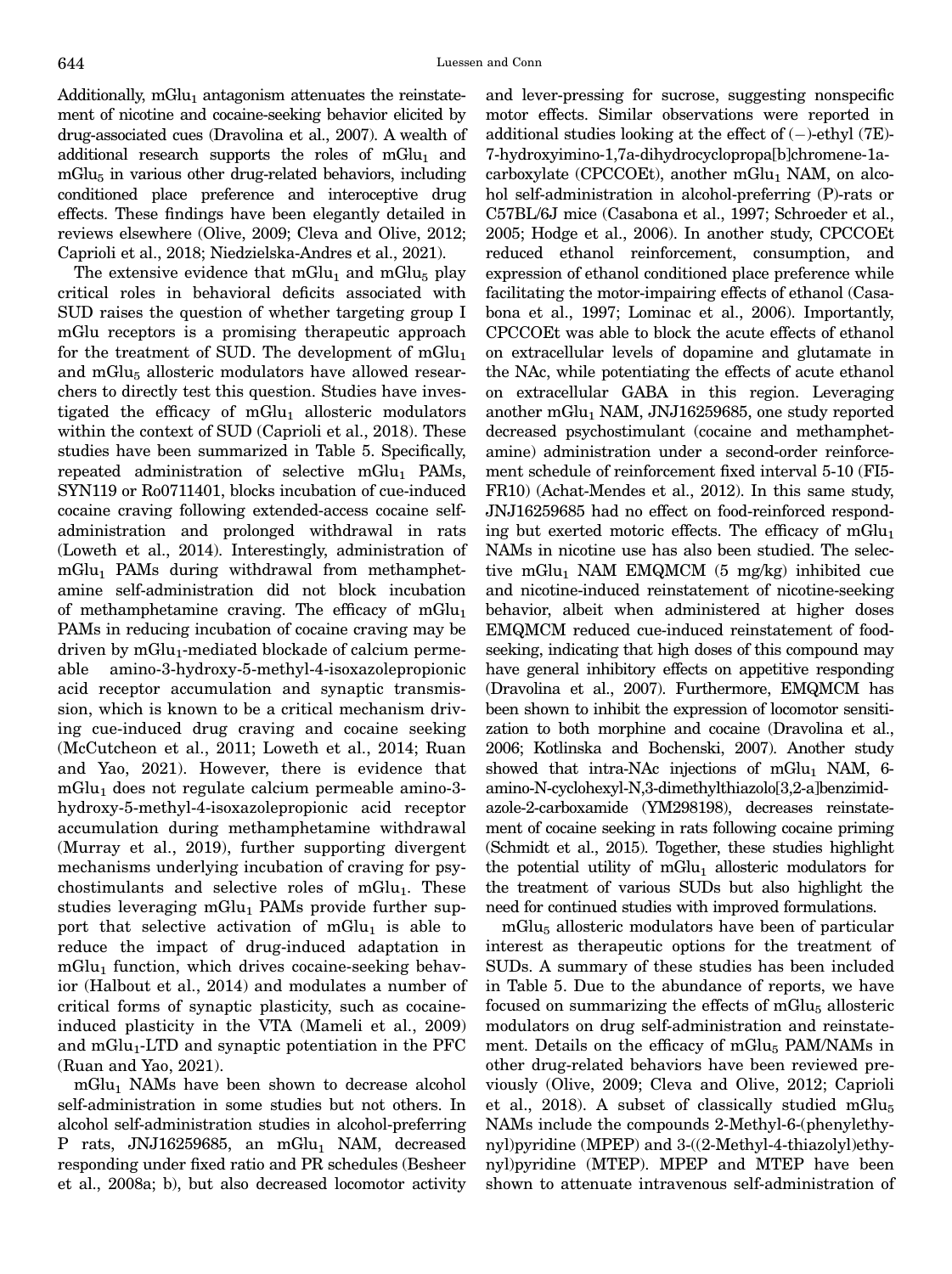## mGlu Receptor Allosteric Modulators as Novel Therapeutics  $645$

| TABLE 5.                                                                                                        |  |
|-----------------------------------------------------------------------------------------------------------------|--|
|                                                                                                                 |  |
| Summary of preclinical efficacy of group I mGlu receptor allosteric modulators in substance use disorder models |  |

| Receptor          | Type        | Compound          | Drug of Abuse                             | <b>Behavioral Effect</b>                                                                                                                                                        | References                                                                                                                                                                                                                                                                                                                                                                                      |
|-------------------|-------------|-------------------|-------------------------------------------|---------------------------------------------------------------------------------------------------------------------------------------------------------------------------------|-------------------------------------------------------------------------------------------------------------------------------------------------------------------------------------------------------------------------------------------------------------------------------------------------------------------------------------------------------------------------------------------------|
| mGlu <sub>1</sub> | PAM         | SYN119/Ro0711401  | Cocaine                                   | Blocks incubation of cue-<br>induced cocaine craving<br>after extended-access self-<br>administration                                                                           | Loweth et al., 2014                                                                                                                                                                                                                                                                                                                                                                             |
|                   |             |                   | Methamphetamine                           | No effect on incubation of<br>methamphetamine craving<br>after extended-access self-<br>administration and<br>withdrawal                                                        | Murray et al., 2019                                                                                                                                                                                                                                                                                                                                                                             |
|                   | NAM         | JNJ-16259685      | Alcohol                                   | Decreased responding<br>under FR/PR schedules                                                                                                                                   | Besheer et al., 2008a,b                                                                                                                                                                                                                                                                                                                                                                         |
|                   |             |                   | Cocaine and<br>methamphetamine            | Decreased self-<br>administration under a<br>second-order                                                                                                                       | Achat-Mendes et al., 2012                                                                                                                                                                                                                                                                                                                                                                       |
|                   |             | <b>CPCCOEt</b>    | Alcohol                                   | reinforcement schedule of<br>reinforcement (FI5-FR10)<br>Decreased self-<br>administration under FR<br>and PR schedules of<br>reinforcement in alcohol-<br>preferring P-rats or | $\,1\,$<br>(See footnotes.)                                                                                                                                                                                                                                                                                                                                                                     |
|                   |             |                   |                                           | C57BL/6J mice; $a, b, c$<br>reduced ethanol<br>reinforcement,<br>consumption, and<br>expression of ethanol<br>$\mathbf{CPP}^d$                                                  |                                                                                                                                                                                                                                                                                                                                                                                                 |
|                   |             | <b>EMQMCM</b>     | Nicotine                                  | Inhibited cue and nicotine-<br>induced reinstatement of<br>nicotine-seeking behavior                                                                                            | Dravolina et al., 2007                                                                                                                                                                                                                                                                                                                                                                          |
|                   |             |                   | Morphine and cocaine                      | Inhibited the expression of<br>locomotor sensitization                                                                                                                          | Dravolina et al., 2006;<br>Kotlinska and Bochenski,<br>2007                                                                                                                                                                                                                                                                                                                                     |
|                   |             | YM298198          | Cocaine                                   | Decreased cocaine-primed<br>reinstatement of cocaine<br>seeking                                                                                                                 | Schmidt et al., 2015                                                                                                                                                                                                                                                                                                                                                                            |
| $mGlu_5$          | NAM         | MPEP/MTEP         | Cocaine, nicotine,<br>heroin, and alcohol | Attenuates self-<br>administration<br>(intravenous or oral)                                                                                                                     | Ombelet et al., 1994;<br>Kenny et al., 2003, 2005;<br>Paterson et al., 2003;<br>Bäckström et al., 2004;<br>Tessari et al., 2004;<br>Bespalov et al., 2005;<br>Cowen et al., 2005, 2007;<br>Lee et al., 2005; McMillen<br>et al., 2005; Olive et al.,<br>2005; Hodge et al., 2006;<br>Lominac et al., 2006;<br>Liechti and Markou,<br>2007; Besheer et al.,<br>2008b; Palmatier et al.,<br>2008; |
|                   |             |                   | Cocaine                                   | Attenuated cue-induced<br>reinstatement of cocaine<br>seeking                                                                                                                   | Bäckström and Hyytiä,<br>2007; Knackstedt et al.,<br>2014; Knackstedt and<br>Schwendt, 2016                                                                                                                                                                                                                                                                                                     |
|                   |             |                   | Alcohol, cocaine, and<br>nicotine         | Reduced breakpoints<br>under PR reinforcement<br>schedule                                                                                                                       | Paterson et al., 2003;<br>Besheer et al., 2008b                                                                                                                                                                                                                                                                                                                                                 |
|                   |             |                   | Methamphetamine                           | Reduced incubated<br>methamphetamine<br>seeking; decreased self-<br>administration under FR<br>and PR schedules of                                                              | Gass et al., 2009; Murray<br>et al., 2021                                                                                                                                                                                                                                                                                                                                                       |
|                   | Partial NAM | M-5MPEP/Br-5MPEPy | Cocaine                                   | reinforcement<br>Decreased self-<br>administration and<br>attenuated the<br>discriminative stimulus<br>effects of cocaine                                                       | Gould et al., 2016                                                                                                                                                                                                                                                                                                                                                                              |

CPP, conditioned place preference; FI, fixed interval ;FR, fixed ratio; P, preferring; SYN119, mGlu1 PAM.<br>"Casabona et al., 1997.<br>"Hodge et al., 2006.<br>"Schroeder et al., 2006.<br>"Lominac et al., 2006.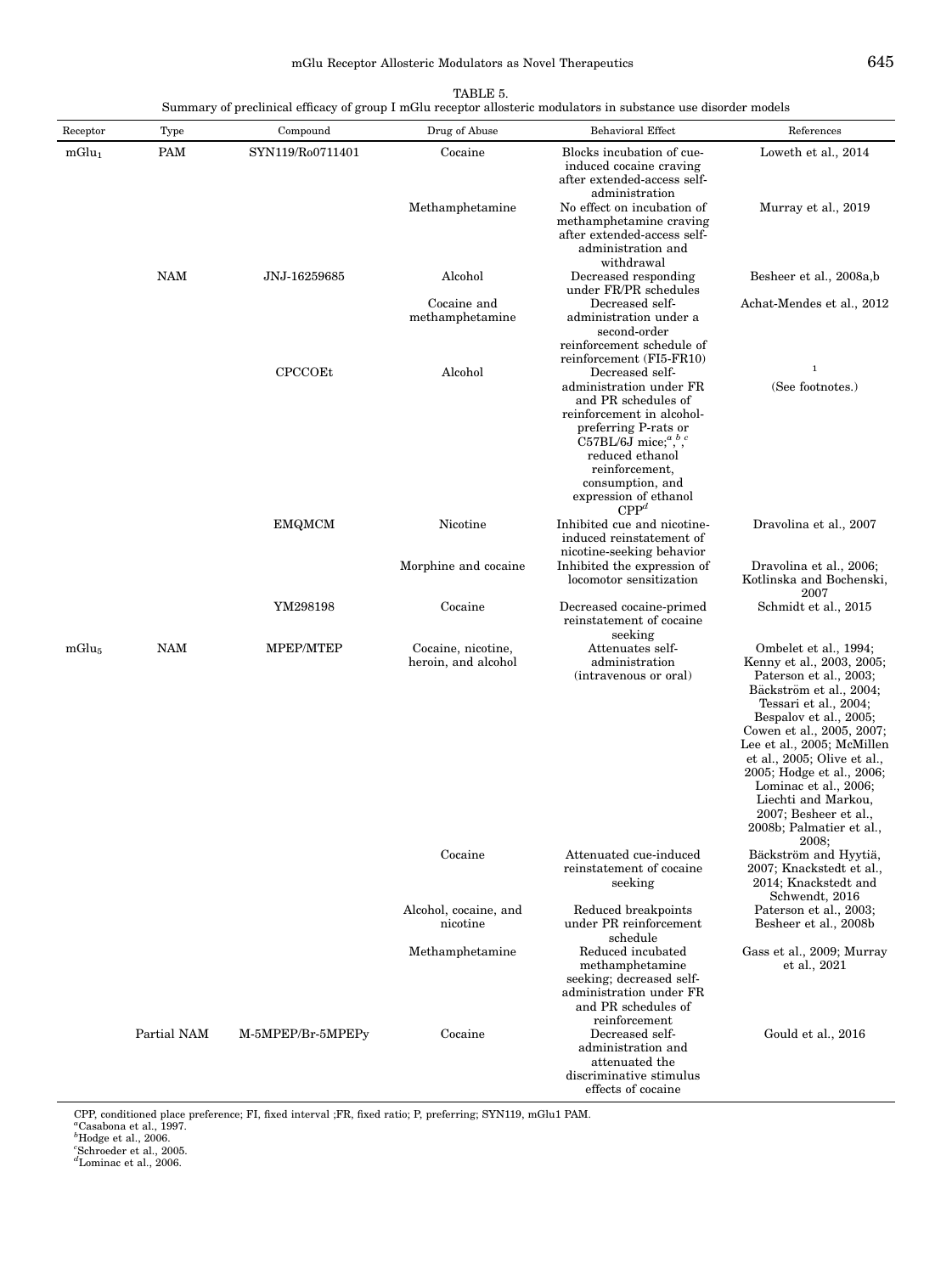<span id="page-16-0"></span>numerous drugs of abuse, including cocaine, nicotine, methamphetamine, and heroin (Ombelet et al., 1994; Kenny et al., 2003, 2005; Paterson et al., 2003; Tessari et al., 2004; Bespalov et al., 2005; Lee et al., 2005; Liechti and Markou, 2007; Palmatier et al., 2008; Gass et al., 2009) and ethanol in a variety of rodent strains (Bäckström et al., 2004; Cowen et al., 2005; McMillen et al., 2005; Olive et al., 2005; Hodge et al., 2006; Lominac et al., 2006; Cowen et al., 2007; Besheer et al., 2008b ) without altering the reinforcing properties of natural reward or food (Paterson et al., 2003; Tessari et al., 2004; Bespalov et al., 2005; Liechti and Markou, 2007; Gass et al., 2009). These compounds have also demonstrated the ability to modulate the motivational properties of many drugs. For instance, MPEP reduces breakpoints for ethanol, cocaine, and nicotine under PR schedules of reinforcement (Paterson et al., 2003; Besheer et al., 2008b). Furthermore, administration of MTEP has been shown to reduce the reinforcing efficacy of methamphetamine as reflected by reduced breakpoints under a PR schedule off reinforcement (Gass et al., 2009). In addition to modulating the rewarding and motivational properties of drugs, MPEP and MTEP have also been shown to prevent cue and drug-induced priming of reinstatement of cocaine, nicotine or ethanol-seeking behavior (Bäckström et al., 2004; Tessari et al., 2004; Lee et al., 2005; Bäckström and Hyytiä, 2006; Iso et al., 2006; Murray et al., 2021). For instance, a recent study showed that systemic administration of MTEP reduces incubated methamphetamine seeking following self-administration and prolonged withdrawal (Murray et al., 2021), elucidating the role of  $mGlu<sub>5</sub>$  in the incubation of methamphetamine craving and delineating distinct mechanisms from that of incubation of cocaine craving. Interestingly, cue-induced reinstatement of cocaine-seeking behavior is attenuated in response to local infusion of MPEP or MTEP into the NAc (Bäckström and Hyytiä, 2007; Knackstedt et al., 2014), while local infusion of MTEP into the dorsolateral striatum at time of contextinduced relapse testing attenuated extinction learning (Knackstedt et al., 2014; Knackstedt and Schwendt, 2016). This finding was paralleled by reduced mGlu $_5$ surface expression and LTD in brain slices of animals during prolonged abstinence from cocaine which could be reversed by bath application of the mGlu<sub>5</sub> PAM VU-29, suggesting brain-region specific subpopulations of mGlu5 receptors may play distinct roles in regulating extinction learning and reinstatement of cocaine-seeking.

Despite the promising results of these studies, it has also been reported that MPEP and MTEP can attenuate breakpoints for food (Paterson et al., 2003), enhance the sedative properties of ethanol (Sharko and Hodge, 2008) and elicit general behavioral reduction, including decreases in inactive lever responding (Murray et al., 2021). To this end, partial m $Glu<sub>5</sub>$  NAMs have been developed, which feature submaximal but saturable levels of blockade and may represent an additional avenue to broaden the therapeutic window of  $mGlu<sub>5</sub>$  NAMs. One study evaluated the efficacy of partial mGlu5 NAMs, 2-[2-(3-methoxyphenyl) ethynyl]-5-methylpyridine (M-5MPEP) and bromo-2-[2-(3 methoxyphenyl)ethynyl]-5-methylpyridine (Br-5MPEPy), in comparison with the full mGlu5 NAM MTEP in models of SUD. Gould et al., found that M-5MPEP, Br-5MPEPy, and MTEP dose-dependently decreased cocaine selfadministration and attenuated the discriminative stimulus effects of cocaine, suggesting that partial mGlu $_5$  NAM activity is sufficient to elicit therapeutic effects comparable to full mGlu<sub>5</sub> NAMs (Gould et al., 2016). In sum, full and partial mGlu<sub>5</sub> NAMs may represent a promising therapeutic option for the treatment of numerous SUDs; however, continued exploration of novel  $mGlu<sub>5</sub>$ NAMs with improved therapeutic window and reduced side effects is required.

II. Group II: Metabotropic Glutamate<sub>2/3</sub>. Decades of research support a critical role of group II mGlu receptors in SUDs.  $mGlu<sub>2</sub>$  and  $mGlu<sub>3</sub>$  regulate neurotransmission in brain regions implicated in SUDs, including the PFC and NAc. In the PFC,  $mGlu_{2/3}$ receptors are tonically activated by endogenous glutamate and infusion of a selective mGlu<sub>2/3</sub> receptor antagonist, LY341495, increases glutamate levels (Melendez et al., 2005; Xie and Steketee, 2008). Within the NAc, numerous studies suggest that endogenous glutamatergic tone on group II mGlu receptors regulating both glutamate and dopamine levels. In vivo microdialysis studies have demonstrated increased glutamate release after perfusion of selective antagonist LY143495 into the NAc and decreased extracellular glutamate levels in response to agonist (2R,4R)-4 aminopyrrolidine-2,4-dicarboxylate (APDC) (Xi et al., 2002). Further, electrophysiological recordings from NAc slices reveal that  $mGlu_{2/3}$  receptors can act as presynaptic autoreceptors to control glutamate release. Specifically, increased paired pulse ratios and reduced miniature EPSC frequency were observed after bath application of selective agonists (S)-4-carboxy-3-hydroxyphenylglycine ((1S,3S)-ACPD) and (2S,1'S,2'S)-2-(2'-carboxycyclopropyl) glycine (L-CCG1) (Manzoni et al., 1997). Evidence also supports that mGlu<sub>2/3</sub> receptors regulate glutamate release in VTA (Manzoni and Williams, 1999), bed nucleus of stria terminalis (Grueter and Winder, 2005), and hippocampus (Capogna, 2004), among other brain regions within the motivational circuit (Poisik et al., 2005).

The expression and function of mGlu<sub>2/3</sub> receptor subtypes are also altered by chronic use of drugs, such as alcohol, cocaine, opioids, and nicotine. The effects of drugs of abuse on  $mGlu_{2/3}$  receptor function have been detailed in greater detail previously (Moussawi and Kalivas, 2010). In brief, it has been reported that ethanol-dependent rats have decreased PFC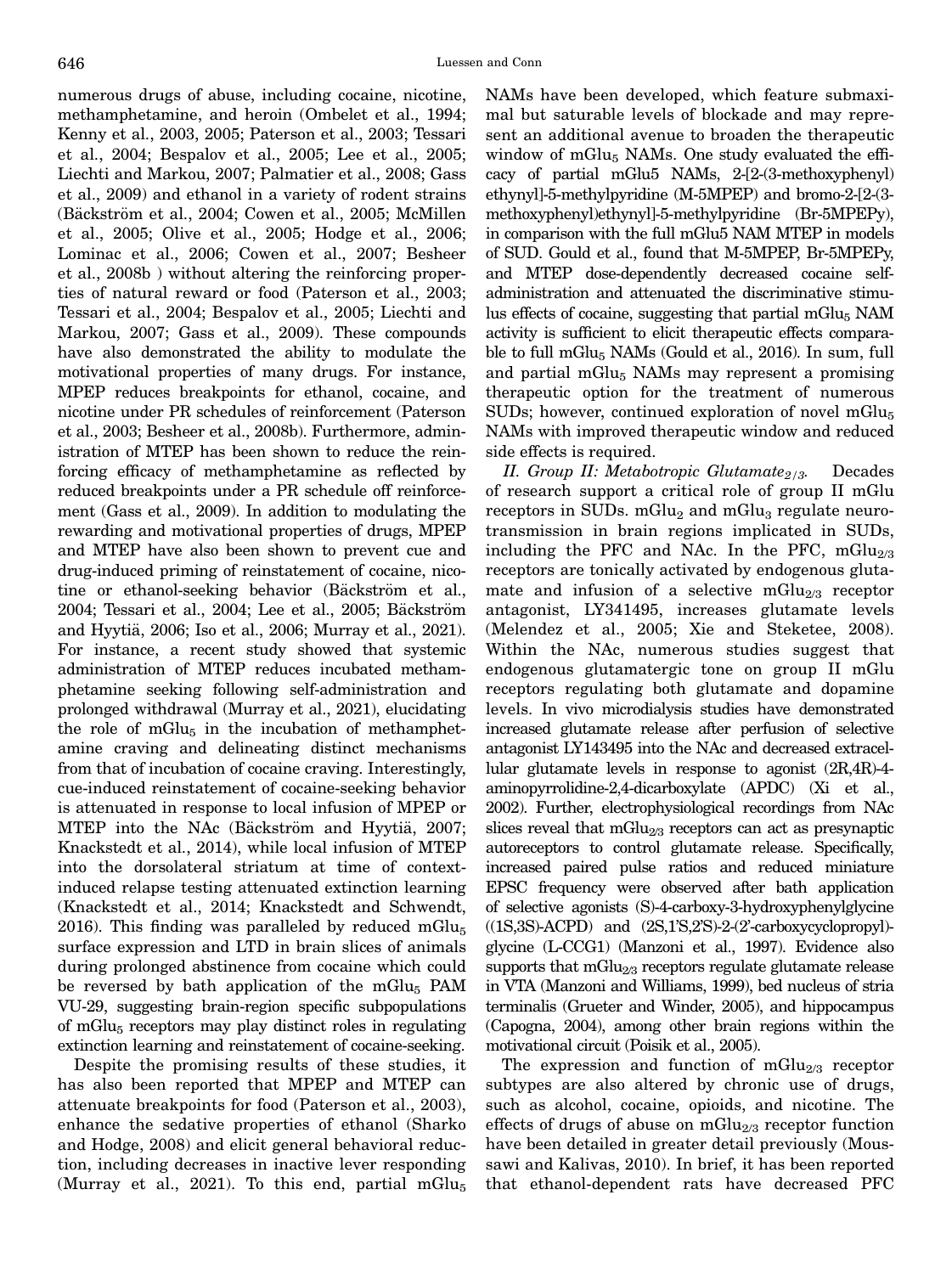<span id="page-17-0"></span> $GRM2$  mRNA levels and mGlu<sub>2/3</sub> autoreceptor function in the NAc shell compared with control rats (Meinhardt et al., 2013). In addition, drinkinginduced decreases in  $mGlu_{2/3}$  autoreceptor function have also been observed in the VTA (Ding et al., 2017). Alternatively, enhanced physiologic and behavioral sensitivity to  $mGlu_{2/3}$  agonists is observed in the central nucleus of the amygdala and bed nucleus of stria terminalis of ethanol-dependent rats (Kufahl et al., 2011). In addition to sensitivity to the effects of ethanol, mGlu<sub>2/3</sub> receptors are altered by chronic exposure to other drugs of abuse. A recent study revealed that 12 days cocaine self-administration followed by 6 to 10 days of extinction training resulted in a decreased in mGlu<sub>2</sub> expression in the NAc core of male and female rats (Logan et al., 2020). Further, the inhibitory effects of  $mGlu_{2/3}$  receptors on excitatory transmission in the VTA and NAc are enhanced in rodents during early withdrawal from chronic morphine (Manzoni and Williams, 1999; Martin et al., 1999). Interestingly, genetic variation in the mGlu<sub>2</sub> gene, Grm2, has also been associated with alcohol preference and consumption in rodents, such that the presence of an abnormal stop codon preventing expression of the Grm2 results in increased alcohol preference and intake as measured by a two-bottle choice paradigm (Zhou et al., 2013; Wood et al., 2017).

Notably,  $mGlu_{2/3}$  receptor-dependent plasticity is impaired after exposure to drugs of abuse. For example, chronic morphine impairs mGlu<sub>2/3</sub> receptor induced LTD at excitatory synapses in NAc medium spiny neurons (Robbe et al., 2002) and chronic cocaine exposure impairs mGlu<sub>2/3</sub> receptor-dependent LTD in PFC pyramidal cells (Huang et al., 2007). More recently, it was shown that NAc LTP induced by high frequency stimulation of the PFC was abolished after withdrawal from self-administered cocaine via reduced mGlu<sub>2/3</sub> receptor stimulation (Moussawi et al., 2009). Given the importance of neuroplasticity in cognition, reinforcement learning, and updating behaviors after changes in environmental contingencies (Malenka and Bear, 2004; Whitlock et al., 2006; De Roo et al., 2008) and evidence of drug-induced plasticity impairments,  $mGlu<sub>2/3</sub>$  receptors may be a critical target underlying drug-induced deficits in synaptic plasticity. Thus, potentiating the function of mGlu<sub>2/3</sub> may represent a promising approach to mitigate drug intake and cognitive deficits in individuals with SUD by restoring neurotransmitter homeostasis and neuroplasticity.

Early studies using the prototypical group II mGlu agonist LY379268 demonstrate decreased reinstatement of alcohol, cocaine, methamphetamine, and heroin seeking induced by cues previously associated with drug self-administration (Acri et al., 2017). Administration of LY379268 has also been shown to decrease cue- and drug priming-induced

reinstatement of cocaine self-administration in nonhuman primates (Adewale et al., 2006; Justinova et al., 2016) and incubation of cocaine, methamphetamine, or nicotine self-administration in rats (Liechti et al., 2007; Crawford et al., 2013). Although less abundant than studies on group I mGlu receptor PAM/NAMs, a few studies have looked at the efficacy of mGlu<sub>2/3</sub> allosteric modulators in behavioral models of SUD (Table 6). One study used the selective and brain penetrant  $mGlu<sub>2</sub>$  PAM BINA in a model of intravenous cocaine self-administration and cocaineseeking behavior in rats that had short (1 h, ShA) or long (6h, LgA) access to cocaine. In this study, BINA decreased cocaine self-administration in both ShA and LgA rats, with no effect on food self-administration (Jin et al., 2010). Additionally, this study showed that BINA decreased cue-induced reinstatement of cocaine seeking without altering food seeking, suggesting that  $mGlu<sub>2</sub>$  allosteric modulators may have potential as treatments for cocaine use disorder and possibly other drugs of abuse.

mGlu2 PAMs, AZD8418 and AZD8529, underwent preclinical and clinical evaluation for their efficacy in nicotine use disorder. Acute treatment with AZD8418 (0.37, 1.12, 3.73, 7.46, and 14.92 mg/kg) and AZD8529 (1.75, 5.83, 17.5, and 58.3 mg/kg) deceased nicotine self-administration and blocked cue-induced reinstatement of nicotine- and food-seeking behavior but did not significantly affect food-maintained responding in rats (Li et al., 2016). Chronic treatment with AZD8418 attenuated nicotine self-administration but resulted in tolerance to this effect. The inhibitory effects of chronic AZD8529 administration on nicotine self-administration persisted throughout the 14 days of treatment; however, chronic treatment with these PAMs inhibited food self-administration. The mGlu<sub>2</sub> PAM AZD8529 has since been tested in clinical trials including a 19-week, multicenter, randomized, phase 2 clinical study comparing the efficacy of two different doses of AZD8529 (1.5 and 40 mg) in smoking cessation in female smokers. However, this trial was completed in 2017 and reported only  $\sim$ 10% of either the low- or high-dose AZD8529 groups meeting the primary outcome of abstinence during the course of the 13-week study (Lassi et al., 2016).

III. Group III: Metabotropic Glutamate $4/6/7/8$ . The group III mGlu receptor subtypes have also garnered attention as potential targets for the treatment of SUD. A multitude of studies have reported group III mGlu receptor subtypes are sensitive to the effects of drugs of abuse, including psychostimulants and alcohol. For instance, repeated amphetamine exposure increases mGlu<sub>8</sub> mRNA levels in the dorsal striatum and NAc (Parelkar and Wang, 2008). Chronic alcohol consumption has been shown to reduce  $mGlu<sub>7</sub> mRNA$ levels in numerous hippocampal subregions, whereas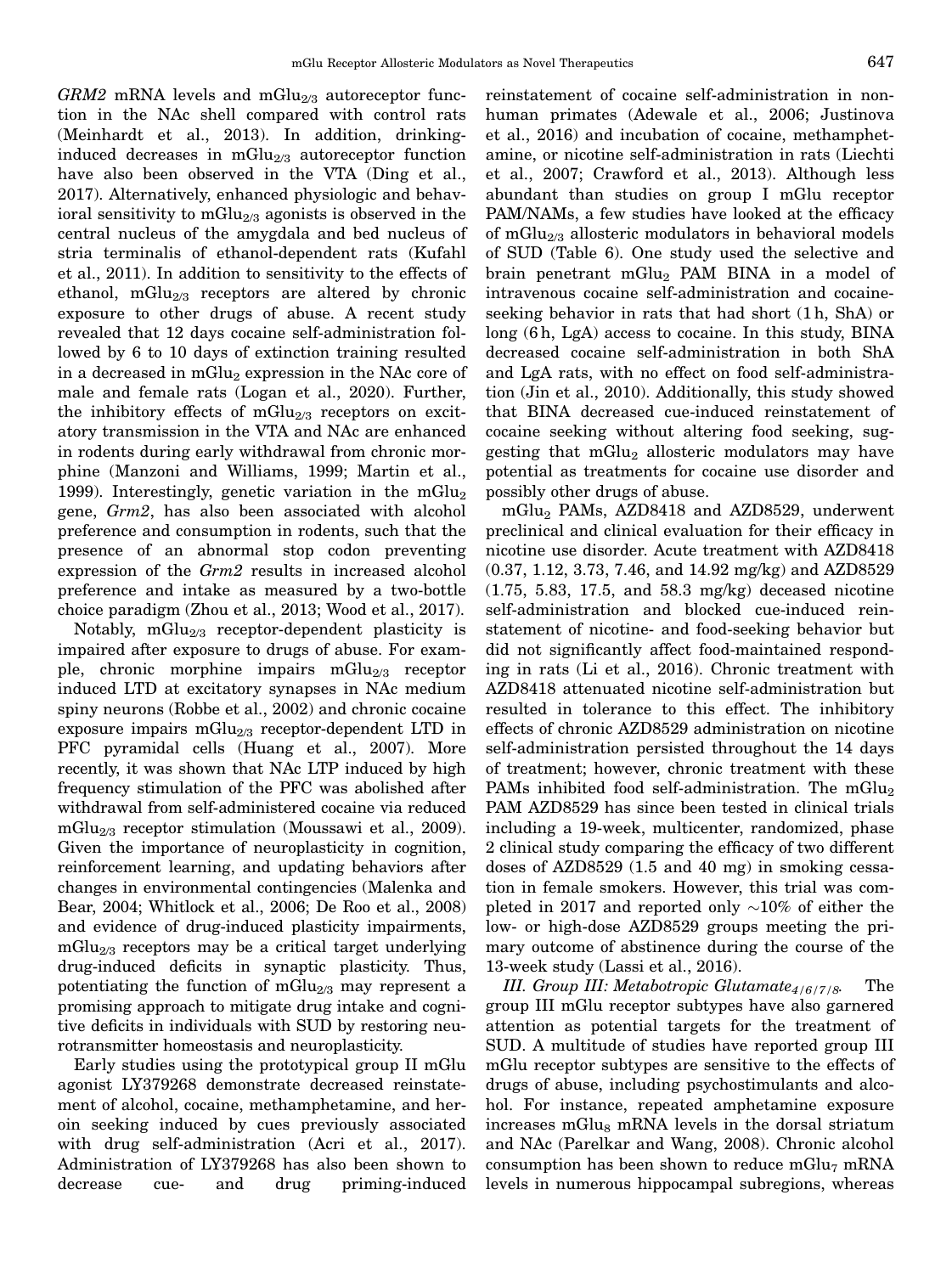TABLE 6 Summary of preclinical efficacy of group II/III mGlu receptor allosteric modulators in substance use disorder models

| Group | Receptor          | Type       | Compound        | Drug of Abuse      | Behavioral Effect                                                                                                                                                                                  | References                                 |
|-------|-------------------|------------|-----------------|--------------------|----------------------------------------------------------------------------------------------------------------------------------------------------------------------------------------------------|--------------------------------------------|
| П     | mGlu <sub>2</sub> | <b>PAM</b> | <b>BINA</b>     | Cocaine            | Decreased cocaine self-administration in<br>both short-access (1 h) and long-access<br>$(6 h)$ in rats; decreased cue-induced<br>reinstatement of cocaine seeking without<br>altering food seeking | Jin et al., 2010                           |
|       |                   |            | AZD8418/AZD8529 | Nicotine           | Deceased nicotine self-administration and<br>blocked cue-induced reinstatement of<br>nicotine- and food-seeking behavior                                                                           | Li et al., 2016                            |
| Ш     | mGlu <sub>7</sub> | Ago-PAM    | <b>AMN082</b>   | Cocaine            | Reduced self-administration under an FR2<br>schedule of reinforcement; lowered PR<br>breakpoints in rats                                                                                           | Li et al., 2009, 2013                      |
|       |                   |            |                 | Cocaine            | Attenuates cocaine-primed reinstatement<br>of cocaine-seeking behavior                                                                                                                             | Li et al., 2010                            |
|       |                   |            |                 | Alcohol and heroin | Inhibited self-administration and<br>preference                                                                                                                                                    | Salling et al., 2008;<br>Bahi et al., 2012 |

FR, fixed ratio; PR, progressive ratio

mGlu<sub>8</sub> mRNA levels were unchanged (Simonyi et al., 2004). Additionally, expression levels of the gene encoding the mGlu<sub>7</sub> receptor is associated with higher levels of alcohol consumption (Vadasz et al., 2007). The development of selective compounds targeting group III mGlu receptor subtypes have allowed for delineation of the distinct roles of these receptors in the physiologic and behavioral effects of drugs of abuse. For example, treatment with AMN082, a selective mGlu<sub>7</sub> allosteric agonist, attenuates cocaineinduced decreases of ventral pallidum GABA release in both naıve rats and cocaine self-administering rats (Li et al., 2009). These findings suggest a novel role of  $mGlu<sub>7</sub>$  receptors in regulating the effects of cocaine on NAc-ventral pallidum GABA transmission, which is one mechanism proposed to underlie the rewarding and motivational effects of cocaine. Furthermore, microinjection of L-AP4, a nonselective agonist of group III mGlu receptors, into the dorsal striatum reduced amphetamine or cocaine-induced hyperlocomotion in rats (Mao and Wang, 2000). Importantly, L-AP4 attenuated amphetamine-stimulated dopamine release in the dorsal striatum (Mao et al., 2000), suggesting that group III mGlu receptors may be involved in the acute effects of psychostimulant exposure by inhibiting dopamine release. Striatal glutamate has long been recognized to facilitate dopamine release (Mao et al., 2000). Thus, inhibition of glutamate release by group III autoreceptors may result in this inhibition of dopamine release. A study by Xi et al., showed that L-AP4 decreased extracellular glutamate levels, whereas the group III receptor antagonist (R, S)-a-methylserine-O-phosphate increased extracellular glutamate levels in the NAc of rats, respectively (Xi et al., 2003). In addition to the presynaptic roles of group III mGlu receptors in regulating drugassociated neurotransmission,  $mGlu<sub>7</sub>$  is expressed postsynaptically on both striatopallidal and striatonigral medium spiny neurons (Kosinski et al., 1999). To this end, L-AP4 inhibits evoked synaptic responses in the

NAc, in part, through a postsynaptic mechanism (Martin et al., 1997). This putative postsynaptic mechanism likely works in concert with group III mGlu receptor subtype-mediated presynaptic modulation to control synaptic responses to drugs of abuse like cocaine.

Importantly, group III mGlu receptors have been shown to be important in drug self-administration in preclinical studies in rodents. For instance, Blednov and Harris demonstrated that mGlu<sub>4</sub> knockout mice showed normal levels of ethanol consumption but are devoid of a locomotor stimulant effect of low doses of alcohol (Blednov and Harris, 2008). Furthermore, administration of the mGlu<sub>8</sub> agonist (S)-3,4-DCPG suppressed alcohol selfadministration and cue-induced reinstatement of alcoholseeking behavior (Bäckström and Hyytiä, 2005). The mGlu7 subtype has also been established to be critical to drug self-administration and reinstatement of drugseeking. The development of group III mGlu selective ligands and allosteric modulators has allowed for rigorous characterization of their roles in various SUDs (Table 6). Stimulation of presynaptic mGlu<sub>7</sub> receptors with  $AMN082$ significantly reduced cocaine self-administration under a fixed ratio 2 (FR2) schedule of reinforcement and lowered PR breakpoints for cocaine self-administration in rats (Li et al., 2009, 2013). These effects were replicable when AMN082 was directly infused the NAc or ventral pallidum. Additionally, systemic administration of AMN082 has been shown to attenuate cocaine-primed reinstatement of cocaine-seeking behavior (Li et al., 2010). Consistent with the literature on cocaine self-administration, AMN082 administration has also been shown to significantly inhibit heroin and ethanol self-administration and preference in rodents (Salling et al., 2008; Bahi et al., 2012). Together, these findings provide evidence that the mGlu7 receptor is a promising target for the treatment of SUD. Continued studies leveraging using AMN082 or mGlu7 PAMs are required to further evaluate their efficacy novel pharmacotherapies in nonhuman primates and clinical studies.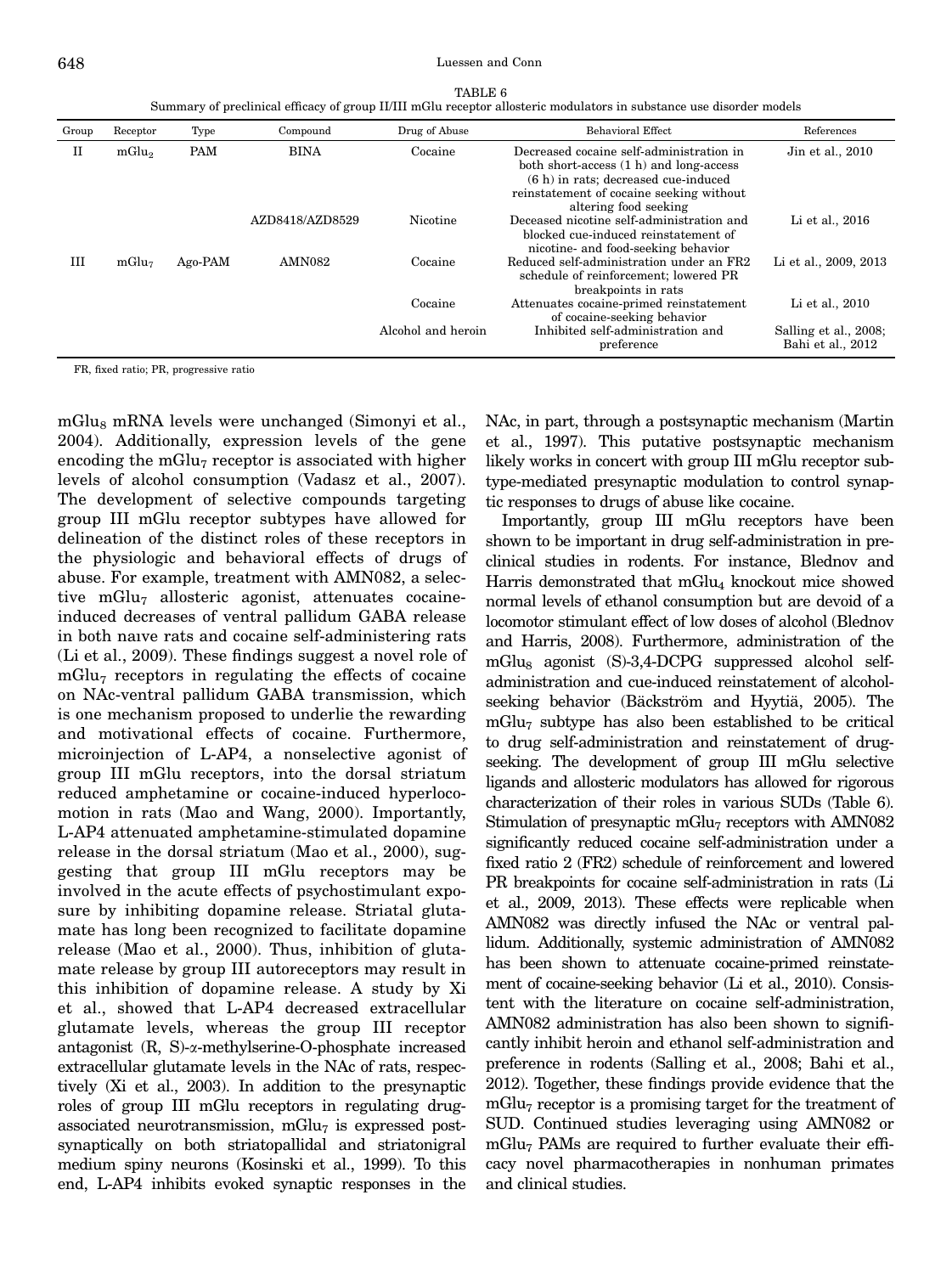<span id="page-19-0"></span>

|             | Summary of preclinical efficacy of group I/II mGlu receptor allosteric modulators in stress-related deficits |             |                   |                                                                                                                                                       |                            |  |  |  |
|-------------|--------------------------------------------------------------------------------------------------------------|-------------|-------------------|-------------------------------------------------------------------------------------------------------------------------------------------------------|----------------------------|--|--|--|
| Group       | Receptor                                                                                                     | Type        | Compound          | <b>Behavioral Effect</b>                                                                                                                              | References                 |  |  |  |
| 1           | mGlu <sub>5</sub>                                                                                            | PAM         | <b>CDPPB</b>      | Facilitated the extinction of<br>contextual fear memory;<br>enhanced the initial fear<br>memory formation and had<br>no effect on memory<br>retrieval | Sethna and Wang,<br>2014   |  |  |  |
|             |                                                                                                              | <b>NAM</b>  | MPEP/MTEP         | Antidepressant-like activity<br>in the tail TST and $\text{FST}^a$ , <sup>b</sup>                                                                     | (See footnotes.)           |  |  |  |
|             |                                                                                                              |             | DSR-98776         | Produces antidepressant-<br>like actions in rats                                                                                                      | Kato et al., 2015          |  |  |  |
|             |                                                                                                              | Partial NAM | M-5MPEP/Br-5MPEPy | Demonstrate<br>antidepressant- and<br>anxiolytic-like activity in<br>FST, TST, SIH and marble<br>burying tests                                        | Gould et al., 2016         |  |  |  |
|             |                                                                                                              |             | VU0477573         | Dose-dependent efficacy in<br>marble-burying test                                                                                                     | Nickols et al., 2016       |  |  |  |
| $_{\rm II}$ | mGlu <sub>2</sub>                                                                                            | <b>PAM</b>  | <b>BINA</b>       | Anxiolytic-like effects on<br>SIH and EPM tests in mice                                                                                               | Galici et al., 2006        |  |  |  |
|             |                                                                                                              |             | <b>THIIC</b>      | Anxiolytic-like efficacy in<br>SIH assay in rats and<br>stress-induced marble-<br>burying assay in mice                                               | Fell et al., 2011          |  |  |  |
|             |                                                                                                              |             | LY487379/LY379268 | Anxiolytic-like efficacy in<br>SIH assay in mice                                                                                                      | Wierońska et al.,<br>2012b |  |  |  |
|             | $mGlu_2$                                                                                                     | <b>NAM</b>  | VU6001966         | Reverse passive coping<br>behavior in the FST                                                                                                         | Joffe et al., 2020         |  |  |  |
|             | mGlu <sub>3</sub>                                                                                            | <b>NAM</b>  | VU0650786         | Antidepressant-like and<br>anxiolytic-like effects as<br>measured by FST and<br>marble-burying tests                                                  | Engers et al., 2015        |  |  |  |
|             |                                                                                                              |             |                   | Reverse passive coping<br>behavior in the FST; reduce<br>stress-induced deficits in<br>motivation                                                     | Joffe et al., 2020         |  |  |  |
|             |                                                                                                              |             |                   | Blocked LY379268-induced<br>trace fear conditioning<br>enhancement in mice                                                                            | Dogra et al., 2021         |  |  |  |

TABLE 7

BR-5MPEPy, bromo-2-[2-(3 methoxyphenyl)ethynyl]-5-methylpyridine; M-5MPEP, 2-[2-(3 methoxyphenyl)ethynyl]-5-methylpyridine; THIIC, (trifluoromethyl)-3 hydroxy-4-(isobutyryl)phenoxy)methyl)benzyl)-1-methyl-1H-imidazole-4-carboxamide; TST, tail suspension test. <sup>a</sup>  $\mathrm{^{2}Li}$  et al., 2006.

b Belozertseva et al., 2007.

#### C. Stress-Related Disorders

Stress-related disorders, including anxiety, are incredibly pervasive psychiatric conditions and represent an enormous worldwide health concern. Chronic psychosocial stressors have been implicated as some of the most common risk factors for the development of stress-related disorders, which also have high comorbidity with other neuropsychiatric diseases, including depression and SUDs (Risch et al., 2009; Duric et al., 2016). However, our understanding of the mechanisms driving the development and persistence of stress-related disorders is still unclear. Stressrelated disorders have been associated with aberrant brain excitability within critical neural circuits and disruption of excitatory and inhibitory transmission has been increasingly implicated as a crucial determinant of the pathophysiology of these diseases (Nuss, 2015; Jie et al., 2018). Mood and stress-related disorders involve both bottom-up and top-down control, primarily by limbic regions of the brain. As such, exposure to various stressors is known to dysregulate transmission of both glutamatergic and GABAergic systems (Nemeroff, 2003; Popoli et al., 2011; Jie et al., 2018). For example, clinical studies using proton magnetic resonance spectroscopy to measure endogenous brain metabolites, such as glutamate, in the brain have demonstrated a positive correlation between frontal cortex glutamate levels and state anxiety levels in healthy subjects (Grachev and Apkarian, 2000). Additionally, patients with social anxiety show higher glutamate levels in brain regions, such as the anterior cingulate cortex, compared with healthy control subjects who positively correlated with the severity of their social anxiety symptoms (Phan et al., 2005). These findings, among many others, suggest that restoring the balance between glutamatergic and GABAergic transmission represents a promising therapeutic strategy for alleviating symptoms of stressrelated disorders.

A wide variety of pharmacotherapeutics targeting glutamate and/or GABA systems have been under ongoing investigation for their efficacy in treating stress-related disorders, including ketamine, memantine, gabapentinoids, tiagabine, valproic acid, and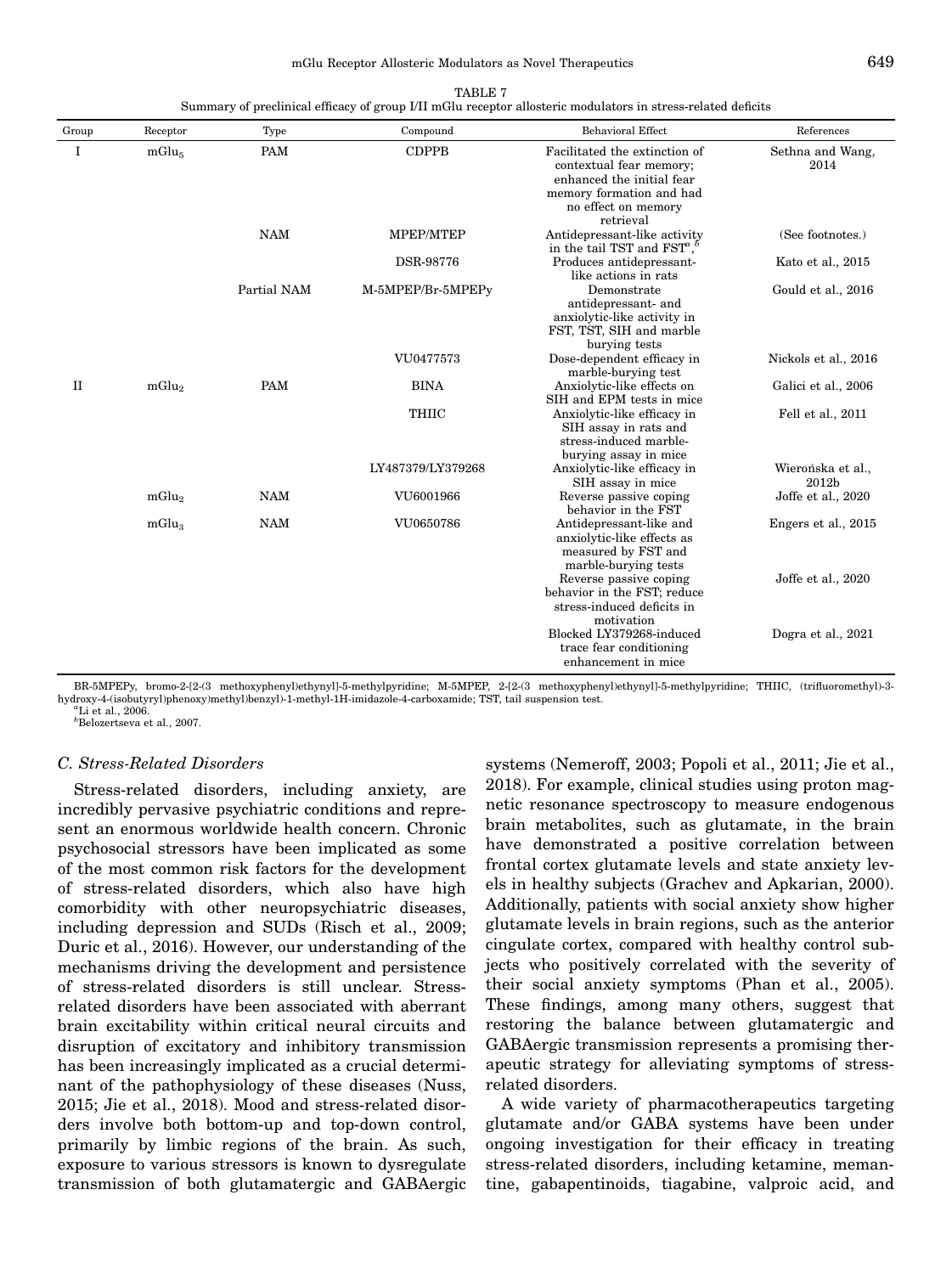#### <span id="page-20-0"></span>650 Luessen and Conn

| TABLE 8                                                                                                     |  |
|-------------------------------------------------------------------------------------------------------------|--|
| Summary of preclinical efficacy of group III mGlu receptor allosteric modulators in stress-related deficits |  |

| Receptor          | Type | Compound   | <b>Behavioral Effect</b>                                                                                                                                     | References              |
|-------------------|------|------------|--------------------------------------------------------------------------------------------------------------------------------------------------------------|-------------------------|
| mGlu <sub>4</sub> | PAM  | PHCCC      | Antidepressant-like effects<br>in rats; $^a$ intra-BLA<br>administration elicits<br>anticonflict effects in rats<br>subjected to the Vogel<br>conflict testb | (See footnotes.)        |
|                   |      | ADX88178   | Reduced duration of<br>immobility in the FST;<br>attenuated conditioned<br>freezing in the acquisition<br>phase of the fear<br>conditioning                  | Kalinichev et al., 2014 |
|                   |      | Lu AF21934 | Anxiolytic, but not<br>antidepressant-like, effects<br>as measured by SIH, four-<br>plate, marble-burying, and<br>Vogel's conflict tests                     | Sławińska et al., 2013b |
| mGlu <sub>7</sub> | NAM  | ADX71743   | Dose-dependent reduction<br>in the number of buried<br>marbles and increasing<br>open arm exploration in<br>EPM and marble-burying<br>assays                 | Kalinichev et al., 2013 |

a Kłak et al., 2007.

b Stachowicz et al., 2004.

BLA, basolateral amygdala

topiramate (Nasir et al., 2020). For example, the NMDA antagonist ketamine, which first showed efficacy in treating symptoms of depression in 2000 (Berman et al., 2000), has shown some efficacy in the treatment of post-traumatic stress disorder and anxiety disorders (Feder et al., 2014; Liriano et al., 2019; Banov et al., 2020). In addition, benzodiazepines, which act on  $GABA_A$  receptors, have historically been used for the treatment of anxiety and other stressrelated disorders. However, their utility has been limited by adverse side effects and high abuse liability (Tan et al., 2011). Therefore, particular interest has been focused on the development of subtype-selective drugs that will achieve specific therapeutic benefits by balancing glutamate and GABA transmission while limiting undesirable side effects. To this end, the mGlu receptors are in prime locations within these brain regions and neural circuits to normalize excitatory/inhibitory transmission, thus modulating stress responses and serving as a promising therapeutic approach for the treatment of stress-related disorders.

I. Group I: Metabotropic Glutamate<sub>1/5</sub>. Group I mGlu receptors subtypes have been strongly implicated in the pathophysiology of stress-related disorders. For example, clinical studies leveraging positron emission tomography (PET) imaging have demonstrated a strong association between the mGlu $_5$  receptor subtype and anxiety, obsessive compulsive disorder, and depression (Terbeck et al., 2015). Positive correlations have been reported between  $mGlu<sub>5</sub>$ binding in regions of the amygdala, anterior cingulate cortex, and medial orbitofrontal cortex and obsessive

compulsive disorder severity as assessed by the Yale-Brown Obsessive-Compulsive Scale (Akkus et al., 2014). Furthermore, mice exposed to social isolation stress exhibited selectively reduced  $mGlu<sub>1</sub>$  levels in the PFC (Ieraci et al., 2016). Prenatal stress models have also shown robust changes in mRNA and protein levels as well as gene methylation levels of  $mGlu<sub>1</sub>$ and mGlu<sub>5</sub> receptor subtypes expressed in the hippocampus of offspring rats that exhibit depression-like behavior (Lin et al., 2018). Several studies leveraging genetic deletion or pharmacological manipulation of group I mGlu receptors subtypes have further substantiated the notion that these receptors may be viable targets for treating stress-related disorders (Li et al., 2006; Shin et al., 2015; Zangrandi et al., 2021). For instance,  $mGlu<sub>5</sub>$  knockout mice or mice that received the mGlu<sub>5</sub> NAM, MTEP, displayed detriments in stress coping mechanisms (Li et al., 2006; Shin et al., 2015; Zangrandi et al., 2021). A recent study showed that mice with conditional knockout of mGlu<sub>5</sub> in dopamine receptor  $D_1$  neurons demonstrated divergent coping mechanisms in response to acute escapable or inescapable stress compared with littermate controls, such that  $mGlu<sub>5</sub>$  conditional knockout mice showed enhanced active stress coping upon exposure to escapable stress task and higher levels of passive strategy in response to inescapable stress (Zangrandi et al., 2021). Numerous studies also implicate the mGlu<sub>1</sub> receptor subtype in the mechanisms underlying stress and anxiety. One study demonstrated that administration of the mGlu<sub>1</sub> antagonist, JNJ16259685, produced an anxiolytic phenotype in mice (Steckler et al., 2005). These findings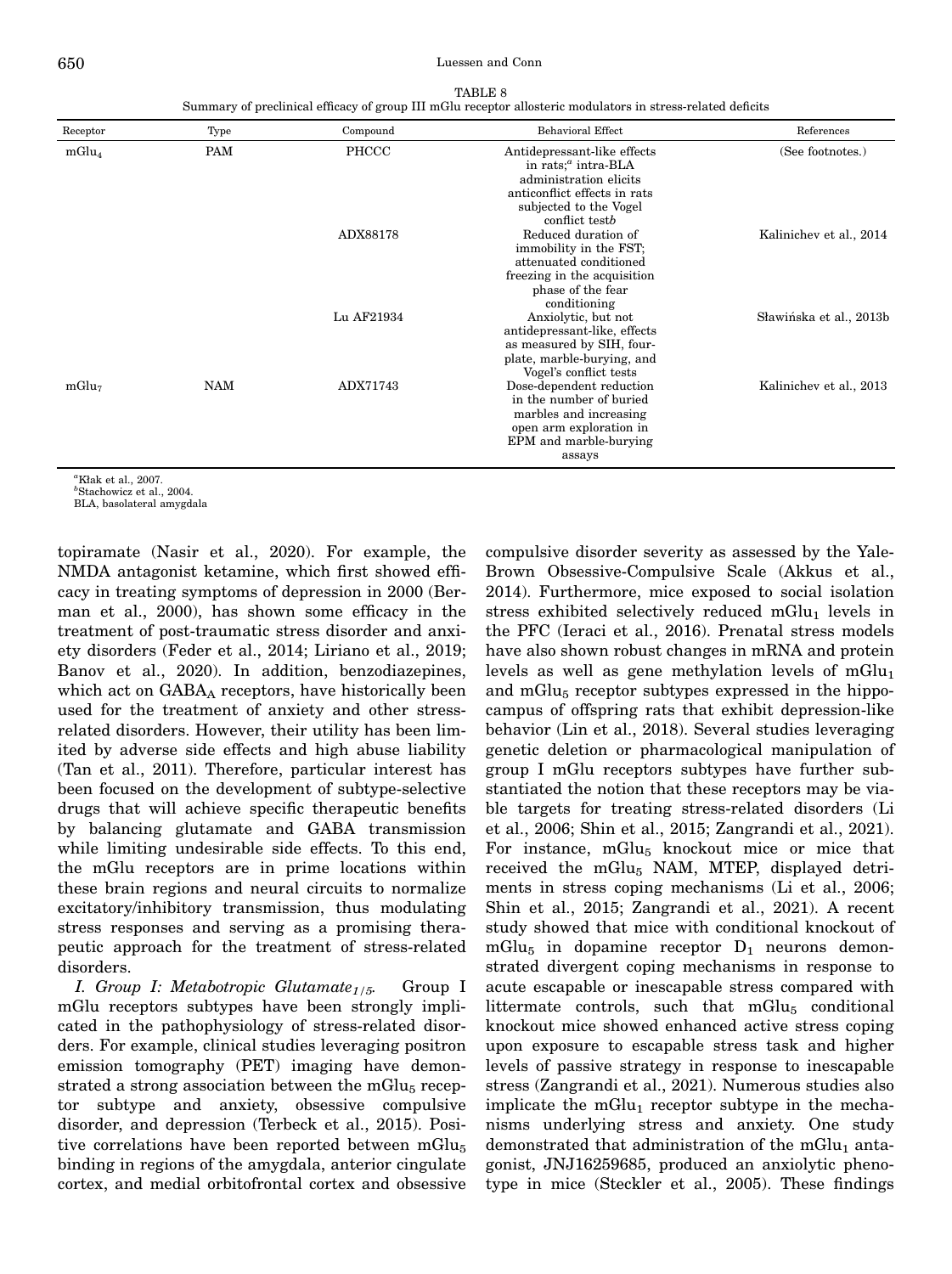<span id="page-21-0"></span>provide strong support for the potential utility of group I mGlu receptor allosteric modulators for the treatment of stress-related disorders.

The development of  $mGlu<sub>1</sub>$  and  $mGlu<sub>5</sub>$  allosteric modulators have greatly advanced our understanding of the physiologic and behavioral role of these receptor subtypes in stress and anxiety disorders. For example, intrahippocampal injection of MTEP impairs fear extinction by blocking hippocampal metaplasticity mechanisms that lead to enhanced LTP (Stansley et al., 2018), suggesting a potential utility of  $mGlu<sub>5</sub>$ PAMs for the treatment of stress-related disorders. As such, preclinical work has demonstrated efficacy of mGlu5 PAM enhancement of fear extinction (Sethna and Wang, 2014). Additionally, MTEP displays antidepressant-like activity in the tail suspension test and FST (Palucha et al., 2005, 2007; Belozertseva et al.,  $2007$ ). Furthermore, the mGlu<sub>5</sub> receptor NAM, DSR-98776, was shown to produce rapid antidepressant-like actions in rats (Kato et al., 2015). Leveraging partial mGlu<sub>5</sub> receptor NAMs, studies have also demonstrated antidepressant- and anxiolytic-like effects without inducing sedation (Gould et al., 2016; Nickols et al., 2016). Together, these studies support the possibility that  $mGlu<sub>5</sub>$  receptor NAMs may provide fast-acting antidepressant activity. Based on extensive preclinical evidence and clinical imaging studies,  $mGlu<sub>5</sub>$  receptor NAMs were tested in clinical trials for their efficacy to treat depressive symptoms. However, two mGlu $_5$ receptor NAMs, AZD2066 and Basimglurant (RG7090, RO4917523) have been tested in Phase II clinical trials and failed to show any efficacy over the placebo control (ClinicalTrials.gov Identifier: NCT01145755) (Quiroz et al., 2016). Nonetheless, higher doses significantly improved secondary outcomes (Quiroz et al., 2016). In combination with an improved tolerability profile, these findings warrant need for further investigation of mGlu<sub>5</sub> receptor NAMs for the treatment of depressive disorders. In contrast to the wealth of literature supporting the utility of  $mGlu<sub>5</sub>$  receptor allosteric modulators for the treatment of stress-related disorders, little is known about the utility of  $mGlu<sub>1</sub>$  receptor subtype-targeting allosteric modulators for mitigating stress and anxiety phenotypes. However, several studies using  $mGlu_1$  receptor antagonists provide a strong foundation for future studies characterizing  $mGlu<sub>1</sub>$  allosteric modulators in stress-related disorder. For example, mGlu<sub>1</sub> receptor antagonists LY456236, 1-Aminoindan-1,5-dicarboxylic acid (AIDA), and JNJ-16259685 elicit anxiolytic-like effects in rodents (Tatarczyńska et al., 2001; Kłodzińska et al., 2004; Varty et al., 2005; Lima et al., 2008; Lavreysen et al., 2015). In addition to reported anxiolytic-like effects, one study showed antidepressant potential of  $mGlu<sub>1</sub>$  receptor antagoni,sts such that administration of JNJ-16567083 decreased immobility time in the tail suspension test

(Belozertseva et al., 2007). However, further studies are needed to evaluate the potential anxiolytic activity of  $mGlu<sub>1</sub>$  receptor allosteric modulators in the context of stress physiology.

II. Group II: Metabotropic Glutamate<sub>2/3</sub>. Substantial preclinical and clinical evidence supports the role of group II mGlu receptor subtypes in the etiology and maintenance of stress-related disorders (Dogra and Conn, 2021). For example, expression changes in  $mGlu<sub>2</sub>$  and  $mGlu<sub>3</sub>$  receptor subtypes are observed in numerous models of anxiety and depression. Elevation in group II mGlu receptor expression in the hippocampus and PFC has been observed in the mice reared under isolated conditions (Kawasaki et al., 2011). Further, increased levels of mGlu $_{2/3}$  receptors have been observed in the postmortem PFC tissue from patients with depression (Feyissa et al., 2010), providing evidence that increased mGlu<sub>2/3</sub> receptor function may contribute to the etiology of depression. To this end, several studies have reported anxiolytic effects with mGlu<sub>2/3</sub> agonists (Helton et al., 1998; Shekhar and Keim, 2000; Schoepp et al., 2003; Linden et al., 2005, 2018). A multitude of studies have also leveraged transgenic mouse lines featuring deletion of mGlu<sub>2</sub> and/or mGlu<sub>3</sub> to parse out the individual contributions of these receptor subtypes in stressrelated disorders. However, these studies have yielded mixed results. One study reported that the anxiolytic efficacy of  $mGlu_{2/3}$  agonists is reduced or absent in single  $\text{GRM2}^{-/-}$  and  $\text{GRM3}^{-/-}$  mice compared with littermate controls (Linden et al., 2005). Alternatively, several studies have reported that mice lacking either  $mGlu<sub>2</sub>$  or  $mGlu<sub>3</sub>$  alone did not display altered anxiety phenotypes (Morishima et al., 2005; Fujioka et al., 2014; De Filippis et al., 2015). Nonetheless, because the anxiolytic efficacy of mGlu $_{2/3}$  agonists has been observed across a variety of species, including humans and rodents, the lack of an anxiety phenotype in the transgenic mice may be due to species differences or compensatory changes.

As such, selective mGlu<sub>2</sub> and mGlu<sub>3</sub> receptor allosteric modulators have been investigated for their efficacy in treating symptomology of stress-related disorders (Table 7).  $mGlu<sub>3</sub>$  receptor NAMs have been shown to elicit antidepressant-like and anxiolytic-like effects as measured by FST and marble-burying tests, respectively (Engers et al., 2015). Further, recent studies show that  $mGlu<sub>2</sub>$  and  $mGlu<sub>3</sub>$  receptor NAMs reverse passive coping behavior in the FST (Joffe et al.,  $2020$ ) and mGlu<sub>3</sub> receptor NAMs reverse motivational deficits and changes in the amygdalo-cortical plasticity induced by acute stress (Joffe et al., 2019a). Other studies using mGlu<sub>2</sub> receptor PAMs, BINA, N-(4-((2-(trifluoromethyl)-3-hydroxy-4-(isobutyryl)phenoxy)methyl)benzyl)-1-methyl-1H-imidazole-4-carboxamide, and LY487379, have demonstrated anxiolytic-like efficacy in multiple assays of rodent stress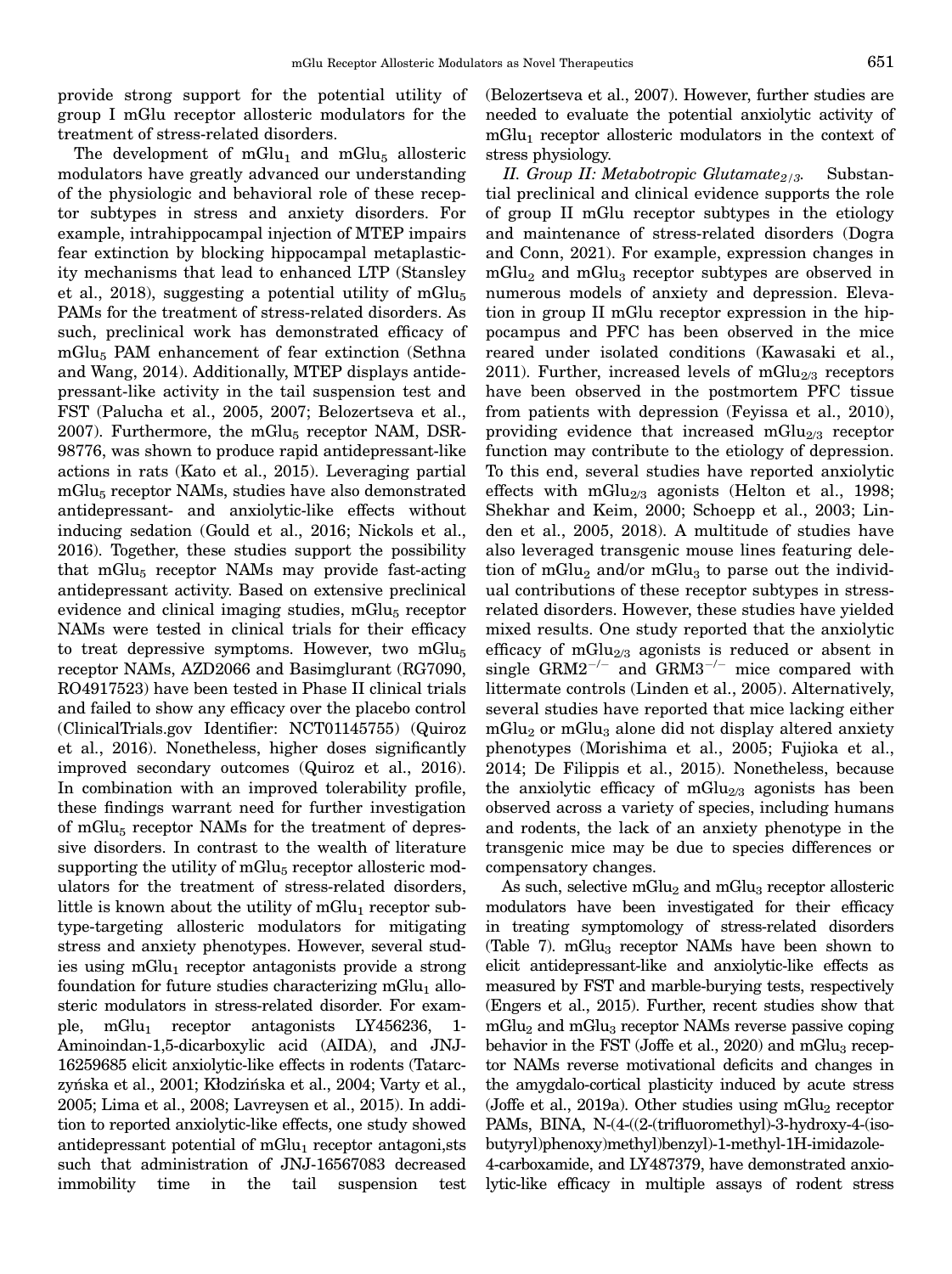<span id="page-22-0"></span>response and also displayed antidepressive-like efficacy (Galici et al., 2006; Fell et al., 2011; Wierońska et al., 2012b). A recent study also reported that administration of the selective mGlu<sub>3</sub> NAM VU0650786 blocked the LY379268-induced trace fear conditioning enhancement in mice (Dogra et al., 2021). Together, these studies provide strong evidence that  $mGlu<sub>2</sub>$  and  $mGlu<sub>3</sub>$  allosteric modulators may also be a promising novel treatment strategy for stress-related disorders.

III. Group III: Metabotropic Glutamate $_{4/6/7/8}$ . Group III mGlu receptor subtypes have garnered attention as potential therapeutic targets for the treatment of stress-related disorders. Initial studies using nonselective group III mGlu receptor agonists have aimed to determine the role of these receptors in stress-related phenotypes. For instance, Tatarczynska et al. showed that intrahippocampal administration of the group III mGlu receptor agonist ACPT-I elicits anxiolytic- and antidepressant-like effects in mice (Tatarczyńska et al., 2001). Other studies also found anxiolytic-like effects of ACPT-I as measured by stress-induced hypothermia (SIH), elevated plus-maze (EPM) tests in mice, and the Vogel test in rats (Pałucha et al., 2004; Stachowicz et al., 2009). However, until recently, a lack of selective compounds has largely limited our current understanding of the specific contribution of each group III mGlu receptor subtype in the pathophysiology of stress-related disorders. The development of transgenic rodent models and selective pharmacological agents has allowed us to gain insights on the role of group III mGlu receptor subtypes in stress-related phenotypes. For example,  $mGlu<sub>7</sub>$ -selective antagonist 7-hydroxy-3-(4iodophenoxy)-4H-chromen-4-one, which inhibits lateral amygdala LTP, reduces innate anxiety and freezing during acquisition of Pavlovian fear in mice (Gee et al., 2014). Additionally, mGlu $R_7$ <sup>-/-</sup> mice displayed anxiolytic efficacy in a battery of behavioral tasks, including the staircase test, EPM, light-dark box, and SIH (Cryan et al., 2003). Interestingly, mGlu $R_7^{-/-}$  mice also show an increase in glucocorticoid-dependent feedback suppression of the hypothalamic–pituitary–adrenal axis and increases hippocampal brain-derived neurotrophic factor (BDNF) levels compared with wild-type littermate controls (Mitsukawa et al., 2006), further bolstering the hypothesis that  $mGlu<sub>7</sub>$  receptors are critical in stress physiology. In support of this notion, a wealth of literature reports anxiolytic- and antidepressant-like efficacy of the  $mGlu<sub>7</sub>$ agonist, AMN082 (Palucha et al., 2007; Palazzo et al., 2008; Pałucha-Poniewiera et al., 2010, 2014; Bradley et al., 2012; O'Connor and Cryan, 2013; Pałucha-Poniewiera and Pilc, 2013). Alternatively, mice lacking the mGlu4 receptor subtype exhibited increased anxiety in the open-field and EPM test as well as improvements in cued-fear conditioning (Davis et al., 2013). Studies using the orthosteric mGlu<sub>8</sub> agonist, DCPG, showed that mGlu<sub>8</sub> stimulation reduced anxiety-like behavior in open field and EPM tests while also attenuating the expression of contextual fear (Fendt et al., 2013). Together, these studies have begun to elucidate the role of each receptor subtype in the pathophysiology of stress-related disorders.

Based on this evidence, studies have focused on the potential utility of allosteric modulators of group III mGlu receptor subtypes for the treatment of stress-related disorders (Table 8). Studies have leveraged mGlu<sub>4</sub> PAMs and shown anxiolytic- and antidepressant-like activity in rodents. For example, a study by Klak et al. reported that administration of the mGlu<sub>4</sub>-selective PAM 7-hydroxyimino-N-phenyl-1,7 adihydrocyclopropa[b]chromene-1acarboxamide (PHCCC) in combination with a subeffective dose of (1S,3R,4S)-1-aminocyclopentane-1,3,4-tricarboxylic acid produced antidepressant-like effects in rats (Kłak et al., 2007). Intra-basolateral amygdala (BLA) administration of PHCCC was reported to elicit anticonflict effects in rats subjected to the Vogel conflict test (Stachowicz et al., 2004). Another mGlu<sub>4</sub> PAM, ADX88178, dose-dependently reduced duration of immobility in the forced swim test and attenuated conditioned freezing in the acquisition phase of the fear conditioning test without altering freezing propensity in the expression phase of the task (Kalinichev et al., 2014). Furthermore, Sławińska et al. also showed that administration of the mGlu<sub>4</sub> PAM, Lu AF21934, produced anxiolytic- but not antidepressant-like effects as measured by SIH, four-plate, marble-burying, and Vogel's conflict tests (Sławinska et al., 2013b). In addi- tion to promising evidence of the anxiolytic efficacy of mGlu4 allosteric modulators, another study reported an anxiolytic-like profile of  $mGlu<sub>7</sub>$  NAMs. Specifically, the  $mGlu<sub>7</sub> NAM, ADX71743, produced a robust anxiolytic$ like phenotype as evidenced by dose-dependent reduction in the number of buried marbles and increasing open arm exploration in EPM and marble burying assays, respectively (Kalinichev et al., 2013).

### IV. Future Directions/Concluding Remarks

A wealth of preclinical literature over the past decade supports the potential utility of allosteric modulators of mGlu receptors as promising therapeutic options to treat multiple neuropsychiatric diseases, including schizophrenia, SUDs, and stress-related disorders, which currently have limited or no effective treatments. Thus far, investigation of mGlu receptor allosteric modulators has yielded important insights into the neuropharmacology of these diseases, and surely more discoveries are yet to be discovered. However, many outstanding questions remain that the field is primed to address and that will propel research on allosteric modulators forward. One important outstanding question involves the utility of mGlu allosteric modulators as novel cognitive enhancers. Neuropsychiatric conditions, such as schizophrenia, SUDs, and stress-related disorders, are known to produce marked deficits in cognitive behavior (Gould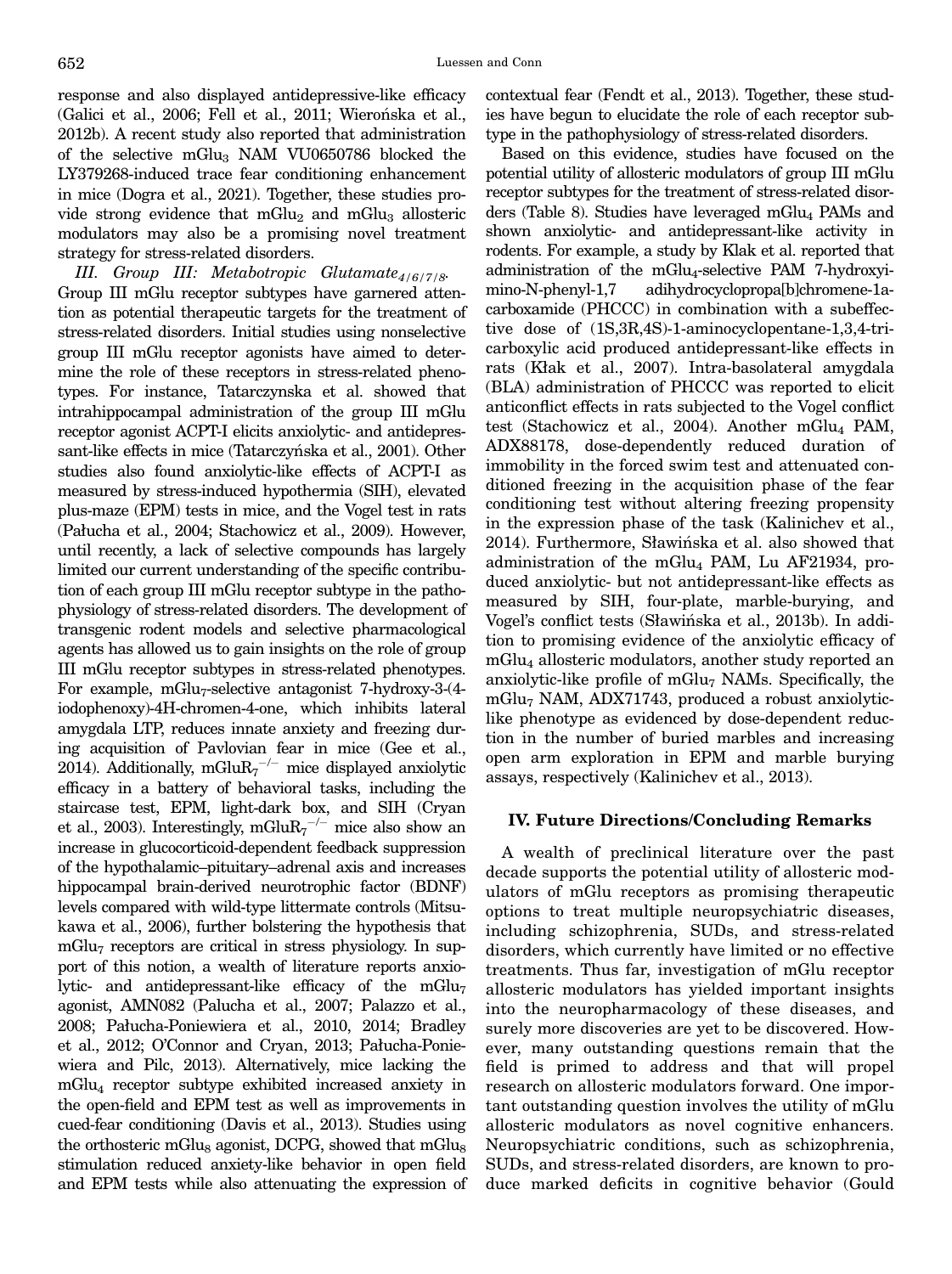<span id="page-23-0"></span>et al., 2012; Robinson et al., 2013; Tripathi et al., 2018; Lukasik et al., 2019). Extensive literature supports the notion that many cognitive deficits associated with neuropsychiatric diseases (working memory, attention, executive function, etc.), such as schizophrenia and SUD, are driven by aberrant glutamate and GABA signaling and associated detriments in synaptic plasticity (Logue and Gould, 2014; Guidi et al., 2015). Based on the well-established and critical role of mGlu receptor subtypes in regulating glutamate/GABA transmission and synaptic plasticity (see Metabotropic Glutamate Receptor Regulation of Neurotransmission and Synaptic Plasticity), allosteric modulators of mGlu receptors are promising targets to reverse disease-related cognitive deficits, a major unmet need of numerous neuropsychiatric diseases. For example, by leveraging mGlu<sub>5</sub>-mediated regulation of cortical and hippocampal plasticity, mGlu<sub>5</sub> PAMs show excellent potential as cognitive enhancers. Recent work demonstrates that  $mGlu<sub>1</sub>$  PAMs regulate spatial working memory via regulation of PFC SST-IN function in mice (Maksymetz et al., 2021). Furthermore, mGlu $_5$  PAM VU0092273 enhances trace fear conditioning in wild-type mice but not in mGlu<sub>5</sub>-CA1-KO mice (Xiang et al., 2019). Further supporting this notion, the biased mGlu $_5$  PAM VU0409551 demonstrated robust cognition enhancement as measured by enhancement of contextual fear conditioning acquisition and an increase in recognition memory in the novel object recognition task in rats, both commonly used rodent learning and memory assays dependent upon hippocampal function (Rook et al., 2015). In the same study, VU0409551 also enhanced working memory performance in rats, such that systemic administration increased accuracy in a delayed non-match-to-sample task.

Several studies have also provided evidence for the cognitive-enhancing abilities of group II mGlu receptor subtype allosteric modulators. For example,  $mGlu<sub>2</sub>$  PAM SAR 218645 improved learning and memory in rodent models of schizophrenia (Griebel et al., 2016). In line with their ability to enhance hippocampal LTP, selective activation of mGlu<sub>3</sub> has been shown to improve cognition in hippocampal dependent temporal associative tasks in rodents (Stansley and Conn, 2019). Interestingly, the functional interplay between  $mGlu<sub>3</sub>$  and  $mGlu<sub>5</sub>$  receptor subtypes and the involvement of  $mGlu<sub>3</sub>$  in cortical plasticity further suggests that  $mGlu<sub>3</sub>$  PAMs may also exert cognition-enhancing effects. Lastly, group III mGlu receptors may be a promising cognition-enhancing approach to mitigate neuropsychiatric-related deficits. This notion is further evidenced by preclinical cognition-enhancement observed with mGlu<sub>7</sub> NAMs. Specifically, the mGlu<sub>7</sub> NAM, ADX71743, reverses MK-801-induced deficits in novel object recognition and delayed spatial alternation in mice (Ciestlik et al., 2018). Ongoing studies are required to evaluate the procognitive utility of mGlu receptor

allosteric modulators for other cognitive processes and neuropsychiatric disease models.

Lastly, questions remain about pharmacological refinement of next-generation allosteric modulators of mGlu receptor subtypes. Allosteric-related factors, such as heterodimer engagement and signal bias, are essential to the translation of these compounds into the clinical setting. Expanding our understanding of allosteric modulator signal biases and interaction with heterodimer complexes, for example, will allow us to optimize treatments to restore normal physiology within the circuits underlying specific disease states. Several compounds targeting mGlu receptor subtypes display biased allosteric modulation or "functional selectivity" (Zhang et al., 2005; Sheffler and Conn, 2008; Rook et al., 2015). For example, the gadolinium ion, an allosteric modulator of the mGlu1 $\alpha$  receptor subtype, inhibits  $G_{\alpha_{q/11}}$ -linked  $Ca^{2+}$  mobilization but also stimulates  $G\alpha_s$ -mediated cAMP production when administered with glutamate (Tateyama and Kubo, 2006). Recent reports have also shown that signal bias can have crucial implications for therapeutic efficacy, as evidenced by  $\beta$ -arrestin-biased mGlu<sub>5</sub> NAMs in models of Fragile X (Stoppel et al., 2017) or mGlu $_5$  PAMs biased away from NMDAR modulation for schizophrenia (Rook et al., 2015; Gould et al., 2016). Moving forward, efforts will determine how to translate these pharmacological properties to emerging drug candidates through different systems and species to avoid context-dependent pharmacology that has the potential to hinder efficacy. Accounting for these pharmacological factors, among others, throughout model systems will likely increase the competitiveness and effectiveness of future drug candidates for the treatment of neuropsychiatric disease.

#### Authorship Contributions

Wrote or contributed to the writing of the manuscript: Luessen, Conn.

#### References

- Abi-Dargham A, Gil R, Krystal J, Baldwin RM, Seibyl JP, Bowers M, van Dyck CH, Charney DS, Innis RB, and Laruelle M (1998) Increased striatal dopamine transmission in schizophrenia: confirmation in a second cohort. Am J Psychiatry 155:761–767.
- Achat-Mendes C, Platt DM, and Spealman RD (2012) Antagonism of metabotropic glutamate 1 receptors attenuates behavioral effects of cocaine and methamphetamine
- in squirrel monkeys. *J Pharmacol Exp Ther* 343:214-224.<br>Acri JB, Cross AJ, and Skolnick P (2017) From bench to bedside: mGluR2 positive allosteric modulators as medications to treat substance use disorders. Psychopharmacology (Berl) 234:1347–1355.
- Addolorato G, Leggio L, Hopf FW, Diana M, and Bonci A (2012) Novel therapeutic strategies for alcohol and drug addiction: focus on GABA, ion channels and transcranial magnetic stimulation. Neuropsychopharmacology 37:163–177.
- Adewale AS, Platt DM, and Spealman RD (2006) Pharmacological stimulation of group ii metabotropic glutamate receptors reduces cocaine self-administration and cocaine-induced reinstatement of drug seeking in squirrel monkeys. J Pharmacol Exp Ther 318:922–931.
- Aiba A, Chen C, Herrup K, Rosenmund C, Stevens CF, and Tonegawa S (1994a) Reduced hippocampal long-term potentiation and context-specific deficit in associative learning in mGluR1 mutant mice. Cell 79:365–375.
- Aiba A, Kano M, Chen C, Stanton ME, Fox GD, Herrup K, Zwingman TA, and Tonegawa S (1994b) Deficient cerebellar long-term depression and impaired motor learning in mGluR1 mutant mice. Cell 79:377–388.
- Akkus F, Terbeck S, Ametamey SM, Rufer M, Treyer V, Burger C, Johayem A, Mancilla BG, Sovago J, Buck A, et al. (2014) Metabotropic glutamate receptor 5 binding in patients with obsessive-compulsive disorder. Int J Neuropsychopharmacol 17: 1915–1922.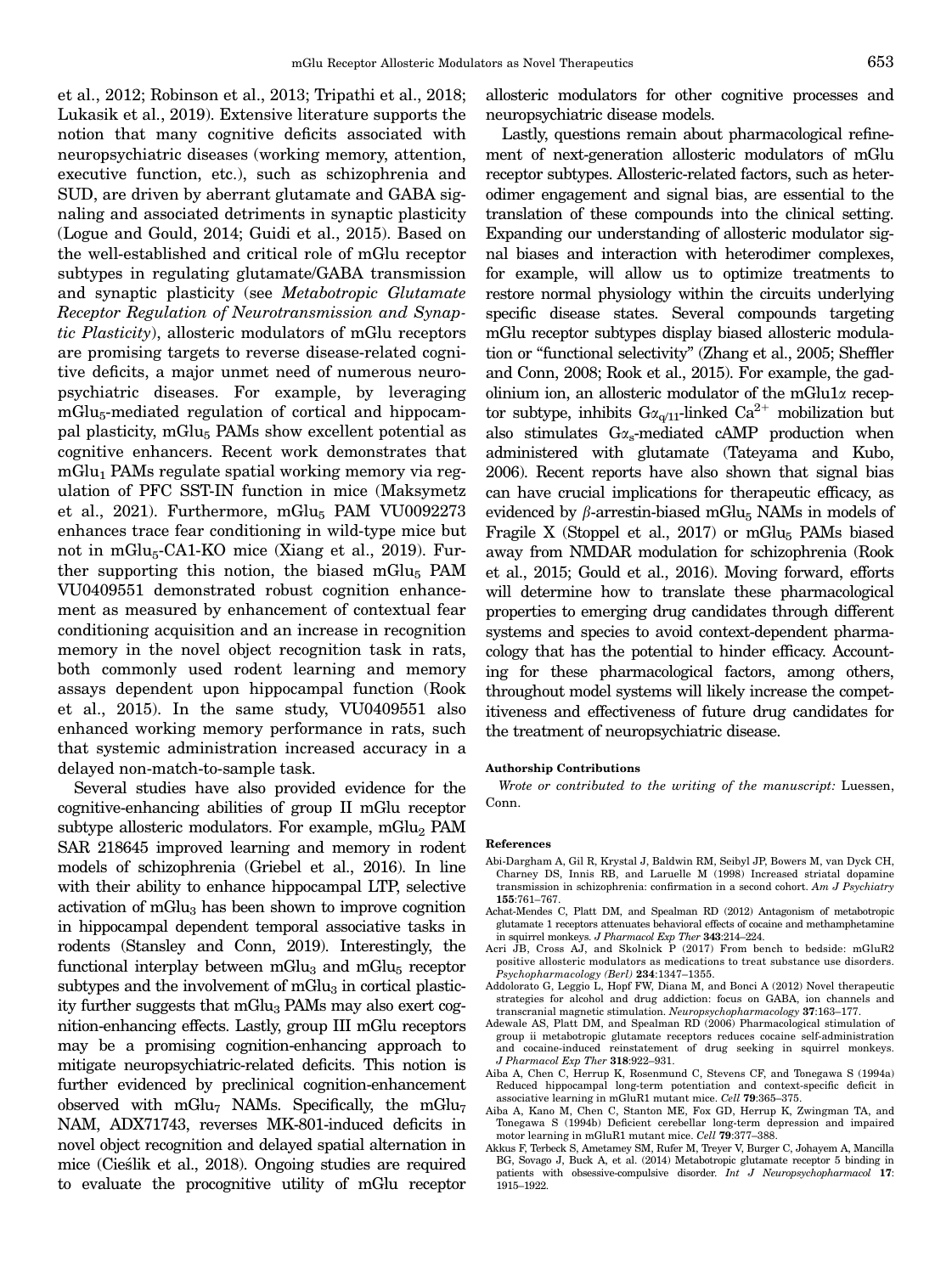- Alagarsamy S, Saugstad J, Warren L, Mansuy IM, Gereau IV RW, and Conn PJ (2005) NMDA-induced potentiation of mGluR5 is mediated by activation of protein phosphatase 2B/calcineurin. Neuropharmacology 49 (Suppl 1):135-145.
- Altinbilek B and Manahan-Vaughan D (2007) Antagonism of group III metabotropic glutamate receptors results in impairment of LTD but not LTP in the hippocampal CA1 region, and prevents long-term spatial memory. Eur J Neurosci 26:1166–1172.
- Aniksztejn L, Bregestovski P, and Ben-Ari Y (1991) Selective activation of quisqualate metabotropic receptor potentiates NMDA but not AMPA responses. Eur J Pharmacol 205:327–328.
- Anwyl R (1999) Metabotropic glutamate receptors: electrophysiological properties and role in plasticity. Brain Res Brain Res Rev 29:83–120.
- Ary AW and Szumlinski KK (2007) Regional differences in the effects of withdrawal from repeated cocaine upon Homer and glutamate receptor expression: a twospecies comparison. Brain Res 1184:295–305.
- Attucci S, Carla V, Mannaioni G, and Moroni F (2001) Activation of type 5 metabotropic glutamate receptors enhances NMDA responses in mice cortical wedges. Br J Pharmacol  $132:\!799-806$ .
- Awad H, Hubert GW, Smith Y, Levey AI, and Conn PJ (2000) Activation of metabotropic glutamate receptor 5 has direct excitatory effects and potentiates NMDA receptor currents in neurons of the subthalamic nucleus. J Neurosci 20:7871–7879.
- Ayala JE, Chen Y, Banko JL, Sheffler DJ, Williams R, Telk AN, Watson NL, Xiang Z, Zhang Y, Jones PJ, et al. (2009) mGluR5 positive allosteric modulators facilitate both hippocampal LTP and LTD and enhance spatial learning. Neuropsychopharmacology 34:2057–2071.
- Ayala JE, Niswender CM, Luo Q, Banko JL, and Conn PJ (2008) Group III mGluR regulation of synaptic transmission at the SC-CA1 synapse is developmentally regulated. Neuropharmacology 54:804–814.
- Ayalew M, Le-Niculescu H, Levey DF, Jain N, Changala B, Patel SD, Winiger E, Breier A, Shekhar A, Amdur R, et al. (2012) Convergent functional genomics of schizophrenia: from comprehensive understanding to genetic risk prediction. Mol Psychiatry 17:887–905.
- Ayoub MA, Angelicheva D, Vile D, Chandler D, Morar B, Cavanaugh JA, Visscher PM, Jablensky A, Pfleger KD, and Kalaydjieva L (2012) Deleterious GRM1 mutations in schizophrenia. PLoS One 7:e32849.
- Azkue JJ, Murga M, Fernández-Capetillo O, Mateos JM, Elezgarai I, Benítez R, Osorio A, Díez J, Puente N, Bilbao A, et al. (2001) Immunoreactivity for the group III metabotropic glutamate receptor subtype mGluR4a in the superficial laminae of the rat spinal dorsal horn. J Comp Neurol 430:448–457.
- Bäckström P, Bachteler D, Koch S, Hyytiä P, and Spanagel R (2004) mGluR5 antagonist MPEP reduces ethanol-seeking and relapse behavior. Neuropsychopharmacology 29:921–928.
- Bäckström P and Hyytiä P (2005) Suppression of alcohol self-administration and cue-induced reinstatement of alcohol seeking by the mGlu2/3 receptor agonist LY379268 and the mGlu8 receptor agonist (S)-3,4-DCPG. Eur J Pharmacol 528:110–118.
- Bäckström P and Hyytiä P (2006) Ionotropic and metabotropic glutamate receptor antagonism attenuates cue-induced cocaine seeking. Neuropsychopharmacology 31:778–786.
- Bäckström P and Hyytiä P (2007) Involvement of AMPA/kainate, NMDA, and mGlu5 receptors in the nucleus accumbens core in cue-induced reinstatement of cocaine seeking in rats. Psychopharmacology (Berl) 192:571–580.
- Bahi A, Fizia K, Dietz M, Gasparini F, and Flor PJ (2012) Pharmacological modulation of mGluR7 with AMN082 and MMPIP exerts specific influences on alcohol consumption and preference in rats. Addict Biol 17:235–247.
- Balschun D, Manahan-Vaughan D, Wagner T, Behnisch T, Reymann KG, and Wetzel W (1999) A specific role for group I mGluRs in hippocampal LTP and hippocampus-dependent spatial learning. Learn Mem 6:138–152.
- Banov MD, Young JR, Dunn T, and Szabo ST (2020) Efficacy and safety of ketamine in the management of anxiety and anxiety spectrum disorders: a review of the literature. CNS Spectr 25:331–342.
- Baptista MA, Martin-Fardon R, and Weiss F (2004) Preferential effects of the metabotropic glutamate 2/3 receptor agonist LY379268 on conditioned reinstatement versus primary reinforcement: comparison between cocaine and a potent conventional reinforcer. J Neurosci 24:4723-4727.
- Bashir ZI, Bortolotto ZA, Davies CH, Berretta N, Irving AJ, Seal AJ, Henley JM, Jane DE, Watkins JC, and Collingridge GL (1993) Induction of LTP in the hippocampus needs synaptic activation of glutamate metabotropic receptors. Nature 363:347–350.
- Baskys A and Malenka RC (1991) Agonists at metabotropic glutamate receptors presynaptically inhibit EPSCs in neonatal rat hippocampus. J Physiol 444: 687–701.
- Bellone C, Lüscher C, and Mameli M (2008) Mechanisms of synaptic depression triggered by metabotropic glutamate receptors. Cell Mol Life Sci 65:2913–2923.
- Belozertseva IV, Kos T, Popik P, Danysz W, and Bespalov AY (2007) Antidepressant-like effects of mGluR1 and mGluR5 antagonists in the rat forced swim and the mouse tail suspension tests. Eur Neuropsychopharmacol 17: 172–179.
- Ben-Shahar O, Sacramento AD, Miller BW, Webb SM, Wroten MG, Silva HE, Caruana AL, Gordon EJ, Ploense KL, Ditzhazy J, et al. (2013) Deficits in ventromedial prefrontal cortex group 1 metabotropic glutamate receptor function mediate resistance to extinction during protracted withdrawal from an extensive history of cocaine self-administration.  $\ddot{J}$  Neurosci 33:495-506a.
- Benarroch EE (2008) Metabotropic glutamate receptors: synaptic modulators and therapeutic targets for neurologic disease. Neurology 70:964–968.
- Benneyworth MA, Xiang Z, Smith RL, Garcia EE, Conn PJ, and Sanders-Bush E (2007) A selective positive allosteric modulator of metabotropic glutamate receptor subtype 2 blocks a hallucinogenic drug model of psychosis. Mol Pharmacol 72:477–484.
- Bennouar KE, Uberti MA, Melon C, Bacolod MD, Jimenez HN, Cajina M, Kerkerian-Le Goff L, Doller D, and Gubellini P (2013) Synergy between L-DOPA and a novel positive allosteric modulator of metabotropic glutamate receptor 4: implications for Parkinson's disease treatment and dyskinesia. Neuropharmacology 66:158–169.
- Berman RM, Cappiello A, Anand A, Oren DA, Heninger GR, Charney DS, and Krystal JH (2000) Antidepressant effects of ketamine in depressed patients. Biol Psychiatry 47:351–354.
- Besheer J, Faccidomo S, Grondin JJ, and Hodge CW (2008a) Effects of mGlu1 receptor blockade on ethanol self-administration in inbred alcohol-preferring rats. Alcohol 42:13–20.
- Besheer J, Faccidomo S, Grondin JJ, and Hodge CW (2008b) Regulation of motivation to self-administer ethanol by mGluR5 in alcohol-preferring (P) rats. Alcohol Clin Exp Res 32:209–221.
- Bespalov AY, Dravolina OA, Sukhanov I, Zakharova E, Blokhina E, Zvartau E, Danysz W, van Heeke G, and Markou A (2005) Metabotropic glutamate receptor (mGluR5) antagonist MPEP attenuated cue- and schedule-induced reinstatement of nicotine self-administration behavior in rats. Neuropharmacology 49 (Suppl 1):167–178.
- Bessis AS, Rondard P, Gaven F, Brabet I, Triballeau N, Prezeau L, Acher F, and Pin JP (2002) Closure of the Venus flytrap module of mGlu8 receptor and the activation process: insights from mutations converting antagonists into agonists. Proc Natl Acad Sci USA 99:11097–11102.
- Bird MK, Lohmann P, West B, Brown RM, Kirchhoff J, Raymond CR, and Lawrence AJ (2014) The mGlu5 receptor regulates extinction of cocaine-driven behaviours. Drug Alcohol Depend 137:83–89.
- Blednov YA and Harris RA (2008) Metabotropic glutamate receptor 5 (mGluR5) regulation of ethanol sedation, dependence and consumption: relationship to acamprosate actions. Int J Neuropsychopharmacol 11:775–793.
- Blokhina EA, Kashkin VA, Zvartau EE, Danysz W, and Bespalov AY (2005) Effects of nicotinic and NMDA receptor channel blockers on intravenous cocaine and nicotine self-administration in mice. Eur Neuropsychopharmacol 15:219–225.
- Bobes J, Garcia-Portilla MP, Bascaran MT, Saiz PA, and Bousono M (2007) Quality ~ of life in schizophrenic patients. Dialogues Clin Neurosci 9:215–226.
- Bocchio M, Lukacs IP, Stacey R, Plaha P, Apostolopoulos V, Livermore L, Sen A, Ansorge O, Gillies MJ, Somogyi P, et al. (2019) Group II metabotropic glutamate receptors mediate presynaptic inhibition of excitatory transmission in pyramidal neurons of the human cerebral cortex. Front Cell Neurosci 12:508.
- Boehr DD, Nussinov R, and Wright PE (2009) The role of dynamic conformational ensembles in biomolecular recognition. Nat Chem Biol 5:789–796.
- Bortolotto ZA, Collett VJ, Conquet F, Jia Z, van der Putten H, and Collingridge GL (2005) The regulation of hippocampal LTP by the molecular switch, a form of metaplasticity, requires mGlu5 receptors. Neuropharmacology 49 (Suppl 1):13–25.
- Bradley SR, Uslaner JM, Flick RB, Lee A, Groover KM, and Hutson PH (2012) The mGluR7 allosteric agonist AMN082 produces antidepressant-like effects by modulating glutamatergic signaling. Pharmacol Biochem Behav 101:35–40.
- Brebner K, Childress AR, and Roberts DC (2002) A potential role for GABA(B) agonists in the treatment of psychostimulant addiction. Alcohol Alcohol 37:478–484.
- Breier A, Su TP, Saunders R, Carson RE, Kolachana BS, de Bartolomeis A, Weinberger DR, Weisenfeld N, Malhotra AK, Eckelman WC, et al. (1997) Schizophrenia is associated with elevated amphetamine-induced synaptic dopamine concentrations: evidence from a novel positron emission tomography method. Proc Natl Acad Sci USA 94:2569–2574.
- Camodeca N, Breakwell NA, Rowan MJ, and Anwyl R (1999) Induction of LTD by activation of group I mGluR in the dentate gyrus in vitro. Neuropharmacology 38:1597–1606.
- Capogna M (2004) Distinct properties of presynaptic group II and III metabotropic glutamate receptor-mediated inhibition of perforant pathway-CA1 EPSCs. Eur J Neurosci 19:2847–2858.
- Caprioli D, Justinova Z, Venniro M, and Shaham Y (2018) Effect of novel allosteric modulators of metabotropic glutamate receptors on drug self-administration and relapse: a review of preclinical studies and their clinical implications. Biol Psychiatry 84:180–192.
- Carlsson A (1988) The current status of the dopamine hypothesis of schizophrenia. Neuropsychopharmacology 1:179–186.
- Carta M, Ariwodola OJ, Weiner JL, and Valenzuela CF (2003) Alcohol potently inhibits the kainate receptor-dependent excitatory drive of hippocampal interneurons. Proc Natl Acad Sci USA 100:6813–6818.
- Cartmell J and Schoepp DD (2000) Regulation of neurotransmitter release by metabotropic glutamate receptors. J Neurochem 75:889–907.
- Casabona G, Knöpfel T, Kuhn R, Gasparini F, Baumann P, Sortino MA, Copani A, and Nicoletti F (1997) Expression and coupling to polyphosphoinositide hydrolysis of group I metabotropic glutamate receptors in early postnatal and adult rat brain. Eur J Neurosci 9:12–17.
- Chaki S, Yoshikawa R, Hirota S, Shimazaki T, Maeda M, Kawashima N, Yoshimizu T, Yasuhara A, Sakagami K, Okuyama S, et al. (2004) MGS0039: a potent and selective group II metabotropic glutamate receptor antagonist with antidepressant-like activity. Neuropharmacology 46:457–467.
- Charpak S, Gähwiler BH, Do KQ, and Knöpfel T (1990) Potassium conductances in hippocampal neurons blocked by excitatory amino-acid transmitters. Nature 347:765–767.
- Chen YL, Huang CC, and Hsu KS (2001) Time-dependent reversal of long-term potentiation by low-frequency stimulation at the hippocampal mossy fiber-CA3 synapses. J Neurosci 21:3705–3714.
- Chesworth R, Brown RM, Kim JH, and Lawrence AJ (2013) The metabotropic glutamate 5 receptor modulates extinction and reinstatement of methamphetamineseeking in mice. PLoS One 8:e68371.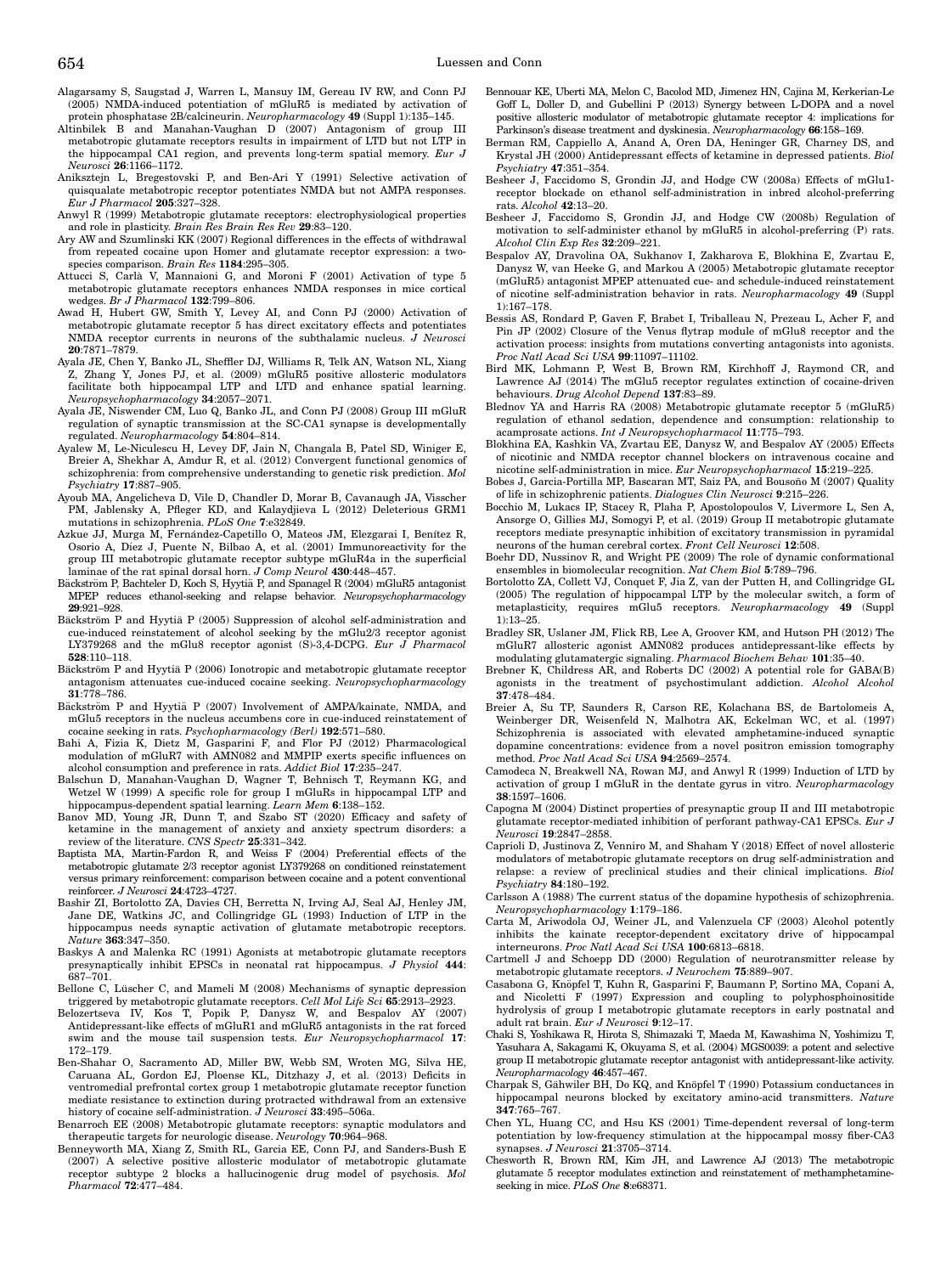- Chevaleyre V and Castillo PE (2003) Heterosynaptic LTD of hippocampal GABAergic synapses: a novel role of endocannabinoids in regulating excitability. Neuron 38:461–472.
- Chiamulera C, Epping-Jordan MP, Zocchi A, Marcon C, Cottiny C, Tacconi S, Corsi M, Orzi F, and Conquet F (2001) Reinforcing and locomotor stimulant effects of cocaine are absent in mGluR5 null mutant mice. Nat Neurosci 4:873–874.
- Cho HP, Garcia-Barrantes PM, Brogan JT, Hopkins CR, Niswender CM, Rodriguez AL, Venable DF, Morrison RD, Bubser M, Daniels JS, et al. (2014) Chemical modulation of mutant mGlu1 receptors derived from deleterious GRM1 mutations found in schizophrenics. ACS Chem Biol 9:2334–2346.
- Cieślik P, Woźniak M, Kaczorowska K, Brański P, Burnat G, Chocyk A, Bobula B, Gruca P, Litwa E, Pałucha-Poniewiera A, et al. (2018) Negative allosteric modulators of mGlu7 receptor as putative antipsychotic drugs. Front Mol Neurosci 11:316.
- Cleva RM and Olive MF (2012) mGlu receptors and drug addiction. Wiley Interdiscip Rev Membr Transp Signal 1:281–295.
- Cohen AS, Raymond CR, and Abraham WC (1998) Priming of long-term potentiation induced by activation of metabotropic glutamate receptors coupled to phospholipase C. Hippocampus 8:160–170.
- Conde-Ceide S, Alcázar J, Alonso de Diego SA, López S, Martín-Martín ML, Martínez-Viturro CM, Pena MA, Tong HM, Lavreysen H, Mackie C, et al. (2016) Preliminary investigation of 6,7-dihydropyrazolo[1,5-a]pyrazin-4-one derivatives as a novel series of mGlu5 receptor positive allosteric modulators with efficacy in preclinical models of schizophrenia. Bioorg Med Chem Lett 26:429–434.
- Conn PJ, Christopoulos A, and Lindsley CW (2009) Allosteric modulators of GPCRs: a novel approach for the treatment of CNS disorders. Nat Rev Drug Discov 8:41–54.
- Conn PJ and Pin JP (1997) Pharmacology and functions of metabotropic glutamate receptors. Annu Rev Pharmacol Toxicol 37:205–237.
- Conquet F, Bashir ZI, Davies CH, Daniel H, Ferraguti F, Bordi F, Franz-Bacon K, Reggiani A, Matarese V, Condé F, et al. (1994) Motor deficit and impairment of synaptic plasticity in mice lacking mGluR1. Nature 372:237-243.
- Cousins MS, Roberts DC, and de Wit H (2002) GABA(B) receptor agonists for the treatment of drug addiction: a review of recent findings. Drug Alcohol Depend 65:209–220.
- Coutinho V and Knöpfel T (2002) Metabotropic glutamate receptors: electrical and chemical signaling properties. Neuroscientist 8:551–561.
- Cowen MS, Djouma E, and Lawrence AJ (2005) The metabotropic glutamate 5 receptor antagonist 3-[(2-methyl-1,3-thiazol-4-yl)ethynyl]-pyridine reduces ethanol self-administration in multiple strains of alcohol-preferring rats and regulates olfactory glutamatergic systems. J Pharmacol Exp Ther 315:590–600.
- Cowen MS, Krstew E, and Lawrence AJ (2007) Assessing appetitive and consummatory phases of ethanol self-administration in C57BL/6J mice under operant conditions: regulation by mGlu5 receptor antagonism. Psychopharmacology (Berl) 190:21–29.
- Crawford JT, Roberts DC, and Beveridge TJ (2013) The group II metabotropic glutamate receptor agonist, LY379268, decreases methamphetamine selfadministration in rats. Drug Alcohol Depend 132:414–419.
- Crépel V, Aniksztejn L, Ben-Ari Y, and Hammond C (1994) Glutamate metabotropic receptors increase a  $Ca(2+)$ -activated nonspecific cationic current in CA1 hippocampal neurons. J Neurophysiol 72:1561–1569.
- Crowley NA and Joffe ME (2021) Developing breakthrough psychiatric treatments by modulating G protein-coupled receptors on prefrontal cortex somatostatin interneurons. Neuropsychopharmacology 47:389–390.
- Crupi R, Impellizzeri D, and Cuzzocrea S (2019) Role of metabotropic glutamate receptors in neurological disorders. Front Mol Neurosci 12:20.
- Cruz MT, Bajo M, Schweitzer P, and Roberto M (2008) Shared mechanisms of alcohol and other drugs. Alcohol Res Health 31:137–147.
- Cryan JF, Kelly PH, Neijt HC, Sansig G, Flor PJ, and van Der Putten H (2003) Antidepressant and anxiolytic-like effects in mice lacking the group III metabotropic glutamate receptor mGluR7. Eur J Neurosci 17:2409–2417.
- Dasgupta A, Lim YJ, Kumar K, Baby N, Pang KLK, Benoy A, Behnisch T, and Sajikumar S (2020) Group III metabotropic glutamate receptors gate long-term potentiation and synaptic tagging/capture in rat hippocampal area CA2. eLife 9:e55344.
- Davidoff RA (1985) Antispasticity drugs: mechanisms of action. Ann Neurol 17: 107–116.
- Davies CH, Clarke VR, Jane DE, and Collingridge GL (1995) Pharmacology of postsynaptic metabotropic glutamate receptors in rat hippocampal CA1 pyramidal neurones. Br J Pharmacol 116:1859–1869.
- Davis MJ, Iancu OD, Acher FC, Stewart BM, Eiwaz MA, Duvoisin RM, and Raber J (2013) Role of mGluR4 in acquisition of fear learning and memory. Neuropharmacology 66:365–372.
- De Filippis B, Lyon L, Taylor A, Lane T, Burnet PW, Harrison PJ, and Bannerman DM (2015) The role of group II metabotropic glutamate receptors in cognition and anxiety: comparative studies in GRM2(-/-), GRM3(-/-) and GRM2/3(-/-) knockout mice. Neuropharmacology 89:19–32.
- De Roo M, Klauser P, Garcia PM, Poglia L, and Muller D (2008) Spine dynamics and synapse remodeling during LTP and memory processes. Prog Brain Res 169:199–207.
- Desai MA and Conn PJ (1991) Excitatory effects of ACPD receptor activation in the hippocampus are mediated by direct effects on pyramidal cells and blockade of synaptic inhibition. J Neurophysiol 66:40-52.
- Dhami GK, Babwah AV, Sterne-Marr R, and Ferguson SS (2005) Phosphorylationindependent regulation of metabotropic glutamate receptor 1 signaling requires g protein-coupled receptor kinase 2 binding to the second intracellular loop. J Biol Chem 280:24420–24427.
- Dhanya RP, Sheffler DJ, Dahl R, Davis M, Lee PS, Yang L, Nickols HH, Cho HP, Smith LH, D'Souza MS, et al. (2014) Design and synthesis of systemically active metabotropic glutamate subtype-2 and -3 (mGlu2/3) receptor positive allosteric

modulators (PAMs): pharmacological characterization and assessment in a rat model of cocaine dependence. J Med Chem 57:4154–4172.

- Ding ZM, Ingraham CM, Hauser SR, Lasek AW, Bell RL, and McBride WJ (2017) Reduced levels of mGlu2 receptors within the prelimbic cortex are not associated with elevated glutamate transmission or high alcohol drinking. Alcohol Clin Exp Res 41:1896–1906.
- Dogra S and Conn PJ (2021) Targeting metabotropic glutamate receptors for the treatment of depression and other stress-related disorders. Neuropharmacology 196:108687.
- Dogra S, Stansley BJ, Xiang Z, Qian W, Gogliotti RG, Nicoletti F, Lindsley CW, Niswender CM, Joffe ME, and Conn PJ (2021) Activating mGlu<sub>3</sub> metabotropic glutamate receptors rescues schizophrenia-like cognitive deficits through metaplastic adaptations within the hippocampus. Biol Psychiatry 90:385–398.
- Doherty AJ, Palmer MJ, Henley JM, Collingridge GL, and Jane DE (1997) (RS)-2 chloro-5-hydroxyphenylglycine (CHPG) activates mGlu5, but no mGlu1, receptors expressed in CHO cells and potentiates NMDA responses in the hippocampus. Neuropharmacology 36:265–267.
- Dravolina OA, Danysz W, and Bespalov AY (2006) Effects of group I metabotropic glutamate receptor antagonists on the behavioral sensitization to motor effects of cocaine in rats. Psychopharmacology (Berl) 187:397–404.
- Dravolina OA, Zakharova ES, Shekunova EV, Zvartau EE, Danysz W, and Bespalov AY (2007) mGlu1 receptor blockade attenuates cue- and nicotineinduced reinstatement of extinguished nicotine self-administration behavior in rats. Neuropharmacology 52:263–269.
- Duric V, Clayton S, Leong ML, and Yuan LL (2016) Comorbidity factors and brain mechanisms linking chronic stress and systemic illness. Neural Plast 2016:5460732.
- East SP, Bamford S, Dietz MG, Eickmeier C, Flegg A, Ferger B, Gemkow MJ, Heilker R, Hengerer B, Kotey A, et al. (2010) An orally bioavailable positive allosteric modulator of the mGlu4 receptor with efficacy in an animal model of motor dysfunction. Bioorg Med Chem Lett 20:4901–4905.
- Egan MF, Straub RE, Goldberg TE, Yakub I, Callicott JH, Hariri AR, Mattay VS, Bertolino A, Hyde TM, Shannon-Weickert C, et al. (2004) Variation in GRM3 affects cognition, prefrontal glutamate, and risk for schizophrenia. Proc Natl Acad Sci USA 101:12604–12609.
- Engers JL, Rodriguez AL, Konkol LC, Morrison RD, Thompson AD, Byers FW, Blobaum AL, Chang S, Venable DF, Loch MT, et al. (2015) Discovery of a selective and CNS penetrant negative allosteric modulator of metabotropic glutamate receptor subtype 3 with antidepressant and anxiolytic activity in rodents. J Med Chem 58:7485–7500.
- Enz R (2012) Structure of metabotropic glutamate receptor C-terminal domains in contact with interacting proteins. Front Mol Neurosci 5:52.
- Feder A, Parides MK, Murrough JW, Perez AM, Morgan JE, Saxena S, Kirkwood K, Aan Het Rot M, Lapidus KA, Wan LB, et al. (2014) Efficacy of intravenous ketamine for treatment of chronic posttraumatic stress disorder: a randomized clinical trial. JAMA Psychiatry 71:681–688.
- Fell MJ, Witkin JM, Falcone JF, Katner JS, Perry KW, Hart J, Rorick-Kehn L, Overshiner CD, Rasmussen K, Chaney SF, et al. (2011) N-(4-((2-(trifluoromethyl)-3 hydroxy-4-(isobutyryl)phenoxy)methyl)benzyl)-1-methyl-1H-imidazole-4-carboxamide (THIIC), a novel metabotropic glutamate 2 potentiator with potential anxiolytic/ antidepressant properties: in vivo profiling suggests a link between behavioral and central nervous system neurochemical changes. J Pharmacol Exp Ther 336: 165–177.
- Fendt M, Imobersteg S, Peterlik D, Chaperon F, Mattes C, Wittmann C, Olpe HR, Mosbacher J, Vranesic I, van der Putten H, et al. (2013) Differential roles of mGlu(7) and mGlu(8) in amygdala-dependent behavior and physiology. Neuropharmacology 72:215–223.
- Ferraguti F and Shigemoto R (2006) Metabotropic glutamate receptors. Cell Tissue Res 326:483–504.
- Feyissa AM, Woolverton WL, Miguel-Hidalgo JJ, Wang Z, Kyle PB, Hasler G, Stockmeier CA, Iyo AH, and Karolewicz B (2010) Elevated level of metabotropic glutamate receptor 2/3 in the prefrontal cortex in major depression. Prog Neuropsychopharmacol Biol Psychiatry 34:279–283.
- Fitzjohn SM, Bortolotto ZA, Palmer MJ, Doherty AJ, Ornstein PL, Schoepp DD, Kingston AE, Lodge D, and Collingridge GL (1998) The potent mGlu receptor antagonist LY341495 identifies roles for both cloned and novel mGlu receptors in hippocampal synaptic plasticity. Neuropharmacology 37:1445–1458.
- Fitzjohn SM, Irving AJ, Palmer MJ, Harvey J, Lodge D, and Collingridge GL (1996) Activation of group I mGluRs potentiates NMDA responses in rat hippocampal slices. Neurosci Lett 203:211-213.
- Foster DJ and Conn PJ (2017) Allosteric modulation of GPCRs: new insights and potential utility for treatment of schizophrenia and other CNS disorders. Neuron 94:431–446.
- Fotuhi M, Standaert DG, Testa CM, Penney Jr JB, and Young AB (1994) Differential expression of metabotropic glutamate receptors in the hippocampus and entorhinal cortex of the rat. Brain Res Mol Brain Res 21:283–292.
- Francesconi A and Duvoisin RM (2004) Divalent cations modulate the activity of metabotropic glutamate receptors. J Neurosci Res 75:472–479.
- Francesconi W, Cammalleri M, and Sanna PP (2004) The metabotropic glutamate receptor 5 is necessary for late-phase long-term potentiation in the hippocampal CA1 region. Brain Res 1022:12–18.
- Frenguelli BG, Potier B, Slater NT, Alford S, and Collingridge GL (1993) Metabotropic glutamate receptors and calcium signalling in dendrites of hippocampal CA1 neurones. Neuropharmacology 32:1229–1237.
- Fujioka R, Nii T, Iwaki A, Shibata A, Ito I, Kitaichi K, Nomura M, Hattori S, Takao K, Miyakawa T, et al. (2014) Comprehensive behavioral study of mGluR3 knockout mice: implication in schizophrenia related endophenotypes. Mol Brain 7:31.
- Galici R, Echemendia NG, Rodriguez AL, and Conn PJ (2005) A selective allosteric potentiator of metabotropic glutamate (mGlu) 2 receptors has effects similar to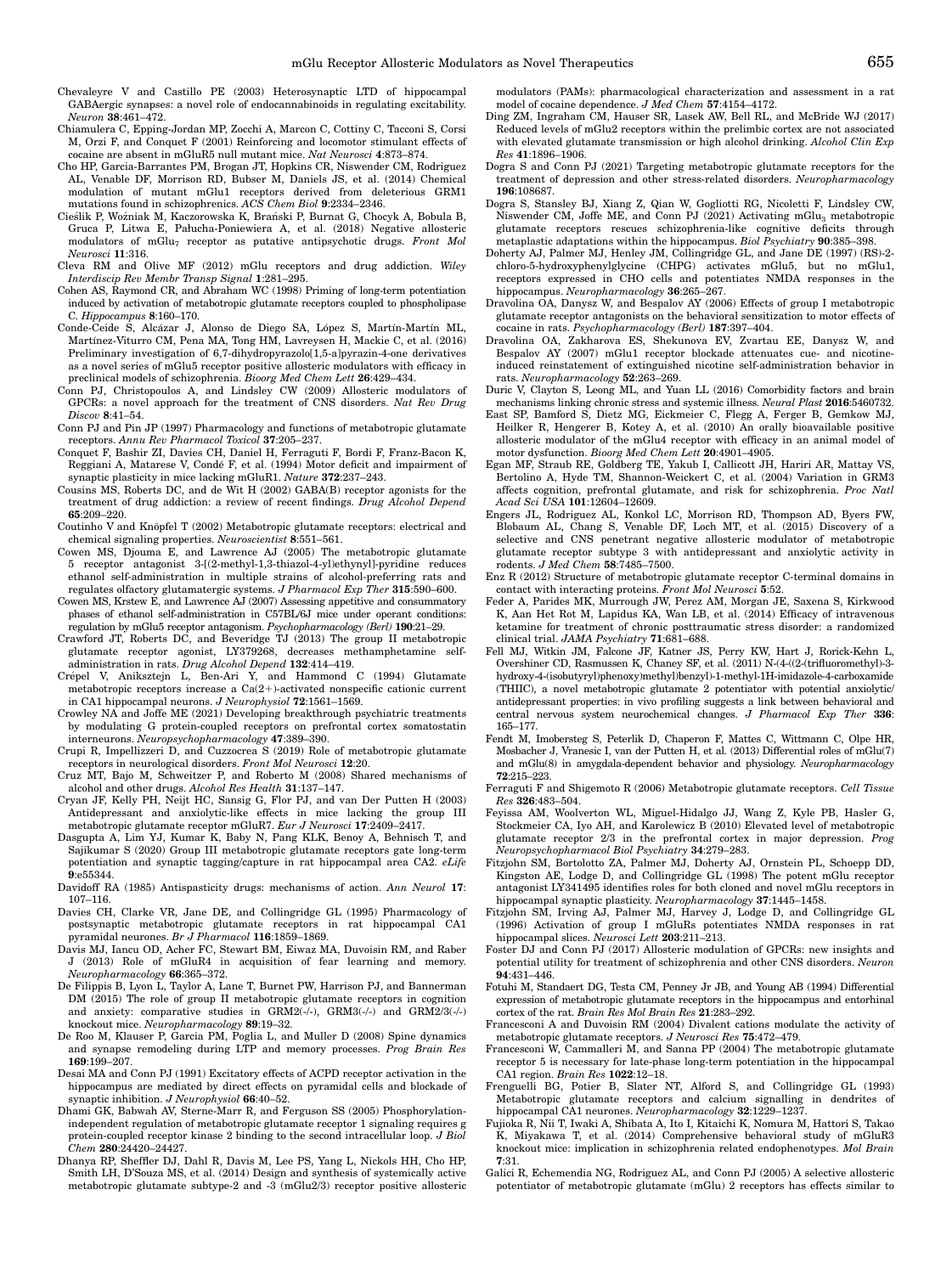an orthosteric mGlu2/3 receptor agonist in mouse models predictive of antipsychotic activity. J Pharmacol Exp Ther 315:1181–1187.

- Galici R, Jones CK, Hemstapat K, Nong Y, Echemendia NG, Williams LC, de Paulis T, and Conn PJ (2006) Biphenyl-indanone A, a positive allosteric modulator of the metabotropic glutamate receptor subtype 2, has antipsychoticand anxiolytic-like effects in mice. J Pharmacol Exp Ther 318:173–185.
- Garcia-Barrantes PM, Cho HP, Blobaum AL, Niswender CM, Conn PJ, and Lindsley CW (2015) Lead optimization of the VU0486321 series of mGlu1 PAMs. Part 1: SAR of modifications to the central aryl core. Bioorg Med Chem Lett 25:5107–5110.
- Garcia-Barrantes PM, Cho HP, Blobaum AL, Niswender CM, Conn PJ, and Lindsley CW (2016a) Lead optimization of the VU0486321 series of mGlu1 PAMs. Part 3. Engineering plasma stability by discovery and optimization of isoindolinone analogs. Bioorg Med Chem Lett 26:1869–1872.
- Garcia-Barrantes PM, Cho HP, Metts AM, Blobaum AL, Niswender CM, Conn PJ, and Lindsley CW (2016b) Lead optimization of the VU0486321 series of mGlu(1) PAMs. Part 2: SAR of alternative 3-methyl heterocycles and progress towards an in vivo tool. Bioorg Med Chem Lett 26:751–756.
- Garcia-Barrantes PM, Cho HP, Starr TM, Blobaum AL, Niswender CM, Conn PJ, and Lindsley CW (2016c) Re-exploration of the mGlu1 PAM Ro 07-11401 scaffold: discovery of analogs with improved CNS penetration despite steep SAR. Bioorg Med Chem Lett 26:2289–2292.
- Gass JT, Osborne MP, Watson NL, Brown JL, and Olive MF (2009) mGluR5 antagonism attenuates methamphetamine reinforcement and prevents reinstatement of methamphetamine-seeking behavior in rats. Neuropsychopharmacology 34:820–833.
- Gastambide F, Gilmour G, Robbins TW, and Tricklebank MD (2013) The mGlu5 positive allosteric modulator LSN2463359 differentially modulates motor, instrumental and cognitive effects of NMDA receptor antagonists in the rat. Neuropharmacology 64:240–247.
- GBD 2019 Diseases and Injuries Collaborators (2020) Global burden of 369 diseases and injuries in 204 countries and territories, 1990–2019: a systematic analysis for the Global Burden of Disease Study 2019. Lancet 396:1204–1222.
- Gee CE, Peterlik D, Neuhäuser C, Bouhelal R, Kaupmann K, Laue G, Uschold-Schmidt N, Feuerbach D, Zimmermann K, Ofner S, et al. (2014) Blocking metabotropic glutamate receptor subtype 7 (mGlu7) via the Venus flytrap domain (VFTD) inhibits amygdala plasticity, stress, and anxiety-related behavior. J Biol Chem 289:10975–10987.
- Gereau IV RW and Conn PJ (1995) Multiple presynaptic metabotropic glutamate receptors modulate excitatory and inhibitory synaptic transmission in hippocampal area CA1. J Neurosci 15:6879–6889.
- Gerlai R, Adams B, Fitch T, Chaney S, and Baez M (2002) Performance deficits of mGluR8 knockout mice in learning tasks: the effects of null mutation and the background genotype. Neuropharmacology 43:235–249.
- Gerlai R, Roder JC, and Hampson DR (1998) Altered spatial learning and memory in mice lacking the mGluR4 subtype of metabotropic glutamate receptor. Behav Neurosci 112:525–532.
- Gil-Sanz C, Delgado-García JM, Fairén A, and Gruart A (2008) Involvement of the mGluR1 receptor in hippocampal synaptic plasticity and associative learning in behaving mice. Cereb Cortex 18:1653–1663.
- Gladding CM, Fitzjohn SM, and Molnár E (2009) Metabotropic glutamate receptormediated long-term depression: molecular mechanisms. Pharmacol Rev 61:395–412.
- Gomeza J, Joly C, Kuhn R, Knöpfel T, Bockaert J, and Pin JP (1996) The second intracellular loop of metabotropic glutamate receptor 1 cooperates with the other intracellular domains to control coupling to G-proteins. J Biol Chem 271:2199–2205.
- Gould RW, Amato RJ, Bubser M, Joffe ME, Nedelcovych MT, Thompson AD, Nickols HH, Yuh JP, Zhan X, Felts AS, et al. (2016) Partial mGlu5 negative allosteric modulators attenuate cocaine-mediated behaviors and lack psychotomimetic-like effects. Neuropsychopharmacology 41:1166–1178.
- Gould RW, Porrino LJ, and Nader MA (2012) Nonhuman primate models of addiction and PET imaging: dopamine system dysregulation. Curr Top Behav Neurosci 11:25–44.
- Grachev ID and Apkarian AV (2000) Chemical mapping of anxiety in the brain of healthy humans: an in vivo 1H-MRS study on the effects of sex, age, and brain region. Hum Brain Mapp 11:261–272.
- Green MF (1996) What are the functional consequences of neurocognitive deficits in schizophrenia?  $Am\,J$  Psychiatry 153:321-330.
- Griebel G, Pichat P, Boulay D, Naimoli V, Potestio L, Featherstone R, Sahni S, Defex H, Desvignes C, Slowinski F, et al. (2016) The mGluR2 positive allosteric modulator, SAR218645, improves memory and attention deficits in translational models of cognitive symptoms associated with schizophrenia. Sci Rep 6:35320.
- Grueter BA and Winder DG (2005) Group II and III metabotropic glutamate receptors suppress excitatory synaptic transmission in the dorsolateral bed nucleus of the stria terminalis. Neuropsychopharmacology 30:1302–1311.
- Guérineau NC, Bossu JL, Gähwiler BH, and Gerber U (1995) Activation of a nonselective cationic conductance by metabotropic glutamatergic and muscarinic agonists in CA3 pyramidal neurons of the rat hippocampus. J Neurosci 15:4395–4407.
- Guidi M, Kumar A, and Foster TC (2015) Impaired attention and synaptic senescence of the prefrontal cortex involves redox regulation of NMDA receptors. J Neurosci 35:3966–3977.
- Halbout B, Bernardi RE, Hansson AC, and Spanagel R (2014) Incubation of cocaine seeking following brief cocaine experience in mice is enhanced by mGluR1 blockade. J Neurosci 34:1781–1790.
- Han JS, Fu Y, Bird GC, and Neugebauer V (2006) Enhanced group II mGluRmediated inhibition of pain-related synaptic plasticity in the amygdala. Mol Pain 2:18.
- Hanson JE and Smith Y (1999) Group I metabotropic glutamate receptors at GABAergic synapses in monkeys. J Neurosci 19:6488–6496.
- Harich S, Gross G, and Bespalov A (2007) Stimulation of the metabotropic glutamate 2/3 receptor attenuates social novelty discrimination deficits induced by neonatal phencyclidine treatment. Psychopharmacology (Berl) 192:511–519.
- Harris EW and Cotman CW (1983) Effects of acidic amino acid antagonists on paired-pulse potentiation at the lateral perforant path. Exp Brain Res 52:455–460.
- Harrison PJ, Lyon L, Sartorius LJ, Burnet PW, and Lane TA (2008) The group II metabotropic glutamate receptor 3 (mGluR3, mGlu3, GRM3): expression, function and involvement in schizophrenia. J Psychopharmacol 22:308–322.
- Harvey J and Collingridge GL (1993) Signal transduction pathways involved in the acute potentiation of NMDA responses by 1S,3R-ACPD in rat hippocampal slices. Br J Pharmacol 109:1085–1090.
- Helton DR, Tizzano JP, Monn JA, Schoepp DD, and Kallman MJ (1998) Anxiolytic and side-effect profile of LY354740: a potent, highly selective, orally active agonist for group II metabotropic glutamate receptors. J Pharmacol Exp Ther 284:651–660.
- Hendricson AW, Sibbald JR, and Morrisett RA (2004) Ethanol alters the frequency, amplitude, and decay kinetics of Sr2+-supported, asynchronous NMDAR mEPSCs in rat hippocampal slices. J Neurophysiol 91:2568–2577.
- Hendricson AW, Thomas MP, Lippmann MJ, and Morrisett RA (2003) Suppression of Ltype voltage-gated calcium channel-dependent synaptic plasticity by ethanol: analysis of miniature synaptic currents and dendritic calcium transients. J Pharmacol Exp Ther 307:550–558.
- Hermans E and Challiss RA (2001) Structural, signalling and regulatory properties of the group I metabotropic glutamate receptors: prototypic family C G-proteincoupled receptors. Biochem J 359:465–484.
- Higley MJ (2014) Localized GABAergic inhibition of dendritic Ca(2+) signalling. Nat Rev Neurosci 15:567–572.
- Hikichi H, Hiyoshi T, Marumo T, Tomishima Y, Kaku A, Iida I, Urabe H, Tamita T, Yasuhara A, Karasawa J, et al. (2015) Antipsychotic profiles of TASP0443294, a novel and orally active positive allosteric modulator of metabotropic glutamate 2 receptor. J Pharmacol Sci 127:352–361.
- Hodge CW, Miles MF, Sharko AC, Stevenson RA, Hillmann JR, Lepoutre V, Besheer J, and Schroeder JP (2006) The mGluR5 antagonist MPEP selectively inhibits the onset and maintenance of ethanol self-administration in C57BL/6J mice. Psychopharmacology (Berl) 183:429–438.
- Hopkins CR (2013) Is there a path forward for mGlu(2) positive allosteric modulators for the treatment of schizophrenia? ACS Chem Neurosci 4:211–213.
- Horio M, Fujita Y, and Hashimoto K (2013) Therapeutic effects of metabotropic glutamate receptor 5 positive allosteric modulator CDPPB on phencyclidineinduced cognitive deficits in mice. Fundam Clin Pharmacol 27:483–488.
- Howes O, McCutcheon R, and Stone J (2015) Glutamate and dopamine in schizophrenia: an update for the 21st century. J Psychopharmacol 29:97–115.
- Huang CC, Yang PC, Lin HJ, and Hsu KS (2007) Repeated cocaine administration impairs group II metabotropic glutamate receptor-mediated long-term depression in rat medial prefrontal cortex. J Neurosci 27:2958–2968.
- Hyytiä P, Bäckström P, and Liljequist S (1999) Site-specific NMDA receptor antagonists produce differential effects on cocaine self-administration in rats. Eur J Pharmacol 378:9–16.
- Iacovelli L, Capobianco L, Iula M, Di Giorgi Gerevini V, Picascia A, Blahos J, Melchiorri D, Nicoletti F, and De Blasi A (2004) Regulation of mGlu4 metabotropic glutamate receptor signaling by type-2 G-protein coupled receptor kinase (GRK2). Mol Pharmacol  $65:1103-1110$ .
- Ieraci A, Mallei A, and Popoli M (2016) Social isolation stress induces anxiousdepressive-like behavior and alterations of neuroplasticity-related genes in adult male mice. Neural Plast 2016:6212983.
- Iscru E, Goddyn H, Ahmed T, Callaerts-Vegh Z, D'Hooge R, and Balschun D (2013) Improved spatial learning is associated with increased hippocampal but not prefrontal long-term potentiation in mGluR4 knockout mice. Genes Brain Behav 12:615–625.
- Iso Y, Grajkowska E, Wroblewski JT, Davis J, Goeders NE, Johnson KM, Sanker S, Roth BL, Tueckmantel W, and Kozikowski AP (2006) Synthesis and structureactivity relationships of 3-[(2-methyl-1,3-thiazol-4-yl)ethynyl]pyridine analogues as potent, noncompetitive metabotropic glutamate receptor subtype 5 antagonists; search for cocaine medications. J Med Chem  $49:1080-1100$ .
- Javitt DC and Zukin SR (1991) Recent advances in the phencyclidine model of schizophrenia. Am J Psychiatry 148:1301–1308.
- Jie F, Yin G, Yang W, Yang M, Gao S, Lv J, and Li B (2018) Stress in regulation of GABA amygdala system and relevance to neuropsychiatric diseases. Front Neurosci 12:562.
- Jin LE, Wang M, Yang ST, Yang Y, Galvin VC, Lightbourne TC, Ottenheimer D, Zhong Q, Stein J, Raja A, et al. (2017) mGluR2/3 mechanisms in primate dorsolateral prefrontal cortex: evidence for both presynaptic and postsynaptic actions. Mol Psychiatry 22:1615–1625.
- Jin X, Semenova S, Yang L, Ardecky R, Sheffler DJ, Dahl R, Conn PJ, Cosford ND, and Markou A (2010) The mGluR2 positive allosteric modulator BINA decreases cocaine self-administration and cue-induced cocaine-seeking and counteracts cocaineinduced enhancement of brain reward function in rats. Neuropsychopharmacology 35:2021–2036.
- Jingami H, Nakanishi S, and Morikawa K (2003) Structure of the metabotropic glutamate receptor. Curr Opin Neurobiol 13:271–278.
- Joffe ME and Conn PJ (2019) Antidepressant potential of metabotropic glutamate receptor  $\rm mGlu_{2}$  and  $\rm mGlu_{3}$  negative allosteric modulators.  $Neuropsychopharmacology$ 44:214–236.
- Joffe ME, Santiago CI, Engers JL, Lindsley CW, and Conn PJ (2019a) Metabotropic glutamate receptor subtype 3 gates acute stress-induced dysregulation of amygdalo-cortical function. Mol Psychiatry 24:916–927.
- Joffe ME, Santiago CI, Oliver KH, Maksymetz J, Harris NA, Engers JL, Lindsley CW, Winder DG, and Conn PJ (2020) mGlu<sub>2</sub> and mGlu<sub>3</sub> negative allosteric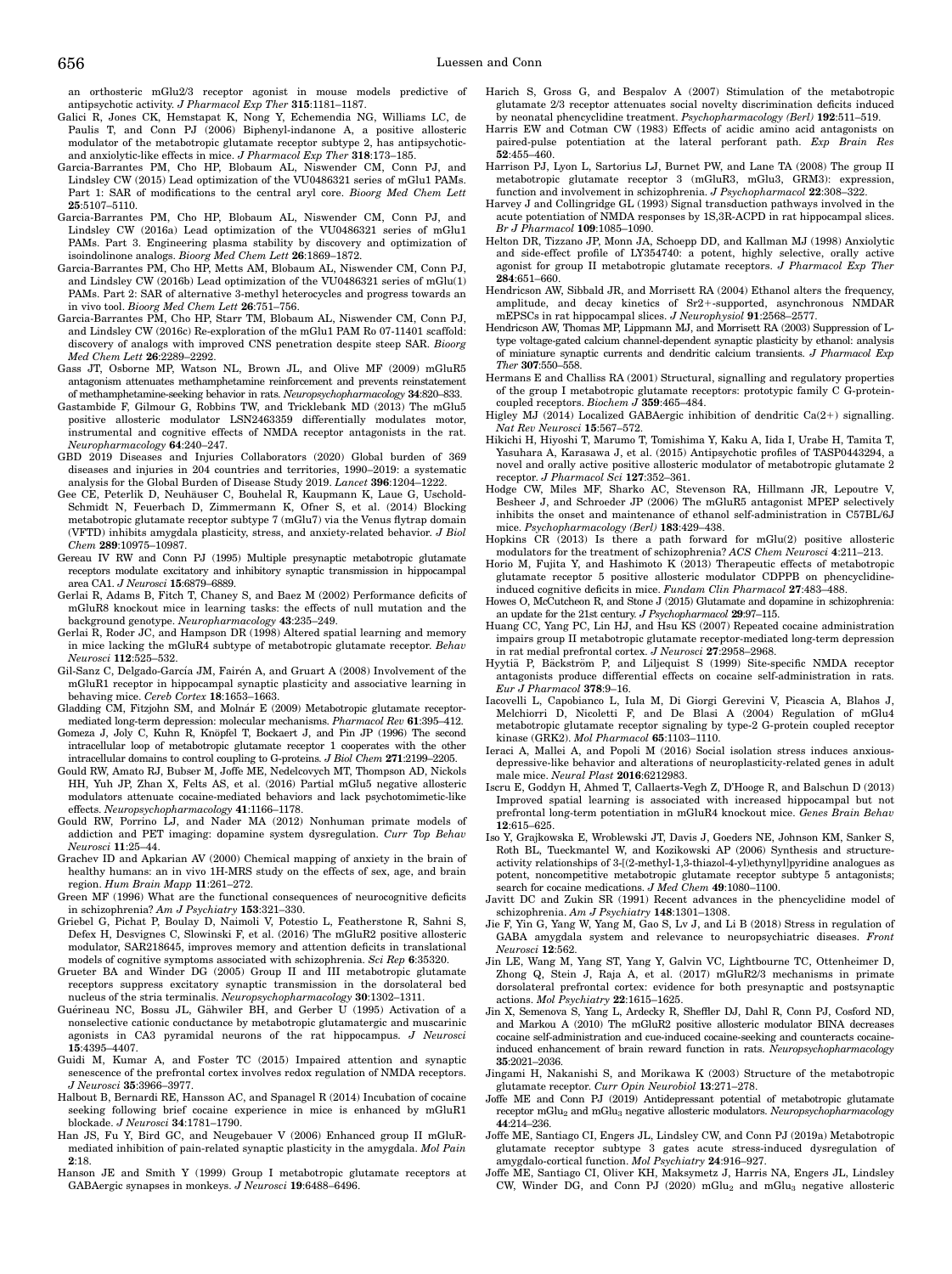modulators divergently enhance thalamocortical transmission and exert rapid antidepressant-like effects. Neuron 105:46–59.e3.

- Joffe ME, Santiago CI, Stansley BJ, Maksymetz J, Gogliotti RG, Engers JL, Nicoletti F, Lindsley CW, and Conn PJ (2019b) Mechanisms underlying prelimbic prefrontal cortex  $mGlu<sub>3</sub>/mGlu<sub>5</sub>$ -dependent plasticity and reversal learning deficits following acute stress. Neuropharmacology 144:19–28.
- Julio-Pieper M, Flor PJ, Dinan TG, and Cryan JF (2011) Exciting times beyond the brain: metabotropic glutamate receptors in peripheral and non-neural tissues. Pharmacol Rev 63:35-58.
- Justinova Z, Le Foll B, Redhi GH, Markou A, and Goldberg SR (2016) Differential effects of the metabotropic glutamate  $2/3$  receptor agonist LY379268 on nicotine versus cocaine self-administration and relapse in squirrel monkeys.  $\,$  versus  $\,$  cocaine  $\,$  self-administration  $\,$  and  $\,$ Psychopharmacology (Berl) 233:1791–1800.
- Kalinichev M, Le Poul E, Boléa C, Girard F, Campo B, Fonsi M, Royer-Urios I, Browne SE, Uslaner JM, Davis MJ, et al. (2014) Characterization of the novel positive allosteric modulator of the metabotropic glutamate receptor 4 ADX88178 in rodent models of neuropsychiatric disorders. J Pharmacol Exp Ther 350: 495–505.
- Kalinichev M, Rouillier M, Girard F, Royer-Urios I, Bournique B, Finn T, Charvin D, Campo B, Le Poul E, Mutel V, et al. (2013) ADX71743, a potent and selective negative allosteric modulator of metabotropic glutamate receptor 7: in vitro and in vivo characterization. J Pharmacol Exp Ther 344:624-636.
- Kane JK, Hwang Y, Konu O, Loughlin SE, Leslie FM, and Li MD (2005) Regulation of Homer and group I metabotropic glutamate receptors by nicotine. Eur J Neurosci 21:1145–1154.
- Kano M and Kato M (1987) Quisqualate receptors are specifically involved in cerebellar synaptic plasticity. Nature 325:276–279.
- Kato N (1993) Dependence of long-term depression on postsynaptic metabotropic glutamate receptors in visual cortex. Proc Natl Acad Sci USA 90:3650–3654.
- Kato T, Takata M, Kitaichi M, Kassai M, Inoue M, Ishikawa C, Hirose W, Yoshida K, and Shimizu I (2015) DSR-98776, a novel selective mGlu5 receptor negative allosteric modulator with potent antidepressant and antimanic activity. Eur J Pharmacol 757:11–20.
- Kaufman AM, Milnerwood AJ, Sepers MD, Coquinco A, She K, Wang L, Lee H, Craig AM, Cynader M, and Raymond LA (2012) Opposing roles of synaptic and extrasynaptic NMDA receptor signaling in cocultured striatal and cortical neurons. J Neurosci 32:3992-4003.
- Kawasaki T, Ago Y, Yano K, Araki R, Washida Y, Onoe H, Chaki S, Nakazato A, Hashimoto H, Baba A, et al. (2011) Increased binding of cortical and hippocampal group II metabotropic glutamate receptors in isolation-reared mice. Neuropharmacology 60:397–404.
- Kawaura K, Karasawa J, and Hikichi H (2016) Stimulation of the metabotropic glutamate (mGlu) 2 receptor attenuates the MK-801-induced increase in the immobility time in the forced swimming test in rats. Pharmacol Rep 68:80–84.
- Kenny PJ, Boutrel B, Gasparini F, Koob GF, and Markou A (2005) Metabotropic glutamate 5 receptor blockade may attenuate cocaine self-administration by decreasing brain reward function in rats. Psychopharmacology (Berl) 179:247–254.
- Kenny PJ, Chartoff E, Roberto M, Carlezon Jr WA, and Markou A (2009) NMDA receptors regulate nicotine-enhanced brain reward function and intravenous nicotine self-administration: role of the ventral tegmental area and central nucleus of the amygdala. Neuropsychopharmacology 34:266–281.
- Kenny PJ, Paterson NE, Boutrel B, Semenova S, Harrison AA, Gasparini F, Koob Skoubis PD, and Markou A (2003) Metabotropic glutamate 5 receptor antagonist MPEP decreased nicotine and cocaine self-administration but not nicotine and cocaine-induced facilitation of brain reward function in rats. Ann N Y Acad Sci 1003:415–418.
- Kesby JP, Eyles DW, McGrath JJ, and Scott JG (2018) Dopamine, psychosis and schizophrenia: the widening gap between basic and clinical neuroscience. Transl Psychiatry 8:30.
- Kinney GG, Burno M, Campbell UC, Hernandez LM, Rodriguez D, Bristow LJ, and Conn PJ (2003) Metabotropic glutamate subtype 5 receptors modulate locomotor activity and sensorimotor gating in rodents. J Pharmacol Exp Ther 306:116-123.
- Kinon BJ, Zhang L, Millen BA, Osuntokun OO, Williams JE, Kollack-Walker S, Jackson K, Kryzhanovskaya L, and Jarkova N; HBBI Study Group (2011) A multicenter, inpatient, phase 2, double-blind, placebo-controlled dose-ranging study of LY2140023 monohydrate in patients with DSM-IV schizophrenia.  $J$  Clin Psychopharmacol 31:349–355.
- Kinoshita A, Ohishi H, Neki A, Nomura S, Shigemoto R, Takada M, Nakanishi S, and Mizuno N (1996a) Presynaptic localization of a metabotropic glutamate receptor, mGluR8, in the rhinencephalic areas: a light and electron microscope study in the rat. Neurosci Lett 207:61-64.
- Kinoshita A, Ohishi H, Nomura S, Shigemoto R, Nakanishi S, and Mizuno N (1996b) Presynaptic localization of a metabotropic glutamate receptor, mGluR4a, in the cerebellar cortex: a light and electron microscope study in the rat. Neurosci Lett 207:199–202.
- Kiritoshi T and Neugebauer V (2015) Group II mGluRs modulate baseline and arthritis pain-related synaptic transmission in the rat medial prefrontal cortex. Neuropharmacology 95:388–394.
- Kłak K, Pałucha A, Branski P, Sowa M, and Pilc A (2007) Combined administration of PHCCC, a positive allosteric modulator of mGlu4 receptors and ACPT-I, mGlu III receptor agonist evokes antidepressant-like effects in rats. Amino Acids 32:169–172.
- Klar R, Walker AG, Ghose D, Grueter BA, Engers DW, Hopkins CR, Lindsley CW, Xiang Z, Conn PJ, and Niswender CM (2015) Activation of metabotropic glutamate receptor 7 is required for induction of long-term potentiation at SC-CA1 synapses in the hippocampus. J Neurosci 35:7600–7615.
- Kłodzińska A, Tatarczyńska E, Stachowicz K, and Chojnacka-Wójcik E (2004) The anxiolytic-like activity of AIDA (1-aminoindan-1,5-dicarboxylic acid), an mGLu 1 receptor antagonist. J Physiol Pharmacol 55:113–126.
- Knackstedt LA, Moussawi K, Lalumiere R, Schwendt M, Klugmann M, and Kalivas PW (2010) Extinction training after cocaine self-administration induces glutamatergic plasticity to inhibit cocaine seeking. J Neurosci 30:7984–7992.
- Knackstedt LA and Schwendt M (2016) mGlu5 receptors and relapse to cocaineseeking: the role of receptor trafficking in postrelapse extinction learning deficits. Neural Plast 2016:9312508.
- Knackstedt LA, Trantham-Davidson HL, and Schwendt M (2014) The role of ventral and dorsal striatum mGluR5 in relapse to cocaine-seeking and extinction learning. Addict Biol 19:87–101.
- Knoflach F, Mutel V, Jolidon S, Kew JN, Malherbe P, Vieira E, Wichmann J, and Kemp JA (2001) Positive allosteric modulators of metabotropic glutamate 1 receptor: characterization, mechanism of action, and binding site. Proc Natl Acad Sci USA 98:13402–13407.
- Kogo N, Dalezios Y, Capogna M, Ferraguti F, Shigemoto R, and Somogyi P (2004) Depression of GABAergic input to identified hippocampal neurons by group III metabotropic glutamate receptors in the rat. Eur J Neurosci 19:2727–2740.
- Koob GF and Volkow ND (2010) Neurocircuitry of addiction. Neuropsychopharmacology 35:217–238.
- Kosinski CM, Risso Bradley S, Conn PJ, Levey AI, Landwehrmeyer GB, Penney Jr JB, Young AB, and Standaert DG (1999) Localization of metabotropic glutamate receptor  $\overline{7}$  mRNA and mGluR7a protein in the rat basal ganglia. J Comp Neurol 415:266–284.
- Kotlinska J and Bochenski M (2007) Comparison of the effects of mGluR1 and mGluR5 antagonists on the expression of behavioral sensitization to the locomotor effect of morphine and the morphine withdrawal jumping in mice. Eur J Pharmacol 558:113–118.
- Krystal JH, Karper LP, Seibyl JP, Freeman GK, Delaney R, Bremner JD, Heninger GR, Bowers Jr MB, and Charney DS (1994) Subanesthetic effects of the noncompetitive NMDA antagonist, ketamine, in humans. Psychotomimetic, perceptual, cognitive, and neuroendocrine responses. Arch Gen Psychiatry 51: 199–214.
- Kubo Y, Miyashita T, and Murata Y (1998) Structural basis for a  $Ca2+$ -sensing function of the metabotropic glutamate receptors. Science 279:1722–1725. Kufahl PR, Martin-Fardon R, and Weiss F (2011) Enhanced sensitivity to
- attenuation of conditioned reinstatement by the mGluR 2/3 agonist LY379268 and increased functional activity of mGluR 2/3 in rats with a history of ethanol dependence. Neuropsychopharmacology 36:2762–2773.
- Kumaresan V, Yuan M, Yee J, Famous KR, Anderson SM, Schmidt HD, and Pierce RC (2009) Metabotropic glutamate receptor 5 (mGluR5) antagonists attenuate cocaine priming- and cue-induced reinstatement of cocaine seeking. Behav Brain Res 202:238–244.
- Kunishima N, Shimada Y, Tsuji Y, Sato T, Yamamoto M, Kumasaka T, Nakanishi S, Jingami H, and Morikawa K (2000) Structural basis of glutamate recognition by a dimeric metabotropic glutamate receptor. Nature 407:971–977.
- Lally J and MacCabe JH (2015) Antipsychotic medication in schizophrenia: a review. Br Med Bull 114:169–179.
- Laruelle M, Abi-Dargham A, van Dyck CH, Gil R, D'Souza CD, Erdos J, McCance E, Rosenblatt W, Fingado C, Zoghbi SS, et al. (1996) Single photon emission computerized tomography imaging of amphetamine-induced dopamine release in drug-free schizophrenic subjects. Proc Natl Acad Sci USA 93:9235-9240.
- Lassi G, Taylor AE, Timpson NJ, Kenny PJ, Mather RJ, Eisen T, and Munafo MR (2016) The CHRNA5-A3-B4 gene cluster and smoking: from discovery to therapeutics. Trends Neurosci 39:851–861.
- Lavreysen H, Langlois X, Donck LV, Nuñez JM, Pype S, Lütjens R, and Megens A (2015) Preclinical evaluation of the antipsychotic potential of the mGlu2-positive allosteric modulator JNJ-40411813. Pharmacol Res Perspect 3:e00097.
- Lecourtier L, Homayoun H, Tamagnan G, and Moghaddam B (2007) Positive allosteric modulation of metabotropic glutamate 5 (mGlu5) receptors reverses N-Methyl-D-aspartate antagonist-induced alteration of neuronal firing in prefrontal cortex. Biol Psychiatry 62:739–746.
- Le Duigou C and Kullmann DM (2011) Group I mGluR agonist-evoked long-term potentiation in hippocampal oriens interneurons. J Neurosci 31:5777–5781.
- Lee B, Platt DM, Rowlett JK, Adewale AS, and Spealman RD (2005) Attenuation of behavioral effects of cocaine by the metabotropic glutamate receptor 5 antagonist 2-methyl-6-(phenylethynyl)-pyridine in squirrel monkeys: comparison with dizocilpine. J Pharmacol Exp Ther 312:1232–1240.
- Le Poul E, Boléa C, Girard F, Poli S, Charvin D, Campo B, Bortoli J, Bessif A, Luo B, Koser AJ, et al. (2012) A potent and selective metabotropic glutamate receptor 4 positive allosteric modulator improves movement in rodent models of Parkinson's disease. J Pharmacol Exp Ther 343:167–177.
- Li JN, Liu XL, and Li L (2020) Prefrontal GABA and glutamate levels correlate with impulsivity and cognitive function of prescription opioid addicts: A <sup>1</sup> H-magnetic resonance spectroscopy study. Psychiatry Clin Neurosci 74:77–83.
- Li X, D'Souza MS, Nino AM, Doherty J, Cross A, and Markou A (2016) Attenuation ~ of nicotine-taking and nicotine-seeking behavior by the mGlu2 receptor positive allosteric modulators AZD8418 and AZD8529 in rats. Psychopharmacology (Berl) 233:1801–1814.
- Li X, Li J, Gardner EL, and Xi ZX (2010) Activation of mGluR7s inhibits cocaineinduced reinstatement of drug-seeking behavior by a nucleus accumbens glutamate-mGluR2/3 mechanism in rats. J Neurochem 114:1368–1380.
- Li X, Li J, Peng XQ, Spiller K, Gardner EL, and Xi ZX (2009) Metabotropic glutamate receptor 7 modulates the rewarding effects of cocaine in rats: involvement of a ventral pallidal GABAergic mechanism. Neuropsychopharmacology 34:1783–1796.
- Li X, Need AB, Baez M, and Witkin JM (2006) Metabotropic glutamate 5 receptor antagonism is associated with antidepressant-like effects in mice. J Pharmacol Exp Ther 319:254–259.
- Li X, Xi ZX, and Markou A (2013) Metabotropic glutamate 7 (mGlu7) receptor: a target for medication development for the treatment of cocaine dependence. Neuropharmacology 66:12–23.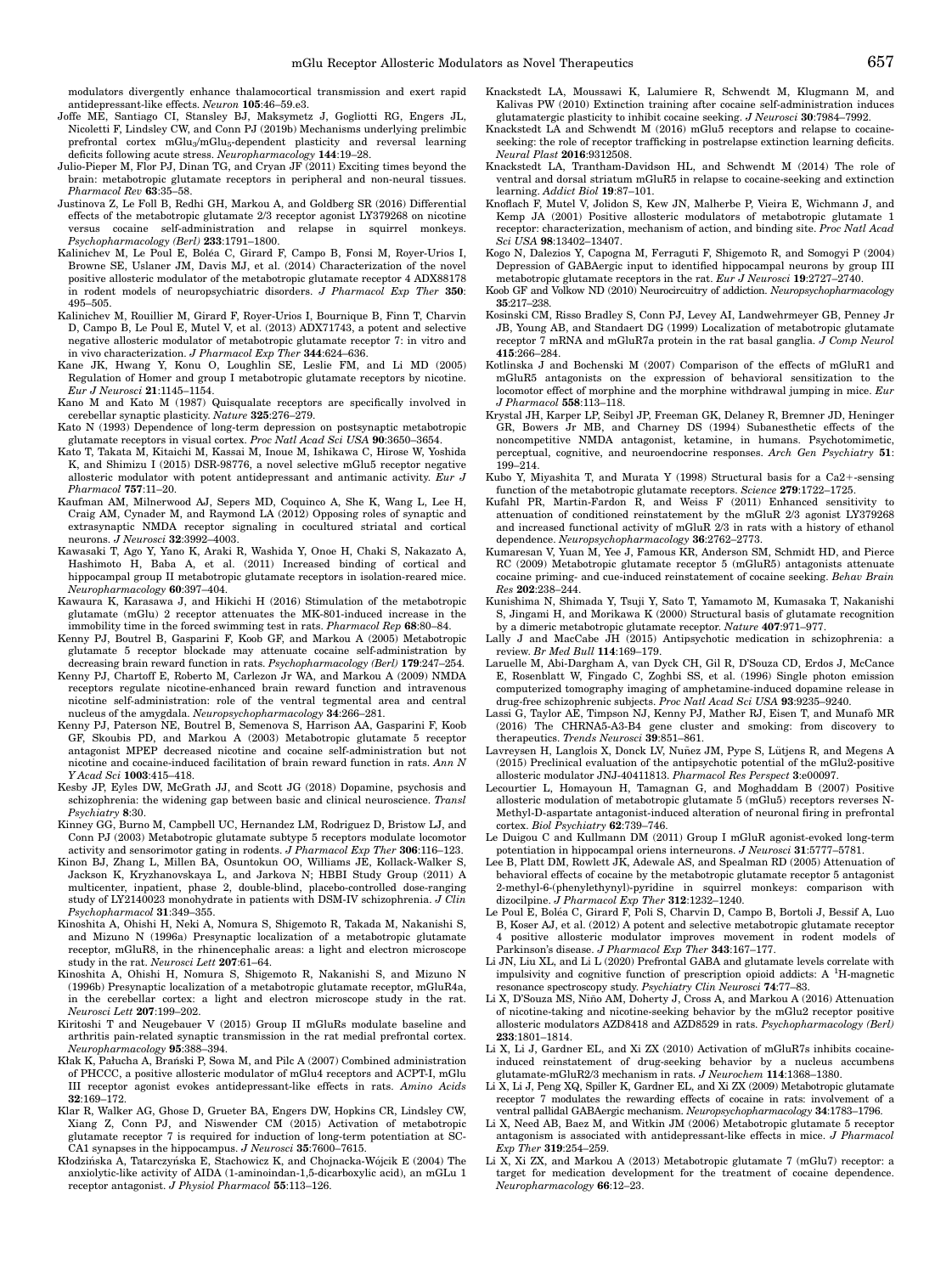Li XM, Li CC, Yu SS, Chen JT, Sabapathy K, and Ruan DY (2007) JNK1 contributes to metabotropic glutamate receptor-dependent long-term depression and short-term synaptic plasticity in the mice area hippocampal CA1. Eur J Neurosci 25:391–396.

- Lieberman JA, Stroup TS, McEvoy JP, Swartz MS, Rosenheck RA, Perkins DO, Keefe RSE, Davis SM, Davis CE, Lebowitz BD, et al.; Clinical Antipsychotic Trials of Intervention Effectiveness (CATIE) Investigators (2005) Effectiveness of antipsychotic drugs in patients with chronic schizophrenia. N Engl J Med 353:1209–1223.
- Liechti ME, Lhuillier L, Kaupmann K, and Markou A (2007) Metabotropic glutamate 2/3 receptors in the ventral tegmental area and the nucleus accumbens shell are involved in behaviors relating to nicotine dependence. J Neurosci 27:9077–9085.
- Liechti ME and Markou A (2007) Interactive effects of the mGlu5 receptor antagonist MPEP and the mGlu2/3 receptor antagonist LY341495 on nicotine self-administration and reward deficits associated with nicotine withdrawal in rats. Eur J Pharmacol 554:164–174.
- Lima VC, Molchanov ML, Aguiar DC, Campos AC, and Guimarães FS (2008) Modulation of defensive responses and anxiety-like behaviors by group I metabotropic glutamate receptors located in the dorsolateral periaqueductal gray. Prog Neuropsychopharmacol Biol Psychiatry 32:178–185.
- Lin T, Dang S, Su Q, Zhang H, Zhang J, Zhang L, Zhang X, Lu Y, Li H, and Zhu Z (2018) The impact and mechanism of methylated metabotropic glutamate receptors 1 and 5 in the hippocampus on depression-like behavior in prenatal stress offspring rats. J Clin Med 7:117.
- Linden AM, Shannon H, Baez M, Yu JL, Koester A, and Schoepp DD (2005) Anxiolytic-like activity of the mGLU2/3 receptor agonist LY354740 in the elevated plus maze test is disrupted in metabotropic glutamate receptor 2 and 3 knock-out mice. Psychopharmacology (Berl) 179:284–291.
- Linden J, James AS, McDaniel C, and Jentsch JD (2018) Dopamine D2 receptors in dopaminergic neurons modulate performance in a reversal learning task in mice. eNeuro 5:0229-17.2018.
- Lindsley CW, Wisnoski DD, Leister WH, O'brien JA, Lemaire W, Williams DL, Burno M, Sur C, Kinney GG, Pettibone DJ, et al. (2004) Discovery of positive allosteric modulators for the metabotropic glutamate receptor subtype 5 from a series of N-(1,3-diphenyl-1H- pyrazol-5-yl) benzamides that potentiate receptor function in vivo. J Med Chem 47:5825–5828.
- Ling W, Shoptaw S, and Majewska D (1998) Baclofen as a cocaine anti-craving medication: a preliminary clinical study. Neuropsychopharmacology 18:403–404. Liriano F, Hatten C, and Schwartz TL (2019) Ketamine as treatment for post-
- traumatic stress disorder: a review. Drugs Context 8:212305.
- Litman RE, Smith MA, Doherty JJ, Cross A, Raines S, Gertsik L, and Zukin SR (2016) AZD8529, a positive allosteric modulator at the mGluR2 receptor, does not improve symptoms in schizophrenia: a proof of principle study. Schizophr Res 172:152–157.
- Liu F, Grauer S, Kelley C, Navarra R, Graf R, Zhang G, Atkinson PJ, Popiolek M, Wantuch C, Khawaja X, et al. (2008) ADX47273 [S-(4-fluoro-phenyl)-{3-[3-(4-fluoro-phenyl)-[1,2,4]-oxadiazol-5-yl]-piperidin-1-yl}-methanone]: a novel fluoro-phenyl)-[1,2,4]-oxadiazol-5-yl]-piperidin-1-yl}-methanone]: a novel<br>metabotropic glutamate receptor 5-selective positive allosteric modulator with preclinical antipsychotic-like and procognitive activities. J Pharmacol Exp Ther 327:827–839.
- Logan CN, Bechard AR, Hamor PU, Wu L, Schwendt M, and Knackstedt LA (2020) Ceftriaxone and mGlu2/3 interactions in the nucleus accumbens core affect the reinstatement of cocaine-seeking in male and female rats. Psychopharmacology (Berl) 237:2007–2018.
- Logue SF and Gould TJ (2014) The neural and genetic basis of executive function: attention, cognitive flexibility, and response inhibition. Pharmacol Biochem Behav 123:45–54.
- Lominac KD, Kapasova Z, Hannun RA, Patterson C, Middaugh LD, and Szumlinski KK (2006) Behavioral and neurochemical interactions between Group 1 mGluR antagonists and ethanol: potential insight into their antiaddictive properties. Drug Alcohol Depend 85:142–156.
- Lorez M, Humbel U, Pflimlin MC, and Kew JN (2003) Group III metabotropic glutamate receptors as autoreceptors in the cerebellar cortex. Br J Pharmacol 138:614–625
- Lovinger DM, White G, and Weight FF (1989) Ethanol inhibits NMDA-activated ion current in hippocampal neurons. Science 243:1721–1724.
- Lovinger DM, White G, and Weight FF (1990) NMDA receptor-mediated synaptic excitation selectively inhibited by ethanol in hippocampal slice from adult rat. J Neurosci 10:1372–1379.
- Loweth JA, Scheyer AF, Milovanovic M, LaCrosse AL, Flores-Barrera E, Werner CT, Li X, Ford KA, Le T, Olive MF, et al. (2014) Synaptic depression via mGluR1 positive allosteric modulation suppresses cue-induced cocaine craving. Nat Neurosci 17:73–80.
- Lu YM, Jia Z, Janus C, Henderson JT, Gerlai R, Wojtowicz JM, and Roder JC (1997) Mice lacking metabotropic glutamate receptor 5 show impaired learning and reduced CA1 long-term potentiation (LTP) but normal CA3 LTP. J Neurosci 17:5196–5205.
- Lukasik KM, Waris O, Soveri A, Lehtonen M, and Laine M (2019) The relationship of anxiety and stress with working memory performance in a large nondepressed sample. Front Psychol 10:4.
- Maccioni P and Colombo G (2009) Role of the GABA(B) receptor in alcohol-seeking and drinking behavior. Alcohol 43:555–558.
- Maksymetz J, Byun NE, Luessen DJ, Li B, Barry RL, Gore JC, Niswender CM, Lindsley CW, Joffe ME, and Conn PJ  $(2021)$  mGlu1 potentiation enhances prelimbic somatostatin interneuron activity to rescue schizophrenia-like physiological and cognitive deficits. Cell Rep 37:109950.
- Maksymetz J, Moran SP, and Conn PJ (2017) Targeting metabotropic glutamate receptors for novel treatments of schizophrenia. Mol Brain 10:15.
- Malenka RC and Bear MF (2004) LTP and LTD: an embarrassment of riches. Neuron 44:5–21.
- Mameli M, Halbout B, Creton C, Engblom D, Parkitna JR, Spanagel R, and Lüscher C (2009) Cocaine-evoked synaptic plasticity: persistence in the VTA triggers adaptations in the NAc. *Nat Neurosci* 12:1036–1041.
- Mannaioni G, Attucci S, Missanelli A, Pellicciari R, Corradetti R, and Moroni F (1999) Biochemical and electrophysiological studies on  $(S)-(+)$ -2- $(3'-)$ carboxybicyclo(1.1.1)pentyl)-glycine (CBPG), a novel mGlu5 receptor agonist endowed with mGlu1 receptor antagonist activity. Neuropharmacology 38: 917–926.
- Mannaioni G, Marino MJ, Valenti O, Traynelis SF, and Conn PJ (2001) Metabotropic glutamate receptors 1 and 5 differentially regulate CA1 pyramidal cell function. J Neurosci 21:5925–5934.
- Manzoni O, Michel JM, and Bockaert J (1997) Metabotropic glutamate receptors in the rat nucleus accumbens. Eur J Neurosci 9:1514–1523.
- Manzoni OJ and Williams JT (1999) Presynaptic regulation of glutamate release in the ventral tegmental area during morphine withdrawal. J Neurosci 19:6629–6636.
- Mao L, Lau YS, and Wang JQ (2000) Activation of group III metabotropic glutamate receptors inhibits basal and amphetamine-stimulated dopamine release in rat dorsal striatum: an in vivo microdialysis study. Eur J Pharmacol 404:289–297.
- Mao L and Wang JQ (2000) Distinct inhibition of acute cocaine-stimulated motor activity following microinjection of a group III metabotropic glutamate receptor agonist into the dorsal striatum of rats. Pharmacol Biochem Behav 67:93–101.
- Marek GJ, Wright RA, Schoepp DD, Monn JA, and Aghajanian GK (2000) Physiological antagonism between 5-hydroxytryptamine(2A) and group II metabotropic glutamate receptors in prefrontal cortex. J Pharmacol Exp Ther 292:76–87.
- Martin G, Nie Z, and Siggins GR (1997) Metabotropic glutamate receptors regulate N-methyl-D-aspartate-mediated synaptic transmission in nucleus accumbens.  ${\cal J}$ Neurophysiol 78:3028–3038.
- Martin G, Przewlocki R, and Siggins GR (1999) Chronic morphine treatment selectively augments metabotropic glutamate receptor-induced inhibition of Nmethyl-D-aspartate receptor-mediated neurotransmission in nucleus accumbens. J Pharmacol Exp Ther 288:30–35.
- Martin-Fardon R, Baptista MA, Dayas CV, and Weiss F (2009) Dissociation of the effects of MTEP [3-[(2-methyl-1,3-thiazol-4-yl)ethynyl]piperidine] on conditioned reinstatement and reinforcement: comparison between cocaine and a conventional reinforcer. J Pharmacol Exp Ther 329:1084–1090.
- McBain CJ, DiChiara TJ, and Kauer JA (1994) Activation of metabotropic glutamate receptors differentially affects two classes of hippocampal interneurons and potentiates excitatory synaptic transmission. J Neurosci 14:4433–4445.
- McCutcheon JE, Loweth JA, Ford KA, Marinelli M, Wolf ME, and Tseng KY (2011) Group I mGluR activation reverses cocaine-induced accumulation of calciumpermeable AMPA receptors in nucleus accumbens synapses via a protein kinase<br>C-dependent mechanism. J Neurosci 31:14536–14541.
- McCutcheon RA, Abi-Dargham A, and Howes OD (2019) Schizophrenia, dopamine
- and the striatum: from biology to symptoms. Trends Neurosci 42:205–220.<br>McEvoy JP (2007) The costs of schizophrenia. J Clin Psychiatry 68 (Suppl 14):4–7.
- McMillen BA, Crawford MS, Kulers CM, and Williams HL (2005) Effects of a metabotropic, mglu5, glutamate receptor antagonist on ethanol consumption by genetic drinking rats. Alcohol Alcohol 40:494–497.
- Meinhardt MW, Hansson AC, Perreau-Lenz S, Bauder-Wenz C, Stahlin O, Heilig € M, Harper C, Drescher KU, Spanagel R, and Sommer WH (2013) Rescue of infralimbic mGluR2 deficit restores control over drug-seeking behavior in alcohol dependence. J Neurosci 33:2794–2806.
- Melendez RI, Vuthiganon J, and Kalivas PW (2005) Regulation of extracellular glutamate in the prefrontal cortex: focus on the cystine glutamate exchanger and group I metabotropic glutamate receptors. *J Pharmacol Exp Ther* 314:139-147.
- Meltzer HY (2013) Update on typical and atypical antipsychotic drugs. Annu Rev Med 64:393–406.
- Mercier MS and Lodge D (2014) Group III metabotropic glutamate receptors: pharmacology, physiology and therapeutic potential. Neurochem Res 39:1876–1894. Mitchell SJ and Silver RA (2000) Glutamate spillover suppresses inhibition by
- activating presynaptic mGluRs. Nature 404:498–502.
- Mitsukawa K, Mombereau C, Lötscher E, Uzunov DP, van der Putten H, Flor PJ, and Cryan JF (2006) Metabotropic glutamate receptor subtype 7 ablation causes dysregulation of the HPA axis and increases hippocampal BDNF protein levels: implications for stress-related psychiatric disorders. Neuropsychopharmacology 31:1112–1122.
- Mitsukawa K, Yamamoto R, Ofner S, Nozulak J, Pescott O, Lukic S, Stoehr N, Mombereau C, Kuhn R, McAllister KH, et al. (2005) A selective metabotropic glutamate receptor 7 agonist: activation of receptor signaling via an allosteric site modulates stress parameters in vivo. Proc Natl Acad Sci USA 102: 18712–18717.
- Monaghan DT, Irvine MW, Costa BM, Fang G, and Jane DE (2012) Pharmacological modulation of NMDA receptor activity and the advent of negative and positive allosteric modulators. Neurochem Int 61:581–592.
- Morishima Y, Miyakawa T, Furuyashiki T, Tanaka Y, Mizuma H, and Nakanishi S (2005) Enhanced cocaine responsiveness and impaired motor coordination in metabotropic glutamate receptor subtype 2 knockout mice. Proc Natl Acad Sci USA 102:4170–4175.
- Moussawi K and Kalivas PW (2010) Group II metabotropic glutamate receptors (mGlu2/3) in drug addiction. Eur J Pharmacol 639:115–122.
- Moussawi K, Pacchioni A, Moran M, Olive MF, Gass JT, Lavin A, and Kalivas PW (2009) N-Acetylcysteine reverses cocaine-induced metaplasticity. Nat Neurosci 12:182–189.
- Muguruza C, Meana JJ, and Callado LF (2016) Group II metabotropic glutamate receptors as targets for novel antipsychotic drugs. Front Pharmacol 7:130.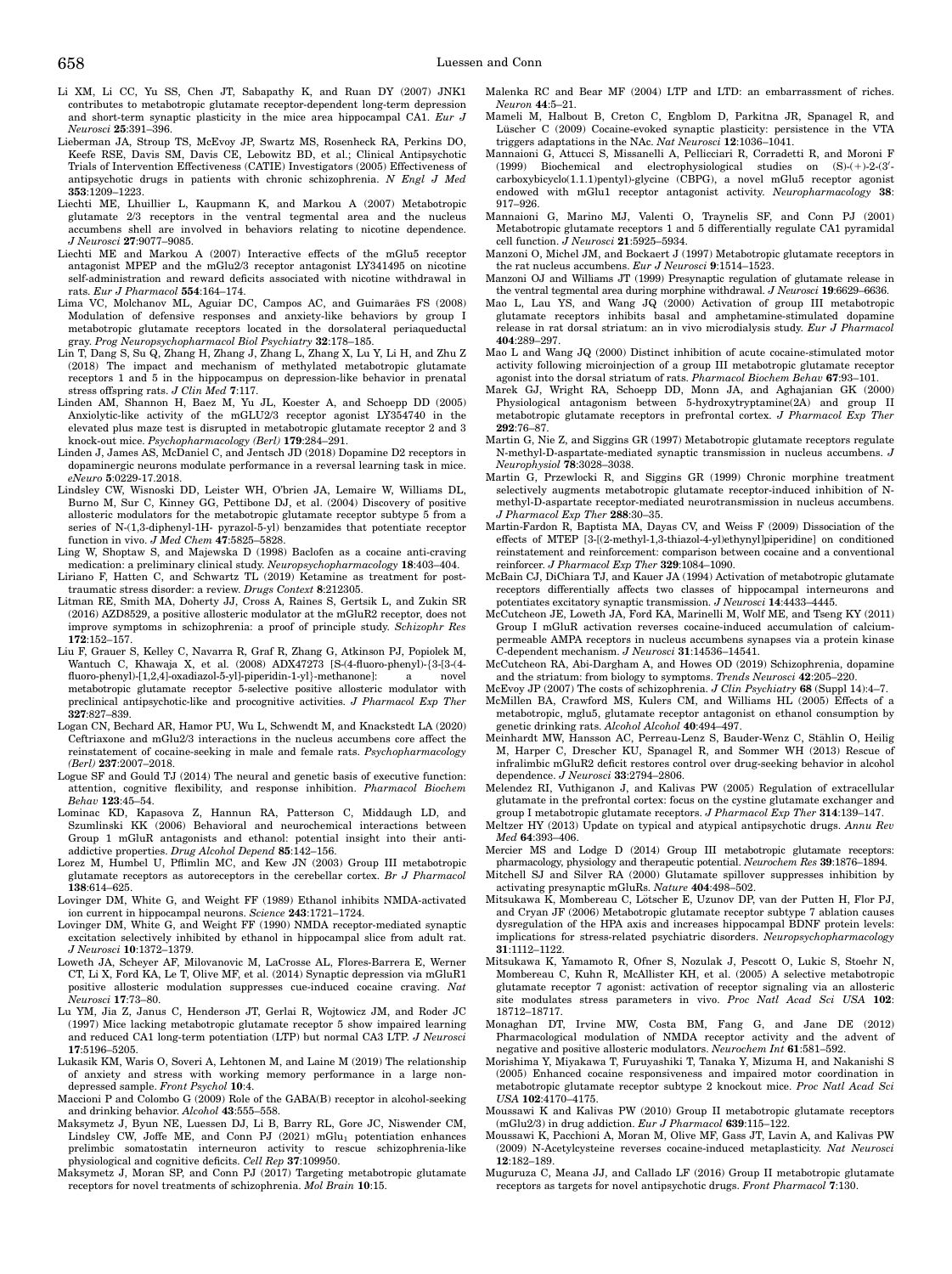- Mukherjee S and Manahan-Vaughan D (2013) Role of metabotropic glutamate receptors in persistent forms of hippocampal plasticity and learning. Neuropharmacology 66:65–81.
- Muly EC, Maddox M, and Smith Y (2003) Distribution of mGluR1alpha and mGluR5 immunolabeling in primate prefrontal cortex. J Comp Neurol 467: 521–535.
- Murray CH, Christian DT, Milovanovic M, Loweth JA, Hwang EK, Caccamise AJ, Funke JR, and Wolf ME (2021) mGlu5 function in the nucleus accumbens core during the incubation of methamphetamine craving. Neuropharmacology 186:108452.
- Murray CH, Loweth JA, Milovanovic M, Stefanik MT, Caccamise AJ, Dolubizno H, Funke JR, Foster Olive M, and Wolf ME (2019) AMPA receptor and metabotropic glutamate receptor 1 adaptations in the nucleus accumbens core during incubation of methamphetamine craving. Neuropsychopharmacology 44:1534–1541.
- Muto T, Tsuchiya D, Morikawa K, and Jingami H (2007) Structures of the extracellular regions of the group II/III metabotropic glutamate receptors. Proc Natl Acad Sci USA 104:3759–3764.
- Nakajima Y, Iwakabe H, Akazawa C, Nawa H, Shigemoto R, Mizuno N, and Nakanishi S (1993) Molecular characterization of a novel retinal metabotropic glutamate receptor mGluR6 with a high agonist selectivity for L-2-amino-4 phosphonobutyrate. J Biol Chem 268:11868–11873.
- Nasir M, Trujillo D, Levine J, Dwyer JB, Rupp ZW, and Bloch MH (2020) Glutamate systems in DSM-5 anxiety disorders: their role and a review of glutamate and GABA psychopharmacology. Front Psychiatry 11:548505.
- Nawy S (1999) The metabotropic receptor mGluR6 may signal through G(o), but not phosphodiesterase, in retinal bipolar cells. J Neurosci 19:2938–2944.
- Nemeroff CB (2003) The role of GABA in the pathophysiology and treatment of anxiety disorders. Psychopharmacol Bull 37:133–146.
- Neyman S and Manahan-Vaughan D (2008) Metabotropic glutamate receptor 1 (mGluR1) and 5 (mGluR5) regulate late phases of LTP and LTD in the
- hippocampal CA1 region in vitro. *Eur J Neurosci* 27:1345–1352.<br>Ngomba RT, Santolini I, Salt TE, Ferraguti F, Battaglia G, Nicoletti F, and van Luijtelaar G (2011) Metabotropic glutamate receptors in the thalamocortical network: strategic targets for the treatment of absence epilepsy. Epilepsia 52:1211–1222.
- Nickols HH, Yuh JP, Gregory KJ, Morrison RD, Bates BS, Stauffer SR, Emmitte KA, Bubser M, Peng W, Nedelcovych MT, et al. (2016) VU0477573: partial negative allosteric modulator of the subtype 5 metabotropic glutamate receptor with in vivo efficacy. J Pharmacol Exp Ther 356:123–136.
- Nicoletti F, Bockaert J, Collingridge GL, Conn PJ, Ferraguti F, Schoepp DD, Wroblewski JT, and Pin JP (2011) Metabotropic glutamate receptors: from the workbench to the bedside. Neuropharmacology 60:1017–1041.
- Nicoletti F, Orlando R, Di Menna L, Cannella M, Notartomaso S, Mascio G, Iacovelli L, Matrisciano F, Fazio F, Caraci F, et al. (2019) Targeting mGlu receptors for optimization of antipsychotic activity and disease-modifying effect in schizophrenia. Front Psychiatry 10:49.
- Niedzielska-Andres E, Pomierny-Chamioło L, Andres M, Walczak M, Knackstedt LA, Filip M, and Przegaliński E (2021) Cocaine use disorder: a look at metabotropic glutamate receptors and glutamate transporters. Pharmacol Ther 221:107797.
- Nikiforuk A, Popik P, Drescher KU, van Gaalen M, Relo AL, Mezler M, Marek G, Schoemaker H, Gross G, and Bespalov A (2010) Effects of a positive allosteric modulator of group II metabotropic glutamate receptors, LY487379, on cognitive flexibility and impulsive-like responding in rats. J Pharmacol Exp Ther 335:665–673.
- Niswender CM and Conn PJ (2010) Metabotropic glutamate receptors: physiology, pharmacology, and disease. Annu Rev Pharmacol Toxicol 50:295–322.
- Noetzel MJ, Gregory KJ, Vinson PN, Manka JT, Stauffer SR, Lindsley CW, Niswender CM, Xiang Z, and Conn PJ (2013) A novel metabotropic glutamate receptor 5 positive allosteric modulator acts at a unique site and confers stimulus bias to mGlu5 signaling. Mol Pharmacol 83:835–847.
- Nomura T, Oyamada Y, Fernandes HB, Remmers CL, Xu J, Meltzer HY, and Contractor A (2016) Subchronic phencyclidine treatment in adult mice increases GABAergic transmission and LTP threshold in the hippocampus. Neuropharmacology 100:90–97.
- Nuss P (2015) Anxiety disorders and GABA neurotransmission: a disturbance of modulation. Neuropsychiatr Dis Treat 11:165–175.
- Nussinov R, Tsai CJ, and Csermely P (2011) Allo-network drugs: harnessing allostery in cellular networks. Trends Pharmacol Sci 32:686–693.
- Obara I, Bell RL, Goulding SP, Reyes CM, Larson LA, Ary AW, Truitt WA, and Szumlinski KK (2009) Differential effects of chronic ethanol consumption and withdrawal on homer/glutamate receptor expression in subregions of the accumbens and amygdala of P rats. Alcohol Clin Exp Res 33:1924–1934.
- O'Brien DE and Conn PJ (2016) Neurobiological insights from mGlu receptor allosteric modulation. Int J Neuropsychopharmacol 19:pyv133.
- O'Connor RM and Cryan JF (2013) The effects of mGlu7 receptor modulation in behavioural models sensitive to antidepressant action in two mouse strains. Behav Pharmacol 24:105–113.
- Ohtsuki T, Koga M, Ishiguro H, Horiuchi Y, Arai M, Niizato K, Itokawa M, Inada T, Iwata N, Iritani S, et al. (2008) A polymorphism of the metabotropic glutamate receptor mGluR7 (GRM7) gene is associated with schizophrenia. Schizophr Res 101:9–16.
- Olive MF (2009) Metabotropic glutamate receptor ligands as potential therapeutics for addiction. Curr Drug Abuse Rev 2:83–98.
- Olive MF, McGeehan AJ, Kinder JR, McMahon T, Hodge CW, Janak PH, and Messing RO (2005) The mGluR5 antagonist 6-methyl-2-(phenylethynyl)pyridine decreases ethanol consumption via a protein kinase C epsilon-dependent mechanism. Mol Pharmacol 67:349–355.
- O'Mara SM, Rowan MJ, and Anwyl R (1995) Metabotropic glutamate receptorinduced homosynaptic long-term depression and depotentiation in the dentate gyrus of the rat hippocampus in vitro. Neuropharmacology 34:983–989.
- Ombelet W, Fourie FL, Vandeput H, Bosmans E, Cox A, Janssen M, and Kruger T (1994) Teratozoospermia and in-vitro fertilization: a randomized prospective study. Hum Reprod 9:1479–1484.
- Page G, Khidir FA, Pain S, Barrier L, Fauconneau B, Guillard O, Piriou A, and Hugon J (2006) Group I metabotropic glutamate receptors activate the p70S6 kinase via both mammalian target of rapamycin (mTOR) and extracellular signal-regulated kinase (ERK 1/2) signaling pathways in rat striatal and hippocampal synaptoneurosomes. Neurochem Int 49:413–421.
- Palazzo E, Boccella S, Marabese I, Pierretti G, Guida F, and Maione S (2020) The cold case of metabotropic glutamate receptor 6: unjust detention in the retina? Curr Neuropharmacol 18:120–125.
- Palazzo E, Fu Y, Ji G, Maione S, and Neugebauer V (2008) Group III mGluR7 and mGluR8 in the amygdala differentially modulate nocifensive and affective pain behaviors. Neuropharmacology 55:537–545.
- Palmatier MI, Liu X, Donny EC, Caggiula AR, and Sved AF (2008) Metabotropic glutamate 5 receptor (mGluR5) antagonists decrease nicotine seeking, but do not affect the reinforcement enhancing effects of nicotine. Neuropsychopharmacology 33:2139–2147.
- Palmer MJ, Irving AJ, Seabrook GR, Jane DE, and Collingridge GL (1997) The group I mGlu receptor agonist DHPG induces a novel form of LTD in the CA1 region of the hippocampus. Neuropharmacology 36:1517–1532.
- Pałucha A, Brański P, Szewczyk B, Wierońska JM, Kłak K, and Pilc A (2005) Potential antidepressant-like effect of MTEP, a potent and highly selective mGluR5 antagonist. Pharmacol Biochem Behav 81:901–906.
- Palucha A, Klak K, Branski P, van der Putten H, Flor PJ, and Pilc A (2007) Activation of the mGlu7 receptor elicits antidepressant-like effects in mice. Psychopharmacology (Berl) 194:555–562.
- Pałucha A, Tatarczyńska E, Brański P, Szewczyk B, Wierońska JM, Kłak K, Chojnacka-Wójcik E, Nowak G, and Pilc A (2004) Group III mGlu receptor agonists produce anxiolytic- and antidepressant-like effects after central administration in rats. Neuropharmacology 46:151–159.
- Pałucha-Poniewiera A, Brański P, Lenda T, and Pilc A (2010) The antidepressantlike action of metabotropic glutamate 7 receptor agonist N,N'-bis(diphenylmethyl)-1,2-ethanediamine (AMN082) is serotonin-dependent. J Pharmacol Exp Ther 334:1066–1074.
- Pałucha-Poniewiera A, Kłodzinska A, Stachowicz K, Tokarski K, Hess G, Schann S, Frauli M, Neuville P, and Pilc A (2008) Peripheral administration of group III mGlu receptor agonist ACPT-I exerts potential antipsychotic effects in rodents. Neuropharmacology 55:517–524.
- Pałucha-Poniewiera A and Pilc A (2013) A selective mGlu7 receptor antagonist MMPIP reversed antidepressant-like effects of AMN082 in rats. Behav Brain Res 238:109–112.
- Pałucha-Poniewiera A, Szewczyk B, and Pilc A (2014) Activation of the mTOR signaling pathway in the antidepressant-like activity of the mGlu5 antagonist MTEP and the mGlu7 agonist AMN082 in the FST in rats. Neuropharmacology 82:59–68.
- Paquet M and Smith Y (2003) Group I metabotropic glutamate receptors in the monkey striatum: subsynaptic association with glutamatergic and dopaminergic afferents. J Neurosci 23:7659–7669.
- Parelkar NK and Wang JQ (2008) Upregulation of metabotropic glutamate receptor 8 mRNA expression in the rat forebrain after repeated amphetamine administration. Neurosci Lett 433:250–254.
- Parmentier-Batteur S, Hutson PH, Menzel K, Uslaner JM, Mattson BA, O'Brien JA, Magliaro BC, Forest T, Stump CA, Tynebor RM, et al. (2014) Mechanism based neurotoxicity of mGlu5 positive allosteric modulators—development challenges for a promising novel antipsychotic target. Neuropharmacology 82:161–173.
- Paterson NE, Semenova S, Gasparini F, and Markou A (2003) The mGluR5 antagonist MPEP decreased nicotine self-administration in rats and mice. Psychopharmacology (Berl) 167:257–264.
- Patil ST, Zhang L, Martenyi F, Lowe SL, Jackson KA, Andreev BV, Avedisova AS, Bardenstein LM, Gurovich IY, Morozova MA, et al. (2007) Activation of mGlu2/3 receptors as a new approach to treat schizophrenia: a randomized Phase 2 clinical trial. Nat Med  $13:1102-1107$ .
- Pedarzani P and Storm JF (1993) PKA mediates the effects of monoamine transmitters on the  $K+$  current underlying the slow spike frequency adaptation in hippocampal neurons. Neuron 11:1023–1035.
- Pelkey KA, Chittajallu R, Craig MT, Tricoire L, Wester JC, and McBain CJ (2017) Hippocampal GABAergic inhibitory interneurons. Physiol Rev 97:1619–1747.
- Perez Y, Morin F, and Lacaille JC (2001) A hebbian form of long-term potentiation dependent on mGluR1a in hippocampal inhibitory interneurons. Proc Natl Acad Sci USA 98:9401–9406.
- Perroy J, Prezeau L, De Waard M, Shigemoto R, Bockaert J, and Fagni L (2000) Selective blockade of P/Q-type calcium channels by the metabotropic glutamate receptor type 7 involves a phospholipase C pathway in neurons. J Neurosci 20: 7896–7904.
- Petrozzino JJ and Connor JA (1994) Dendritic Ca2+ accumulations and metabotropic glutamate receptor activation associated with an N-methyl-D-aspartate receptorindependent long-term potentiation in hippocampal CA1 neurons. Hippocampus 4:546–558.
- Phan KL, Fitzgerald DA, Cortese BM, Seraji-Bozorgzad N, Tancer ME, and Moore GJ (2005) Anterior cingulate neurochemistry in social anxiety disorder: 1H-MRS at 4 Tesla. Neuroreport 16:183–186.
- Pierce RC, Meil WM, and Kalivas PW (1997) The NMDA antagonist, dizocilpine, enhances cocaine reinforcement without influencing mesoaccumbens dopamine transmission. Psychopharmacology (Berl) 133:188–195.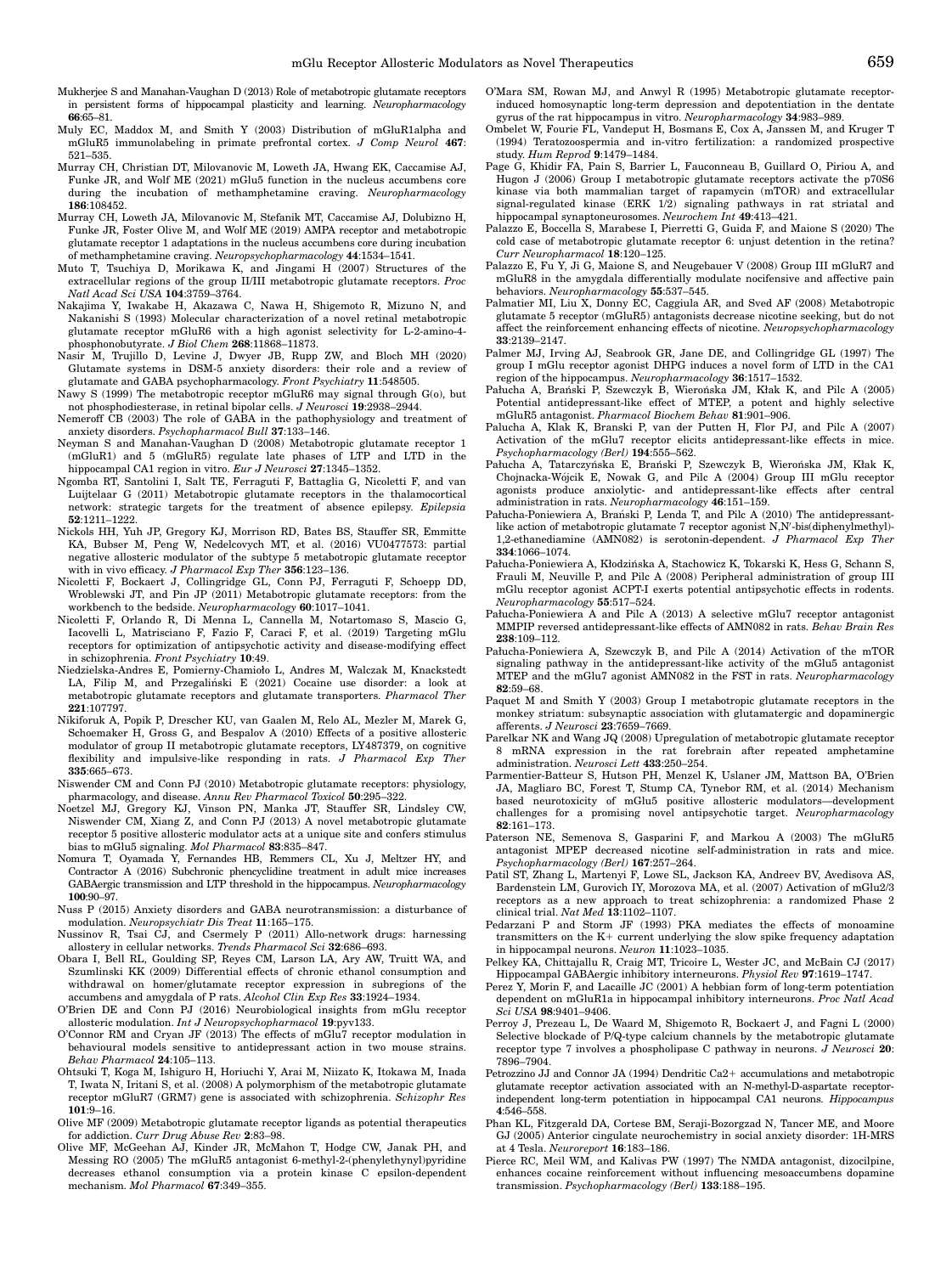Pilc A, Chaki S, Nowak G, and Witkin JM (2008) Mood disorders: regulation by metabotropic glutamate receptors. Biochem Pharmacol 75:997–1006.

- Pin JP, Joly C, Heinemann SF, and Bockaert J (1994) Domains involved in the specificity of G protein activation in phospholipase C-coupled metabotropic glutamate receptors. EMBO J 13:342–348.
- Pisani A, Gubellini P, Bonsi P, Conquet F, Picconi B, Centonze D, Bernardi G, and Calabresi P (2001) Metabotropic glutamate receptor 5 mediates the potentiation of N-methyl-D-aspartate responses in medium spiny striatal neurons. Neuroscience 106:579–587.
- Platt DM, Rowlett JK, and Spealman RD (2008) Attenuation of cocaine selfadministration in squirrel monkeys following repeated administration of the mGluR5 antagonist MPEP: comparison with dizocilpine. Psychopharmacology (Berl) 200:167–176.
- Poisik O, Raju DV, Verreault M, Rodriguez A, Abeniyi OA, Conn PJ, and Smith Y (2005) Metabotropic glutamate receptor 2 modulates excitatory synaptic transmission in the rat globus pallidus. Neuropharmacology 49 (Suppl 1):57–69.
- Popoli M, Yan Z, McEwen BS, and Sanacora G (2011) The stressed synapse: the impact of stress and glucocorticoids on glutamate transmission. Nat Rev Neurosci 13:22–37.
- Puddifoot C, Martel MA, Soriano FX, Camacho A, Vidal-Puig A, Wyllie DJ, and Hardingham GE (2012) PGC-1a negatively regulates extrasynaptic NMDAR activity and excitotoxicity. J Neurosci 32:6995–7000.
- Pulvirenti L, Balducci C, and Koob GF (1997) Dextromethorphan reduces intravenous cocaine self-administration in the rat. Eur J Pharmacol 321:279–283.
- Quiroz JA, Tamburri P, Deptula D, Banken L, Beyer U, Rabbia M, Parkar N, Fontoura P, and Santarelli L (2016) Efficacy and safety of basimglurant as adjunctive therapy for major depression: a randomized clinical trial. JAMA Psychiatry 73:675–684.
- Raymond CR, Thompson VL, Tate WP, and Abraham WC (2000) Metabotropic glutamate receptors trigger homosynaptic protein synthesis to prolong long-term potentiation. J Neurosci 20:969–976.
- Reiner A and Levitz J (2018) Glutamatergic signaling in the central nervous system: ionotropic and metabotropic receptors in concert. Neuron 98:1080–1098.
- Risch N, Herrell R, Lehner T, Liang KY, Eaves L, Hoh J, Griem A, Kovacs M, Ott J, and Merikangas KR (2009) Interaction between the serotonin transporter gene (5-HTTLPR), stressful life events, and risk of depression: a meta-analysis. JAMA 301:2462–2471.
- Ritz MC, Lamb RJ, Goldberg SR, and Kuhar MJ (1987) Cocaine receptors on dopamine transporters are related to self-administration of cocaine. Science 237:1219–1223.
- Robbe D, Bockaert J, and Manzoni OJ (2002) Metabotropic glutamate receptor 2/3 dependent long-term depression in the nucleus accumbens is blocked in morphine withdrawn mice. Eur J Neurosci 16:2231–2235.
- Robbins MJ, Starr KR, Honey A, Soffin EM, Rourke C, Jones GA, Kelly FM, Strum J, Melarange RA, Harris AJ, et al. (2007) Evaluation of the mGlu8 receptor as a putative therapeutic target in schizophrenia. Brain Res 1152:215–227.
- Robinson OJ, Vytal K, Cornwell BR, and Grillon C (2013) The impact of anxiety upon cognition: perspectives from human threat of shock studies. Front Hum Neurosci 7:203.
- Romano C, Sesma MA, McDonald CT, O'Malley K, Van den Pol AN, and Olney JW (1995) Distribution of metabotropic glutamate receptor mGluR5 immunoreactivity in rat brain. J Comp Neurol 355:455–469.
- Rondard P, Liu J, Huang S, Malhaire F, Vol C, Pinault A, Labesse G, and Pin JP (2006) Coupling of agonist binding to effector domain activation in metabotropic glutamate-like receptors. J Biol Chem 281:24653–24661.
- Rook JM, Noetzel MJ, Pouliot WA, Bridges TM, Vinson PN, Cho HP, Zhou Y, Gogliotti RD, Manka JT, Gregory KJ, et al. (2013) Unique signaling profiles of positive allosteric modulators of metabotropic glutamate receptor subtype 5 determine differences in in vivo activity. Biol Psychiatry 73:501–509.
- Rook JM, Xiang Z, Lv X, Ghoshal A, Dickerson JW, Bridges TM, Johnson KA, Foster DJ, Gregory KJ, Vinson PN, et al. (2015) Biased mGlu5-positive allosteric modulators provide In vivo efficacy without potentiating mGlu5 modulation of NMDAR currents. Neuron 86:1029–1040.
- Ruan H and Yao W-D (2021) Loss of mGluR1-LTD following cocaine exposure accumulates Ca. J Neurogenet 35:358–369.
- Salih H, Anghelescu I, Kezic I, Sinha V, Hoeben E, Van Nueten L, De Smedt H, and De Boer P (2015) Pharmacokinetic and pharmacodynamic characterisation of JNJ-40411813, a positive allosteric modulator of mGluR2, in two randomised, double-blind phase-I studies. J Psychopharmacol 29:414–425.
- Salling MC, Faccidomo S, and Hodge CW (2008) Nonselective suppression of operant ethanol and sucrose self-administration by the mGluR7 positive allosteric modulator AMN082. Pharmacol Biochem Behav 91:14–20.
- Satow A, Maehara S, Ise S, Hikichi H, Fukushima M, Suzuki G, Kimura T, Tanak T, Ito S, Kawamoto H, et al. (2008) Pharmacological effects of the metabotropic glutamate receptor 1 antagonist compared with those of the metabotropic glutamate receptor 5 antagonist and metabotropic glutamate receptor 2/3 agonist in rodents: detailed investigations with a selective allosteric metabotropic glutamate receptor 1 antagonist, FTIDC [4-[1-(2-fluoropyridine-3-yl)-5-methyl-1H-1,2,3-triazol-4-yl]-N-isopropyl-N-methyl-3,6-dihydropyridine-1(2H)-carboxamide]. J Pharmacol Exp Ther 326:577–586.
- Satow A, Suzuki G, Maehara S, Hikichi H, Murai T, Murai T, Kawagoe-Takaki H, Hata M, Ito S, Ozaki S, et al. (2009) Unique antipsychotic activities of the selective metabotropic glutamate receptor 1 allosteric antagonist 2-cyclopropyl-5- [1-(2-fluoro-3-pyridinyl)-5-methyl-1H-1,2,3-triazol-4-yl]-2,3-dihydro-1H-isoindol-1 one. J Pharmacol Exp Ther 330:179–190.
- Saugstad JA, Kinzie JM, Mulvihill ER, Segerson TP, and Westbrook GL (1994) Cloning and expression of a new member of the L-2-amino-4-phosphonobutyric acid-sensitive class of metabotropic glutamate receptors. Mol Pharmacol 45:367–372.
- Schizophrenia Working Group of the Psychiatric Genomics Consortium (2014) Biological insights from 108 schizophrenia-associated genetic loci. Nature 511:421–427.
- Schmidt HD, Kimmey BA, Arreola AC, and Pierce RC (2015) Group I metabotropic glutamate receptor-mediated activation of PKC gamma in the nucleus accumbens core promotes the reinstatement of cocaine seeking. Addict Biol 20:285–296.
- Schoepp DD (2001) Unveiling the functions of presynaptic metabotropic glutamate receptors in the central nervous system. J Pharmacol Exp Ther 299:12–20.
- Schoepp DD, Wright RA, Levine LR, Gaydos B, and Potter WZ (2003) LY354740, an mGlu2/3 receptor agonist as a novel approach to treat anxiety/stress. Stress 6:189–197.
- Schoppa NE and Westbrook GL (1997) Modulation of mEPSCs in olfactory bulb mitral cells by metabotropic glutamate receptors. J Neurophysiol 78:1468–1475.
- Schrader LA and Tasker JG (1997) Presynaptic modulation by metabotropic glutamate receptors of excitatory and inhibitory synaptic inputs to hypothalamic magnocellular neurons. J Neurophysiol 77:527–536.
- Schroeder JP, Overstreet DH, and Hodge CW (2005) The mGluR5 antagonist MPEP decreases operant ethanol self-administration during maintenance and after repeated alcohol deprivations in alcohol-preferring (P) rats. Psychopharmacology (Berl) 179:262–270.
- Schroeder JP, Spanos M, Stevenson JR, Besheer J, Salling M, and Hodge CW (2008) Cue-induced reinstatement of alcohol-seeking behavior is associated with increased ERK1/2 phosphorylation in specific limbic brain regions: blockade by the mGluR5 antagonist MPEP. Neuropharmacology 55:546–554.
- Semyanov A and Kullmann DM (2000) Modulation of GABAergic signaling among interneurons by metabotropic glutamate receptors. Neuron 25:663–672.
- Sendt KV, Giaroli G, and Tracy DK (2012) Beyond dopamine: glutamate as a target for future antipsychotics. ISRN Pharmacol 2012:427267.
- Sethna F and Wang H (2014) Pharmacological enhancement of mGluR5 facilitates contextual fear memory extinction. Learn Mem 21:647–650.
- Shalin SC, Hernandez CM, Dougherty MK, Morrison DK, and Sweatt JD (2006) Kinase suppressor of Ras1 compartmentalizes hippocampal signal transduction and subserves synaptic plasticity and memory formation. Neuron 50:765–779.
- Sharko AC and Hodge CW (2008) Differential modulation of ethanol-induced sedation and hypnosis by metabotropic glutamate receptor antagonists in C57BL/6J mice. Alcohol Clin Exp Res 32:67–76.
- Sheffler DJ and Conn PJ (2008) Allosteric potentiators of metabotropic glutamate receptor subtype 1a differentially modulate independent signaling pathways in
- baby hamster kidney cells. Neuropharmacology 55:419–427. Shekhar A and Keim SR (2000) LY354740, a potent group II metabotropic glutamate receptor agonist prevents lactate-induced panic-like response in panicprone rats. Neuropharmacology 39:1139-1146.
- Shelton KL and Balster RL (1997) Effects of gamma-aminobutyric acid agonists and N-methyl-D-aspartate antagonists on a multiple schedule of ethanol and saccharin self-administration in rats. J Pharmacol Exp Ther 280:1250–1260.
- Shiells RA and Falk G (1990) Glutamate receptors of rod bipolar cells are linked to a cyclic GMP cascade via a G-protein. Proc Biol Sci 242:91–94.
- Shigemoto R, Kinoshita A, Wada E, Nomura S, Ohishi H, Takada M, Flor PJ, Neki A, Abe T, Nakanishi S, et al. (1997) Differential presynaptic localization of metabotropic glutamate receptor subtypes in the rat hippocampus. J Neurosci 17:7503–7522.
- Shin S, Kwon O, Kang JI, Kwon S, Oh S, Choi J, Kim CH, and Kim DG (2015) mGluR5 in the nucleus accumbens is critical for promoting resilience to chronic stress. Nat Neurosci 18:1017–1024.
- Shoptaw S, Yang X, Rotheram-Fuller EJ, Hsieh YC, Kintaudi PC, Charuvastra VC, and Ling W (2003) Randomized placebo-controlled trial of baclofen for cocaine dependence: preliminary effects for individuals with chronic patterns of cocaine use. J Clin Psychiatry 64:1440–1448.
- Sidhpura N, Weiss F, and Martin-Fardon R (2010) Effects of the mGlu2/3 agonist LY379268 and the mGlu5 antagonist MTEP on ethanol seeking and reinforcement are differentially altered in rats with a history of ethanol dependence. Biol Psychiatry 67:804–811.
- Simonyi A, Christian MR, Sun AY, and Sun GY (2004) Chronic ethanol-induced subtype- and subregion-specific decrease in the mRNA expression of metabotropic glutamate receptors in rat hippocampus. Alcohol Clin Exp Res 28:1419–1423.
- Sławińska A, Wierońska JM, Stachowicz K, Marciniak M, Lasoń-Tyburkiewicz M, Gruca P, Papp M, Kusek M, Tokarski K, Doller D, et al. (2013a) The antipsychotic-like effects of positive allosteric modulators of metabotropic glutamate mGlu4 receptors in rodents. Br J Pharmacol 169:1824-1839.
- Sławińska A, Wierońska JM, Stachowicz K, Pałucha-Poniewiera A, Uberti MA, Bacolod MA, Doller D, and Pilc A (2013b) Anxiolytic- but not antidepressant-like activity of Lu AF21934, a novel, selective positive allosteric modulator of the mGlu4 receptor. Neuropharmacology 66:225–235.
- Spooren WP, Gasparini F, van der Putten H, Koller M, Nakanishi S, and Kuhn R (2000) Lack of effect of LY314582 (a group 2 metabotropic glutamate receptor agonist) on phencyclidine-induced locomotor activity in metabotropic glutamate receptor 2 knockout mice. Eur J Pharmacol 397:R1–R2.
- Stachowicz K, Kłak K, Kłodzińska A, Chojnacka-Wojcik E, and Pilc A (2004) Anxiolytic-like effects of PHCCC, an allosteric modulator of mGlu4 receptors, in rats. Eur J Pharmacol 498:153–156.
- Stachowicz K, Kłodzinska A, Palucha-Poniewiera A, Schann S, Neuville P, and Pilc A (2009) The group III mGlu receptor agonist ACPT-I exerts anxiolytic-like but not antidepressant-like effects, mediated by the serotonergic and GABA-ergic systems. Neuropharmacology 57:227–234.
- Stansley BJ and Conn PJ (2019) Neuropharmacological insight from allosteric modulation of mGlu receptors. Trends Pharmacol Sci 40:240–252.
- Stansley BJ, Fisher NM, Gogliotti RG, Lindsley CW, Conn PJ, and Niswender CM (2018) Contextual fear extinction induces hippocampal metaplasticity mediated by metabotropic glutamate receptor 5. Cereb Cortex 28:4291–4304.